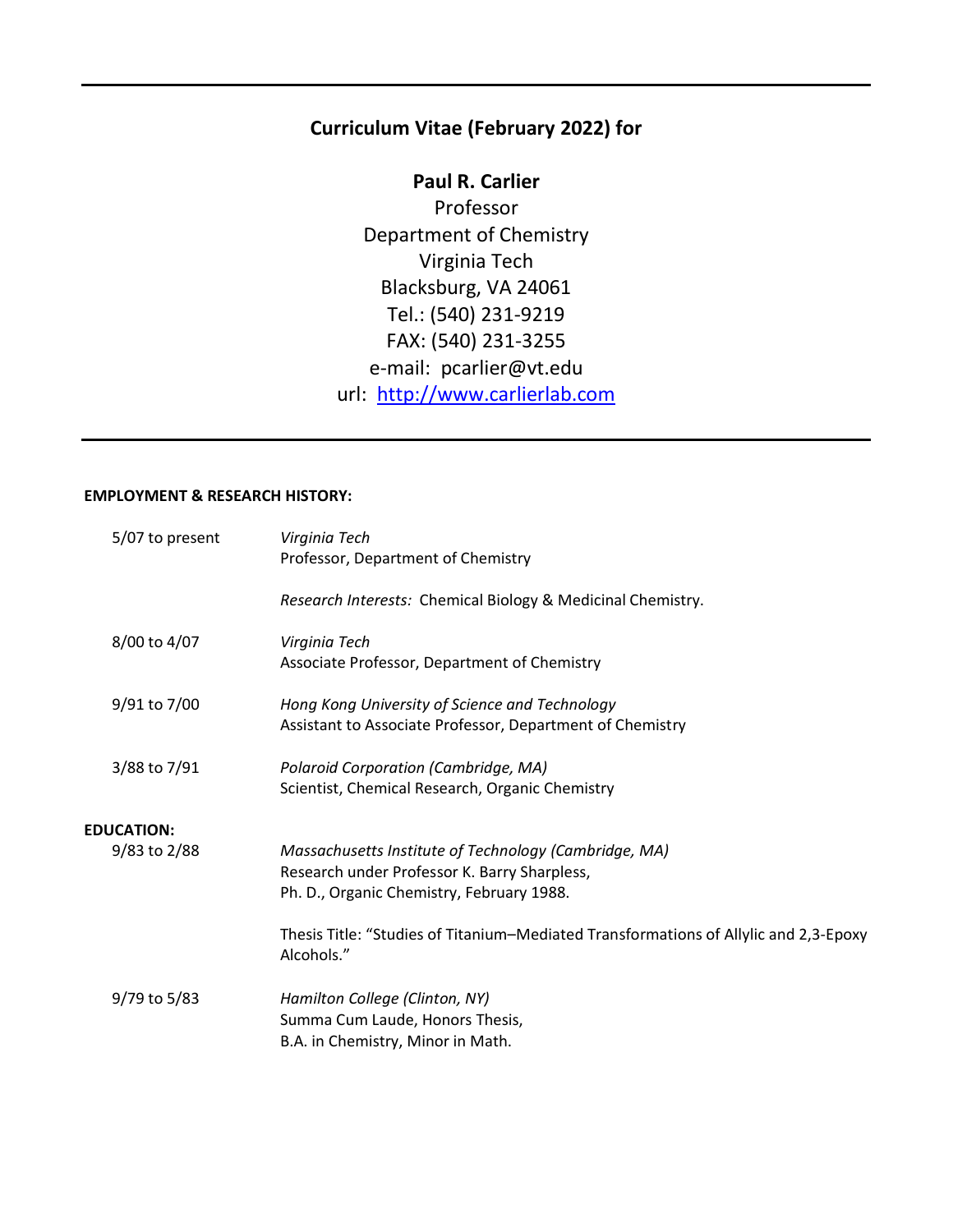# **PROFESSIONAL ACTIVITIES:**

*Virginia Tech, Virginia, National and International*

2021-present, Chair, Executive Committee, Virginia Drug Discovery Consortium.

2020-present, Co-chair, Antimicrobial Countermeasures (vaccine/drug) thematic focus, Center for Emerging, Zoonotic, and Anthropod-borne Pathogens, Virginia Tech

2019-present, Director, Virginia Tech Center for Drug Discovery

2018-2019, Associate Director, Virginia Tech Center for Drug Discovery

2015-present, Member, International Advisory Board, International Symposium on Cholinergic Mechanisms 2014-present, North American Regional Editor, Current Topics in Medicinal Chemistry

- *NIH Service*
- 2021 Ad Hoc Reviewer, NIH CSR, Vector Biology
- 2021 Ad Hoc Reviewer, NIH CSR, ZRG1 AIDC-Y (83) S Eukaryotic Pathogen Drug Discovery and Resistance 2019 Ad Hoc Reviewer, NIH CSR, VB Vector Biology
- 2018 Ad Hoc Reviewer, NIH CSR, ZRG1 IDM-X (10) Non-HIV Anti-infective Therapeutics
- 2016 Chair, NIH-CSR, ZAI1-RRS-M-J1 Special Emphasis Panel,"Rapid Assessment of Zika Virus (ZIKV) Complications"
- 2012-2015 Member, NIH CSR, Drug Discovery for the Nervous System (DDNS) Study Section 2010 Chair, NIH-CSR, COUNTERACT Study Section
- 2009-2012 Ad Hoc Reviewer, NIH-CSR, Drug Discovery for the Nervous System Special Emphasis Panel 2009 Ad Hoc Reviewer, NIH CSR, Molecular Neuropharmacology and Signaling Study Section
- 
- 2009 CNS Drug Discovery BRDG-SPAN & Catalyst ARRA Review Panel

# **DIVERSITY, EQUITY AND INCLUSION:**

I am committed to building a diverse and inclusive group and Department. Among the 22 PhD and Master's students that have graduated from my lab at Virginia Tech, 8 have been women. When in early 2017 the former Presidential administration began to scrutinize Muslim communities and prevent Muslim immigration, I reached out to my Muslim students and participated in two rallies at Virginia Tech. In response to the 2017 white supremacist rally in Charlottesville, I led or participated in numerous community and campus efforts to address both personal and systemic racism against Black Americans: I am a dues-paying member of the local section of the NAACP, and have attended monthly workshops and annual NAACP meetings. I have forged partnerships with Black community leaders, led book groups, and in November 2020 organized a Black history tour of Roanoke Virginia for Virginia Tech students and community members. Lastly, beginning in the Summer of 2020, and intensifying after the March 2021 murders in Atlanta, I have used my voice to speak out against anti-Asian hate. As the husband of a Chinese-American woman, and as someone who lived in Hong Kong for 9 years, I know something of what it feels like to be a "perpetual foreigner." I know all too well that my Asian colleagues and graduate students can feel like non-entities in the Diversity conversation, and for me inclusion means that all voices must be heard.

# **HONORS AND AWARDS:**

Jimmy Viers Teaching Award, Virginia Tech Department of Chemistry, 2017 North America Regional Editor, Current Topics in Medicinal Chemistry 2015-present Scholar of the Week, June 2013, Office of the Vice President for Research, Virginia Tech. Member, International Advisory Board, Cholinergic Mechanisms Meeting 2013-present Member, NIH Study Section, Drug Discovery for the Nervous System (DDNS-C), 2012-2015 PRC200 selected as AstraZeneca development candidate AZD1858, 2008 Cook Research Award (Virginia Tech Department of Chemistry), 2006 Hamilton College Alumni Achievement Medal, 2005 School of Science Teaching Award, 1997 Outstanding Departmental Safety Officer, 1996 NIH Postdoctoral Fellowship, 1987 (awarded, but declined to take industrial research position at Polaroid Corporation)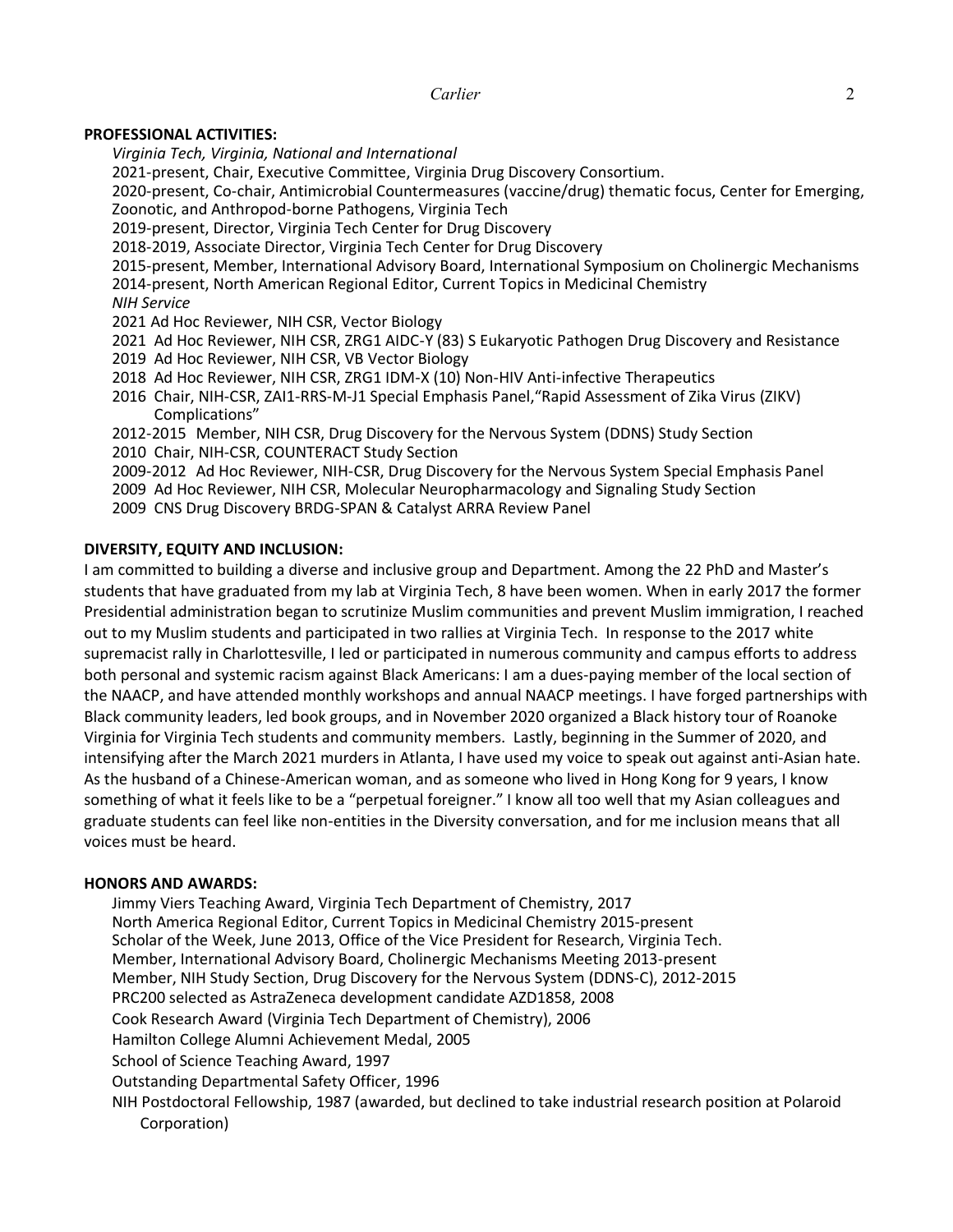Summa Cum Laude, 1983 Oren Root Fellowship, 1983 Sigma Xi, 1983 Norton Prize in Chemistry, 1983 Underwood Prize in Chemistry, 1983 Phi Beta Kappa, 1982 Outstanding Freshman Chemist Award, 1980

# **REFEREED JOURNAL PUBLICATIONS:**

### **\* designates corresponding author**

- 1. "Enhanced Kinetic Resolution and Enzyme–Like Shape Selectivity" Paul R. Carlier, William S. Mungall, Georg Schröder and K. Barry Sharpless\* *Journal of the American Chemical Society* **1988**, *110*, 2978- 2979. [DOI: 10.1021/ja00217a052](http://dx.doi.org/10.1021/ja00217a052)
- 2. "Regioselective Opening of 2,3-Epoxy Alcohols by [Ti(Oi-Pr)<sub>2</sub>(N<sub>3</sub>)<sub>2</sub>]: Synthesis of **E**-Amino Acids" Maurice Caron, Paul R. Carlier, and K. Barry Sharpless\* *Journal of Organic Chemistry* **1988**, *53*, 5185- 5187. DOI: [10.1021/jo00256a063.](http://dx.doi.org/10.1021/jo00256a063)
- 3. "Asymmetric Hydrogenation of α-keto carboxylic esters. A practical, purely chemical access to αhydroxy esters in high enantiomeric purity" Paul R. Carlier, K. Barry Sharpless\* *Chemtracts: Organic Chemistry* **1988**, *1*, 16-17 (invited review).
- 4. "Studies on the Mechanism of the Asymmetric Epoxidation: A Ligand Variation Approach" Paul R. Carlier and K. Barry Sharpless\* *Journal of Organic Chemistry* **1989**, *54*, 4016-4018*.* DOI: [10.1021/jo00278a004.](http://dx.doi.org/10.1021/jo00278a004)
- 5. "Unexpected Regioselectivity in the Sulfonation of a Leuco Xanthene Dye" Paul R. Carlier,\* Mary P. Lockshin, and Michael P. Filosa *Journal of Organic Chemistry* **1994**, *59*, 3232-3236. DOI: [10.1021/jo00090a050.](http://dx.doi.org/10.1021/jo00090a050)
- 6. "2,3-*Anti*-Selective Aldol Reaction of Phenylacetonitrile" Paul R. Carlier,\* Kam Moon Lo *Journal of Organic Chemistry* **1994**, *59*, 4053-4055. DOI: [10.1021/jo00094a011.](http://dx.doi.org/10.1021/jo00094a011)
- 7. "  $6$ Li $/15$ N NMR-Based Solution Structural Determination of Et<sub>2</sub>O– and TMEDA-Solvated Lithio-Phenylacetonitrile and a LiHMDS Mixed Aggregate" Paul R. Carlier,\* Brett L. Lucht, David B. Collum *Journal of the American Chemical Society* **1994**, *116*, 11602-11603. DOI: [10.1021/ja00104a064.](http://dx.doi.org/10.1021/ja00104a064)
- 8. "Anti-Selective Aldol of Benzylic Nitriles and Synthesis of **Z**-Aminoalcohols" Paul R. Carlier,\* Kam Moon Lo, Michael M-C. Lo, and Ian D. Williams *Journal of Organic Chemistry* **1995**, *60*, 7511-7517. DOI: [10.1021/jo00128a025.](http://dx.doi.org/10.1021/jo00128a025)
- 9. "Formation of a Novel Sulfonated Enedione" Mary P. Lockshin,\* Michael P. Filosa, Michael J. Zuraw, Paul R. Carlier\* *Journal of Organic Chemistry* **1996**, *61*, 2556-2558. DOI: [10.1021/jo9520856.](http://dx.doi.org/10.1021/jo9520856)
- 10. "Computer Handling of Chemical and Biological Data of Traditional Chinese Medicines" Chun-Tao Che,\* Paul R. Carlier, Ophelia C. W. Lee *Chemical Research in Chinese Universities* **1996**, *13*, 169-173 (invited article).
- 11. "Development and Application of the Nitrile Aldol Reaction" Paul R. Carlier,\* Kam Moon Lo, Michael M-C. Lo, Weldon W-F. Lam *Youji Huaxue* ("Organic Chemistry," China), **1997**, 17, 57-61 (invited review article).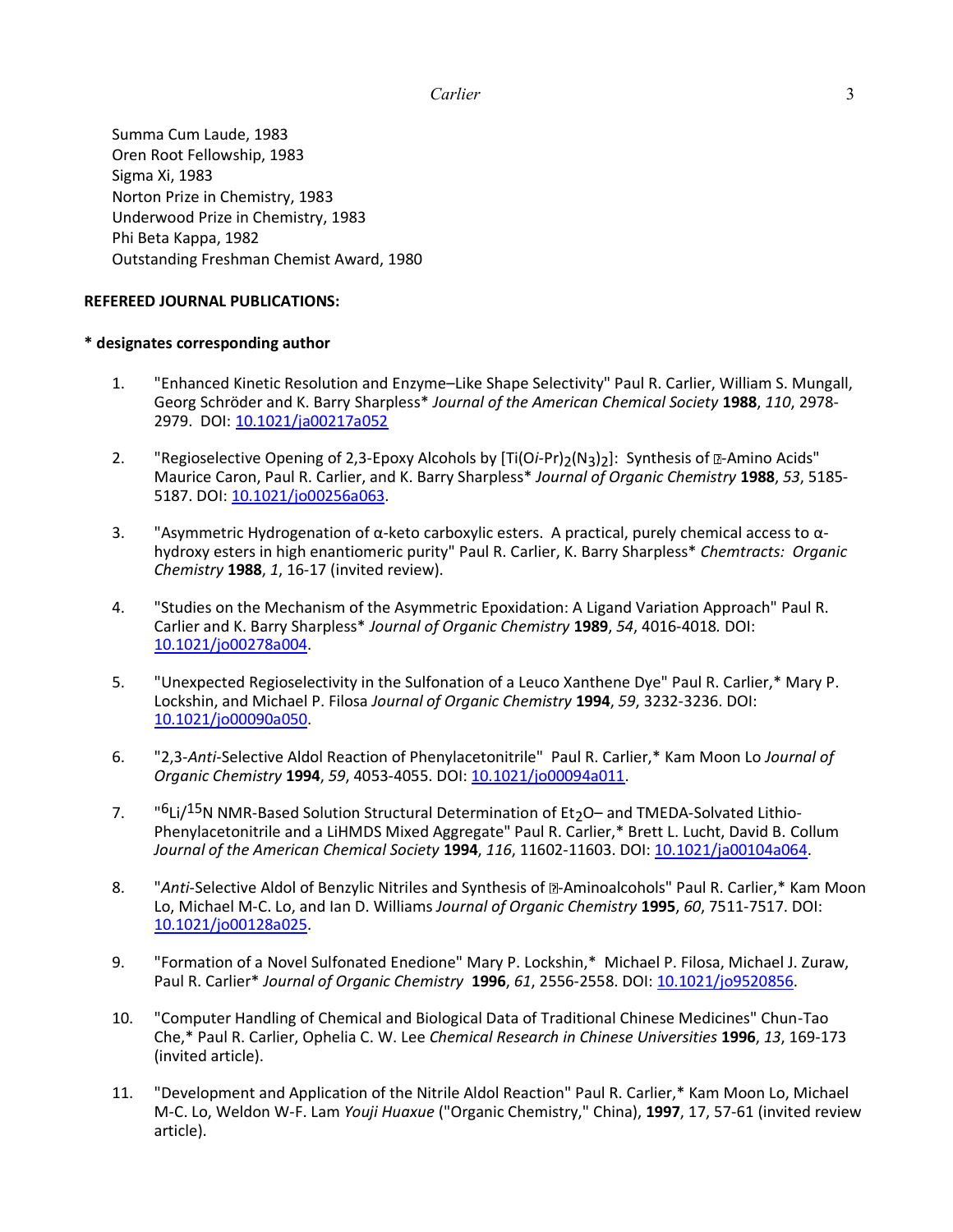- 12. "Synthetic Optimization and Structural Limitations of the Nitrile Aldol Reaction" Paul R. Carlier,\* Kam Moon Lo, Michael M-C. Lo, Priscilla C-K. Lo, Cedric W-S. Lo *Journal of Organic Chemistry* **1997**, *62*, 6316-6321. DOI: [10.1021/jo9702148.](http://dx.doi.org/10.1021/jo9702148)
- 13. "Diastereoselective Oxidation of 2,3-Epoxy Alcohol-Derived Thiiranes, and <sup>1</sup>H NMR Analysis of the Corresponding Thiirane *S*-Oxides" Paul R. Carlier,\* Guilan Liu, and H. Y. Peter Lam *Phosphorus, Sulfur, and Silicon and the Related Elements*, **1997**, *126*, 223-234. DOI: 10.1080/10426509708043562.
- 14. "Synthesis of a Potent Wide-Spectrum Serotonin-, Norepinephrine-, Dopamine-Reuptake Inhibitor (SNDRI) and a Species-Selective Dopamine-Reuptake Inhibitor Based on the Gamma-Amino Alcohol Functional Group," Paul R. Carlier,\* Michael M-C. Lo, Priscilla C-K. Lo, Elliott Richelson\*, Masahiko Tatsumi, Ian J. Reynolds, Terre A. Sharma *Bioorganic & Medicinal Chemistry Letters* **1998**, *8*, 487-492. PubMed PMID[: 9871604.](http://www.deepdyve.com/lp/elsevier/synthesis-of-a-potent-wide-spectrum-serotonin-norepinephrine-dopamine-5odspKhkUf) DOI: [10.1016/SO960-894X\(98\)00062-6](http://dx.doi.org/10.1016/S0960-894X(98)00062-6)
- 15. "Lithium Ephedrinate-Mediated Aldol Reaction of Arylacetonitriles: Thermodynamic Control of Enantioselectivity" Paul R. Carlier,\* Weldon W.-F. Lam, Nan Chi Wan, Ian D. Williams *Angewandte Chemie, International Edition in English* **1998**, *37*, 2252-2254. DOI: [10.1002/\(SICI\)1521-](http://dx.doi.org/10.1002/(SICI)1521-3773(19980904)37:16%3C2252::AID-ANIE2252%3E3.0.CO;2-Z) [3773\(19980904\)37:16<2252::AID-ANIE2252>3.0.CO;2-Z](http://dx.doi.org/10.1002/(SICI)1521-3773(19980904)37:16%3C2252::AID-ANIE2252%3E3.0.CO;2-Z)
- 16. "Evaluation of Short-Tether Bis-THA AChE Inhibitors. A Further Test of the Dual Binding Site Hypothesis" Paul R. Carlier,\* Yifan Han,\* Ella S.-H. Chow, Crystal P.-L. Li, Hong Wang, Thuy Xuan Lieu, Hau Sum Wong, Yuan-Ping Pang *Bioorganic & Medicinal Chemistry* **1999**, *7*, 351-357. PubMed PMID: [10218828.](http://www.deepdyve.com/lp/elsevier/evaluation-of-short-tether-bis-tha-ache-inhibitors-a-further-test-of-ijHFRf890N) DOI: [10.1016/S0968-0896\(98\)00213-2](http://dx.doi.org/10.1016/S0968-0896(98)00213-2)
- 17. Attenuation of scopolamine-induced deficits in navigation memory performance in rats by bis(7) tacrine: a novel dimeric AChE inhibitor. Hong Wang, Paul R. Carlier, Wing Lok Ho, Nelson Tze Kin Lee, Yuan-Ping Pang, Yi-Fan Han\* *Acta Pharmacologica Sinica* **1999**, *20*, 211-217. PubMed PMID: 10452094.
- 18. "Effects of Bis(7)-tacrine, a novel anti-Alzheimer's agent, on Rat Brain AChE" Hong Wang, Paul R. Carlier, Wing Lok Ho, Nelson Tze Kin Lee, Crystal P.-L. Li, Yuan-Ping Pang, and Yi Fan Han\* *Neuroreport* **1999**, *10*, 789-793. PubMed PMID: 10208549.
- 19. "Bis(7)-tacrine, a novel dimeric AChE inhibitor, is a potent GABAA receptor antagonist" Chao-Ying Li, Hong Wang, Hong Xue, Paul R. Carlier, Kow Min Hui, Yuan-Ping Pang, Zhi Wang Li, Yifan Han\* *Neuroreport* **1999**, *10*, 795-800. PubMed PMID: [10208550.](http://life-sci.ust.hk/faculty/Prof.H.Xue/index.html)
- 20. "Dual-Site Binding of Bivalent 4-Aminopyridine- and 4-Aminoquinoline-based AChE Inhibitors: Contribution of the Hydrophobic Alkylene Tether to Monomer and Dimer Affinities" Yi Fan Han, Crystal P.-L. Li, Ella Chow, Hong Wang, Yuan-Ping Pang, Paul R. Carlier\* *Bioorganic & Medicinal Chemistry* **1999**, *7*, 2569-2575. PubMed PMID: 10632067. DOI[: 10.1016/S0968-0896\(99\)00178-9](http://dx.doi.org/10.1016/S0968-0896(99)00178-9)
- 21. "Potent, Easily Synthesized Huperzine A-Tacrine Hybrid Acetylcholinesterase Inhibitors" Paul R. Carlier,\* Da-Ming Du, Yi Fan Han, Jing Liu, Yuan-Ping Pang *Bioorganic and Medicinal Chemistry Letters*  **1999**, *9*, 2335-2338. PubMed PMID: 10476864. DOI: [10.1016/S0960-894X\(99\)00396-0](http://dx.doi.org/10.1016/S0960-894X(99)00396-0)
- 22. "Heterodimeric Tacrine-Based AChE Inhibitors: Investigating Ligand-Peripheral Site Interactions" Paul R. Carlier,\* Ella S.-H. Chow, Yifan Han, Jing Liu, Jamal El Yazal, Yuan-Ping Pang *Journal of Medicinal Chemistry*, **1999**, *42*, 4225-4231. PubMed PMID: 10514292. DOI: [10.1021/jm990224w](http://dx.doi.org/10.1021/jm990224w)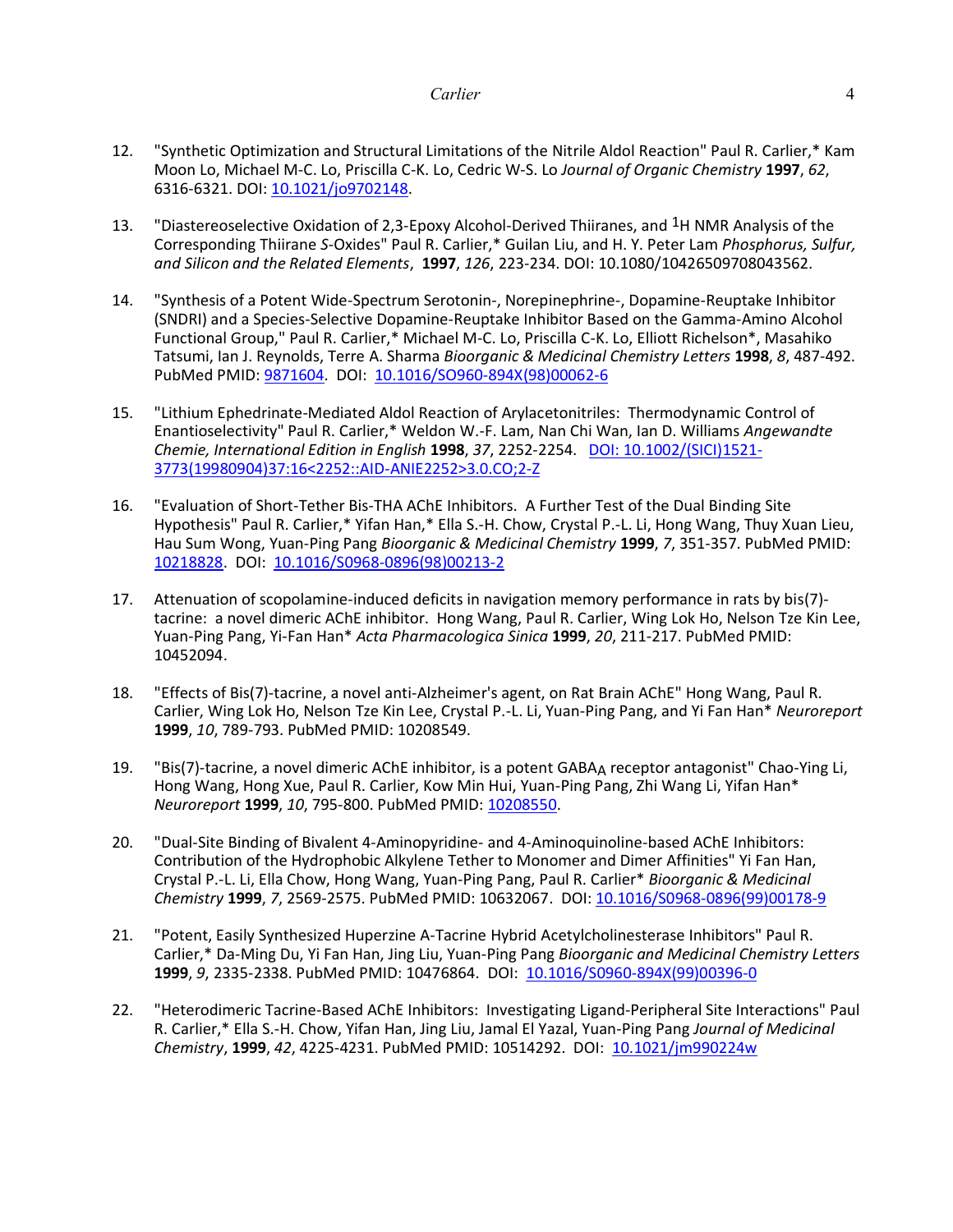23. "Dimerization of an Inactive Fragment of Huperzine A Produces a Drug with Twice the Potency of the Natural Product" Paul R. Carlier,\*, Da-Ming Du, Yi-Fan Han,\* Jing Liu, Emanuele Perola, Ian D. Williams, and Yuan-Ping Pang *Angewandte Chemie, International Edition* **2000**, *39*, 1775-1777. PubMed PMID: 10934357. DOI:

[10.1002/\(SICI\)1521-3773\(20000515\)39:10<1775::AID-ANIE1775>3.0.CO;2-Q](http://dx.doi.org/%2010.1002/(SICI)1521-3773(20000515)39:10%3c1775::AID-ANIE1775%3e3.0.CO;2-Q) .

- 24. "Bis(7)-tacrine, a novel AChE-inhibitor, reverses AF64A-induced deficits in navigational memory in rats" J. Liu, W.-L. Ho, N. T. Lee, P. R. Carlier, Y.-P. Pang, Y.-F. Han\* *Neuroscience Letters* **2000**, *282*, 165- 168. PubMed PMID: 10717417.
- 25. "Protection against ischemic injury in primary cultured mouse astrocytes by *bis*(7)-tacrine, a novel anti-Alzheimer's agent," Dong-Cheng Wu, Xiao-Qiu Xiao, Alberto K. Y. Ng, Priscilla M. Y. Chen, Wilson Chung, Nelson T. K. Lee, Paul R. Carlier, Yuan-Ping Pang, Albert C. H. Yu,\* Yi-Fan Han\* *Neuroscience Letters* **2000**, *288*, 95-98. (corrigendum in issue 290, p. 84). PMID: 10876069.
- 26. "HMPA Promotes Retro-Aldol Reaction, Resulting in Syn-Selective Addition of Lithiated 1- Naphthylacetonitrile to Aromatic Aldehydes" Paul R. Carlier,\* Cedric W.-S. Lo, Michael M.-C. Lo, Nan Chi Wan, Ian D. Williams *Organic Letters* **2000**, *2*, 2443-2445. PubMed PMID: 10956517. DOI: [10.1021/ol006099w](http://dx.doi.org/10.1021/ol006099w)
- 27. "Bis(7)-tacrine, a promising anti-Alzheimer's agent, reduces hydrogen peroxide-induced injury in rat pheochromocytoma cells: comparison with tacrine," Xiao-Qiu Xiao, Nelson T.-K. Lee, Paul R. Carlier, Yuan-Ping Pang, Yifan Han\* *Neuroscience Letters* **2000**, *290*, 197-200. PubMed PMID: 10963897.
- 28. "Enzyme biosensor for studying therapeutics of Alzheimer's disease" Ralf Lenigk,\* Edmund Lam, Ada Lai, Hong Wang, Yifan Han, Paul Carlier, Reinhard Renneberg *Biosensors & Bioelectronics* **2000**, *15*, 541-547. PMID: 11419651. DOI: 10.1016/S0956-5363(00)00078-6.
- 29. " <sup>"7</sup>L/<sup>31</sup>P NMR Studies of Lithiated Arylacetonitriles in THF-HMPA Solution: Characterization of HMPA-Solvated Monomers, Dimers, and Separated Ion Pairs," Paul R. Carlier\* and Cedric W.-S. Lo *Journal of the American Chemical Society*. **2000**, *122*, 12819-12823. DOI: [10.1021/ja002318x.](http://dx.doi.org/10.1021/ja002318x)
- 30. '"Click Chemistry' in situ: Acetylcholinesterase as a Molecular-Scale Reaction Vessel for the Selective Assembly of a Femtomolar Inhibitor," Warren G. Lewis, Luke G. Green, Flavio Grynszpan, Zoran Radic, Paul R. Carlier, Palmer Taylor, M.G. Finn,\* K. Barry Sharpless\* *Angewandte Chemie, International Edition,* **2002**, *41*, 1053-1057. PubMed PMID: 12491310. DOI: [10.1002/1521-](http://dx.doi.org/10.1002/1521-3773(20020315)41:6%3c1053::AID-ANIE1053%3e3.0.CO;2-4) [3773\(20020315\)41:6<1053::AID-ANIE1053>3.0.CO;2-4.](http://dx.doi.org/10.1002/1521-3773(20020315)41:6%3c1053::AID-ANIE1053%3e3.0.CO;2-4)
- 31. "Schisandrin B protects against tacrine- and bis(7)-tacrine-induced hepatotoxicity and enhances cognitive function in mice." S. Y. Pan, Y. F. Han, P. R. Carlier, Y. P. Pang, D, H. F. Mak, B. Y. H. Lam, and K. M. Ko\* *Planta Medica* **2002** *68*, 217-220. PubMed PMID: 11914957.
- 32. Discovery of Non-Zwitterionic GABA<sub>A</sub> Receptor Full Agonists and a Superagonist," Paul R. Carlier,\* Ella S.-H. Chow, Rebecca L. Barlow, Jeffrey R. Bloomquist *Bioorganic & Medicinal Chemistry Letters* **2002**, *12*, 1985-1988. PubMed PMID: 12113824. DOI: [10.1016/S0960-894X\(02\)00299-8](http://dx.doi.org/10.1016/S0960-894X(02)00299-8)
- 33. "Effective Computational Modeling of Constitutional Isomerism and Aggregation States of Explicit Solvates of Lithiated Phenylacetonitrile," Paul R. Carlier,\* Jeffrey D. Madura *Journal of Organic Chemistry* **2002**, *67*, 3832-3840. PubMed PMID: 12027700. DOI[: 10.1021/ja002318x.](http://dx.doi.org/10.1021/ja002318x)
- 34. "Catalytic Asymmetric Synthesis of Protected Tryptophan Regioisomers" Paul R. Carlier,\* Polo C.-H. Lam, Dawn M. Wong *Journal of Organic Chemistry* **2002**, *67*, 6256-6259. PubMed PMID: 12182675. DOI: [10.1021/jo025964i.](http://dx.doi.org/10.1021/jo025964i)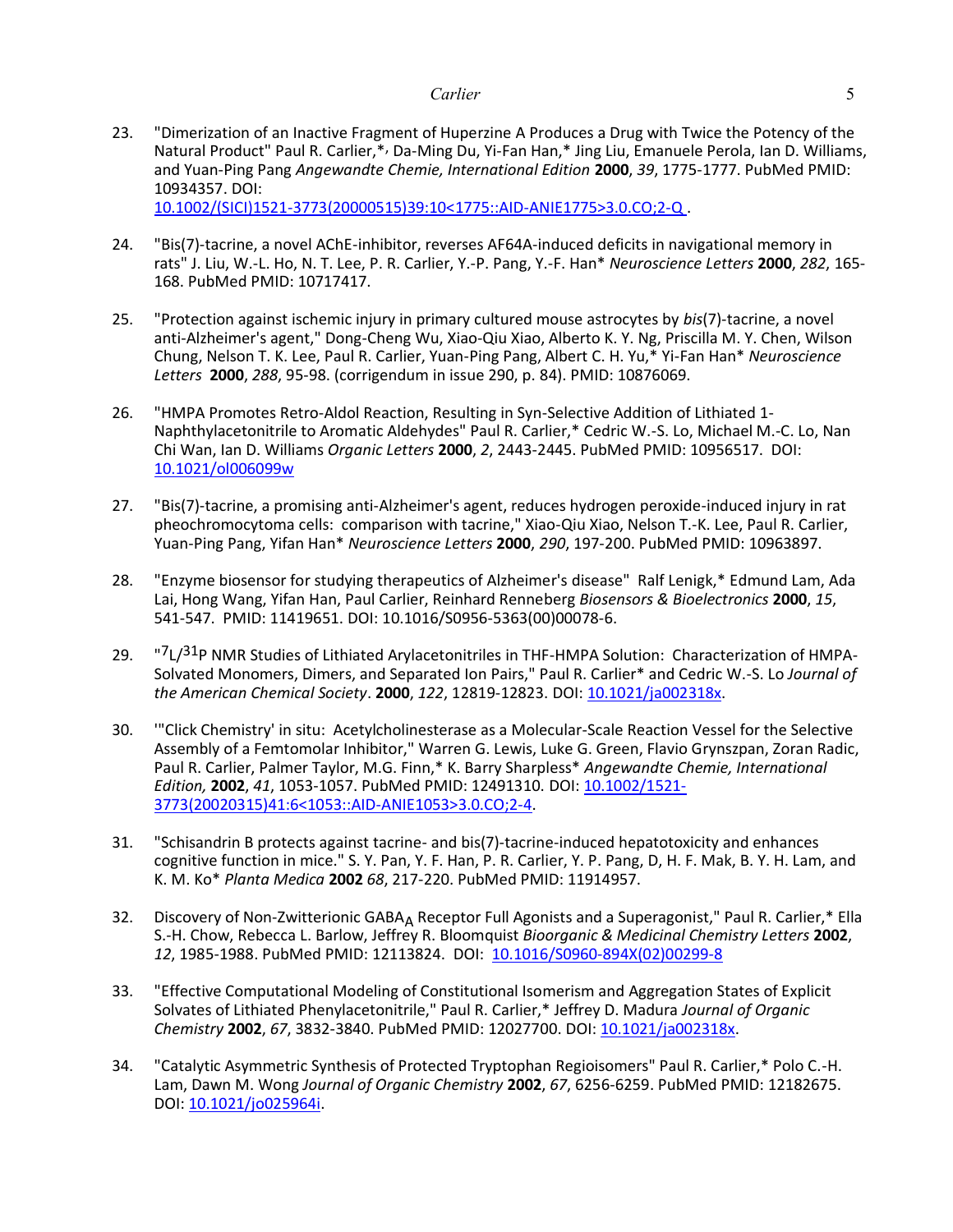- 35. "Immobilized Enzymes as Catalytically Active Tools for Nanofabrication" Chang-Hyun Jang, Benjamin D. Stevens, Paul R. Carlier, Michael A. Calter, and William A. Ducker\* *Journal of the American Chemical Society*, **2002**, *124*, 12114-12115. PubMed PMID: 12371849. DOI: [10.1021/ja017686v.](http://dx.doi.org/10.1021/ja017686v)
- 36. "Acetylcholinesterase Complexed with Bivalent Ligands Related to Huperzine A: Experimental Evidence for Species-Dependent Protein-Ligand Complementarity" Dawn M. Wong, Harry M. Greenblatt, Hay Dvir, Paul R. Carlier, Yifan Han, Yuan-Ping Pang, Israel Silman, Joel Sussman\* *Journal of the American Chemical Society*, **2003**, *125*, 363-373. PubMed PMID: 12517147. DOI: [10.1021/ja021111w.](http://dx.doi.org/10.1021/ja021111w)
- 37. "Configurational Stability of Lithiated Cyclopropylnitriles: A Density Functional Study." Paul R. Carlier\* *Chirality* **2003**, *15*, 340-347. PubMed PMID: 12666242. DOI: [10.1002/chir.10222.](http://dx.doi.org/10.1002/chir.10222)
- 38. "Enantioselective Synthesis of "Quaternary" 1,4-Benzodiazepin-2-one Scaffolds via Memory of Chirality," Paul R. Carlier\*, Hongwu Zhao, Joe DeGuzman, Polo C.-H. Lam *Journal of the American Chemical Society* **2003**, *125*, 11482-11483. PMID: 13129335. DOI: [10.1021/ja0365781.](http://dx.doi.org/10.1021/ja0365781)
- 39. "Threading the Needle: Mimicking Nature's Toroidal Catalysts" Paul R. Carlier\*, *Angewandte Chemie, International Edition* **2004**, *43*, 2602-2605 (invited review article ("Highlight")). PMID: 18629975. DOI: [10.1002/anie.200301731.](http://dx.doi.org/10.1002/anie.200301731)
- 40. "Development of Bivalent Acetycholinesterase Inhibitors as Potential Therapeutic Drugs for Alzheimer's Disease," Da-Ming Du, Paul R. Carlier\* *Current Pharmaceutical Design* **2004**, *10*, 3141- 3156. PMID: 15544504. DOI[: 10.2174/1381612043383412.](http://dx.doi.org/10.2174/1381612043383412)
- 41. "Memory of Chirality: an Emerging Strategy for Asymmetric Synthesis" Hongwu Zhao, Danny Hsu, Paul R. Carlier\*, invited review, *Synthesis* **2005**, 1-16. DOI: [10.1055/s-2004-834931.](http://dx.doi.org/10.1055/s-2004-834931)
- 42. "Experimental and Computational Studies of Ring Inversion of 1,4-Benzodiazepin-2-ones: Implications for Memory of Chirality Transformations" Polo C.-H. Lam, Paul R. Carlier\* *Journal of Organic Chemistry* **2005**, *70*, 1530-1538. PubMed PMID: 15730270. DOI[: 10.1021/jo048450n.](http://dx.doi.org/10.1021/jo048450n)
- 43. "A simple route to tetrahydro-1,4-benzodiazepin-3-ones bearing diverse N1, N4, and C10 functionalization" Ella C. Clement, Paul R. Carlier\* *Tetrahedron Letters* **2005**, *46*, 3633-3635. DOI: [10.1016/j.tetlet.2005.03.171.](http://dx.doi.org/10.1016/j.tetlet.2005.03.171)
- 44. "Novel dimeric acetylcholinesterase inhibitor bis(7)-tacrine, but not donepezil, prevents glutamateinduced neuronal apoptosis by blocking N-methyl-D-aspartate receptors" W. Li, R. B. Pi, H. H. N Chan, H. J Fu, N. T. K. Lee, H. W. Tsang, Y. M. Pu, D. C. Chang, C. Y. Li, J. L. Luo, K. M. Xiong, Z. W. Li, H. Xue, P. R. Carlier, Y. P. Pang, K. W. K. Tsim, M. T. Li, Y. F. Han\* *Journal of Biological Chemistry*, **2005**, *280*, 18179-18188. PubMed PMID:15710623. DOI: [10.1074/jbc.M411085200.](http://dx.doi.org/:10.1074/jbc.M411085200)
- 45 "Crystal Packing Mediates Enantioselective Ligand Recognition at the Peripheral Site of Acetylcholinesterase" Haim Haviv, Dawn M. Wong, Harry M. Greenblatt, Paul R. Carlier, Yuan-Ping Pang, Israel Silman, Joel L. Sussman\* *Journal of the American Chemical Society* **2005**, *127*, 11029- 11036. PubMed PMID: 16076210. DOI: [10.](http://dx.doi.org/10.1021/ja051765f)1021/ja051765f.
- 46. "Memory of Chirality Trapping of Low Inversion Barrier 1,4-Benzodiazepin-2-one Enolates," Paul R. Carlier\*, Polo C.-H. Lam, Joseph C. DeGuzman, and Hongwu Zhao *Tetrahedron: Asymmetry* **2005**, *16*, 2998-3002. DOI: [10.1016/j.tetasy.2005.08.017.](http://dx.doi.org/10.1016/j.tetasy.2005.08.017)
- 47. "Highly enantioselective synthesis of rigid, quaternary 1,4-benzodiazepin-2,5-diones derived from proline" Stephanie MacQuarrie-Hunter, Paul R. Carlier\* *Organic Letters*, **2005**, *7*, 5305-5308. PubMed PMID: 16268564. DOI: [10.1021/ol052182d.](http://dx.doi.org/10.1021/ol052182d)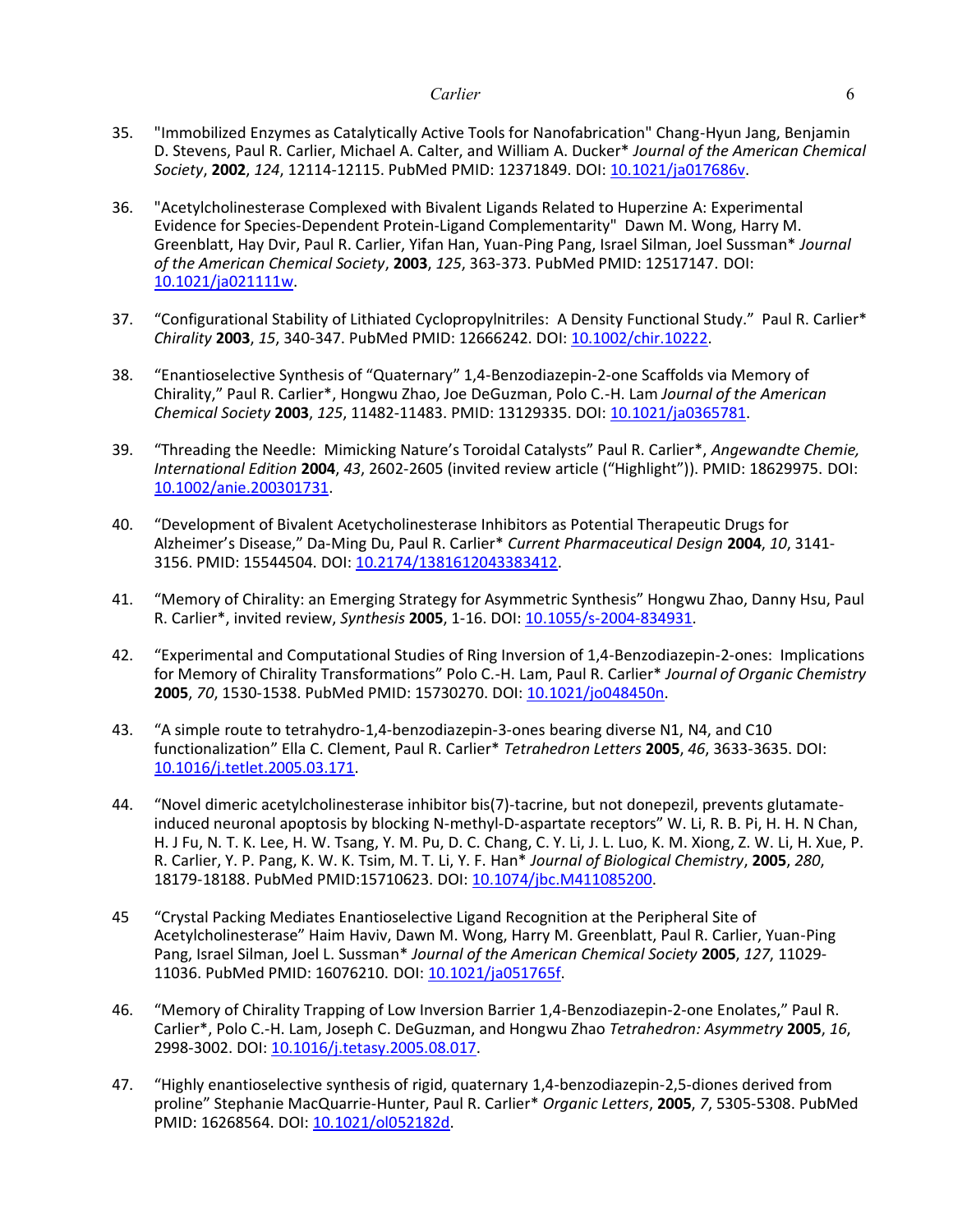- 48. "Protonated 2-methyl-1,2-epoxypropane: a challenging problem for density functional theory" Paul R. Carlier\*, Nipa Deora, T. Daniel Crawford *Journal of Organic Chemistry* **2006**, *71,* 1592-1597. PubMed PMID: 16468811. DOI: [10.1021/jo052303n](http://dx.doi.org/10.1021/jo052303n)*.*
- 49. "Complexes of Alkylene-Linked Tacrine Dimers with *Torpedo californica* Acetylcholinesterase: Binding of *bis*(5)-Tacrine Produces a Dramatic Rearrangement in the Active-Site Gorge" Edwin H. Rydberg, Boris Brumshtein, Harry M. Greenblatt, Dawn M. Wong, David Shaya, Larry D. Williams, Paul R. Carlier, Yuan-Ping Pang, Israel Silman and Joel L. Sussman\* *Journal of Medicinal Chemistry* **2006**, *49*, 5491- 5500. PubMed PMID: 16942022. DOI: [10.1021/jm060164b.](http://dx.doi.org/10.1021/jm060164b)
- 50. "The effect of 2,6-disubstituted-aryl groups on acyclic conformation: preference for an antiperiplanar orientation of the geminal and vicinal hydrogens" Paul R. Carlier\*, Yiqun Zhang, Carla Slebodnick, Michael M. C. Lo, Ian D. Williams *Journal of Organic Chemistry* **2006**, *71*, 8835-8841. PubMed PMID: 17081013. DOI: [10.1021/jo061495z](http://dx.doi.org/10.1021/jo061495z).
- 51. "Enantioselective Synthesis of Diversely Substituted Quaternary 1,4-Benzodiazepine-2-ones and 1,4- Benzodiazepin-2-,5-diones" Paul R. Carlier\*, Hongwu Zhao, Stephanie L. MacQuarrie, Joseph C. DeGuzman, Danny C. Hsu *Journal of the American Chemical Society* **2006**, *128*, 15215-15220. PubMed PMID: 17117873. DOI: [10.1021/ja0640142.](http://dx.doi.org/10.1021/ja0640142)
- 52. "Antidepressant-like effects of novel triple reuptake inhibitors, (2SR, 3RS)-N,N- dimethyl-3-cyclohexyl-3-hydroxy-2-(2'-naphthyl)propylamine (PRC025) and (2RS,3RS)-N-methyl-3-hydroxy-2-(2'-naphthyl)-3 phenylpropylamine (PRC050)." Amanda M. Shaw, Mona Boules, Yiqun Zhang, Katrina Williams, Jessica Robinson, Paul R. Carlier, Elliott Richelson\* *European Journal of Pharmacology* **2007**, *555*, 30-36. PubMed PMID: 17109850. DOI[: 10.1016/j.ejphar.2006.10.004.](http://dx.doi.org/10.1016/j.ejphar.2006.10.004)
- 53. "The first enantioenriched, metalated nitrile possessing macroscopic configurational stability" Paul R. Carlier\*, Yiqun Zhang *Organic Letters* **2007**, *9*, 1319-1322. PubMed PMID: 17348666. DOI: [10.1021/ol070149g.](http://dx.doi.org/10.1021/ol070149g)
- 54. "Alkylene Tether-Length Dependent GABAA Receptor Competitive Antagonism by Tacrine Dimers: Bis(2)-Tacrine Is Ten Times More Potent than (+)-Bicuculline" Chaoying Li, Paul R. Carlier, Hong Ren, Kelvin K.W. Kan, Kwokmin Hui, Hong Wang, Wenming Li, Zhiwang Li, Keming Xiong, Ella Chow Clement, Hong Xue, Xiangou Liu, Mingtao Li, Yuan-Ping Pang, and Yi-Fan Han\* *Neuropharmacology* **2007**, *52*, 436-443. PubMed PMID: 17056074.
- 55. "East Meets West in the Search for Alzheimer's Therapeutics-Novel Dimeric Inhibitors from Tacrine and Huperzine A" W. M. Li, K. K. W. Kan, P. R. Carlier, Y. P. Pang, Y.F. Han\* *Current Alzheimer Research* **2007**, *4*, 386-396. PubMed PMID: 17908041. DOI: [10.2174/156720507781788918.](http://dx.doi.org/10.2174/156720507781788918)
- 56. "The physicochemical properties and the in vivo AChE inhibition of two potential anti-Alzheimer agents, bis(12)-hupyridone and bis(7)-tacrine," Hua Yu, Wen-Ming Li, Jason M. K. Ho, Paul R. Carlier, Yuan-Ping Pang,, Zhe-Ming Gu, Zuo Zhong, Kelvin Chan, Yi-Tao Wang\*, Yi-Fan Han\* Journal of Pharmaceutical and Biomedical Analysis **2008**, *46*, 75-81. PubMed PMID: 17931815. DOI: [10.1016/j.jpba.2007.08.027.](http://dx.doi.org/10.1016/j.jpba.2007.08.027)
- 57. Mode of action of the plant-derived silphinenes on insect and mammalian GABAA receptor/chloride channel complex. Jeffrey R. Bloomquist\*, Dhana Raj Boina, Ella Chow, Paul R. Carlier, Matías Reina and Azucena Gonzalez-Coloma, *Pesticide Biochemistry and Physiology* **2008**, *91,* 17-23. DOI: [10.1016/j.pestbp.2007.12.002.](http://dx.doi.org/10.1016/j.pestbp.2007.12.002)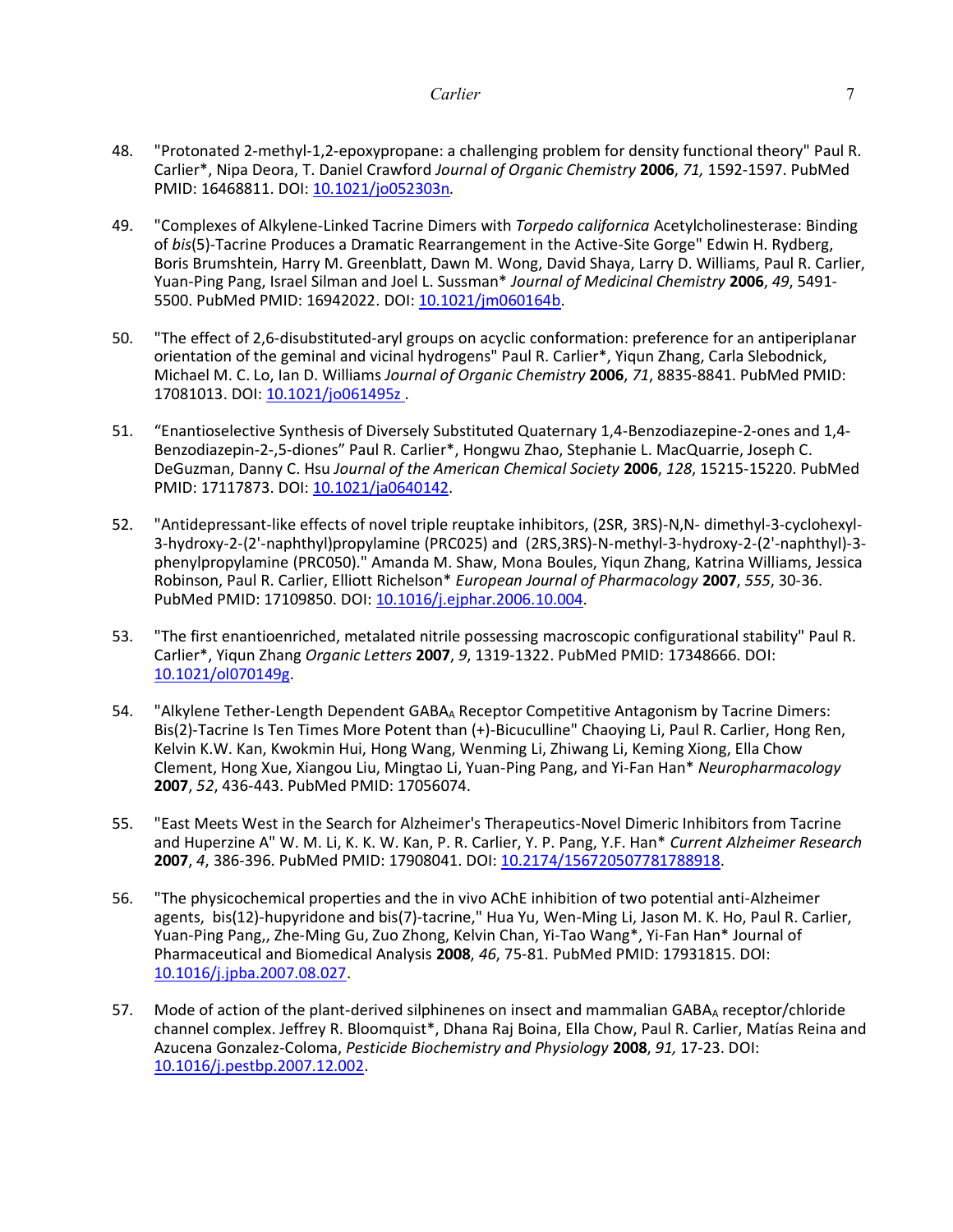- 58. "Towards a Species-Selective Acetylcholinesterase Inhibitor to Control the Mosquito Vector of Malaria, *Anopheles gambiae*" Paul R. Carlier\*, Troy D. Anderson, Dawn M. Wong, Danny C. Hsu, Joshua Hartsel, Ming Ma, Eric A. Wong, Ranginee Choudhury, Polo C-H. Lam, Maxim M. Totrov, Jeffrey R. Bloomquist, *Chemico-Biological Interactions* **2008**, *175*, 368-375. PMID: 18554580. DOI: [10.1016/j.cbi.2008.04.037.](http://dx.doi.org/10.1016/j.cbi.2008.04.037)
- 59. "Antidepressant-like pharmacological profile of a novel triple re-uptake inhibitor, PRC200" Yanqi Liang, Amanda M. Shaw, Mona Boules, Siobhan Briody, Jessica Robinson, Alfredo Oliveros, Eric Blazar, Katrina Williams, Yiqun Zhang, Paul R. Carlier, Elliott Richelson\*, *Journal of Pharmacology and Experimental Therapeutics* **2008**, *327*, 573-583. PubMed PMID:18689611. DOI: [10.1124/jpet.108.143610.](http://dx.doi.org/10.1124/jpet.108.143610)
- 60. "Development and validation of an HPLC-DAD method for *bis*(12)-*hupyridone* and its application to a pharmacokinetic study" Hua Yu, Wen Ming Li, Man Chun Cheung, Zhong Zuo, Paul R. Carlier, Ze Ming Gu, Kelvin Chan, Min Huang, Yi Tao Wang, Yi-Fan Han\*, *Journal of Pharmaceutical and Biomedical Analysis* **2009**, 49, 410-414. PubMed PMID: 19124214. DOI: [10.1016/j.jpba.2008.11.013.](http://dx.doi.org/10.1016/j.jpba.2008.11.013)
- 61. "Complete mapping of the stereochemical course of retentive deprotonation/alkylation of 1*H*benzo[e][1,4]diazepin-2(3*H*)-ones" Danny C. Hsu, Polo C.-H. Lam, Carla Slebodnick, Paul R. Carlier\*, *Journal of the American Chemical Society* **2009**, *131*, 18168–18176. PubMed PMID: 19921816. DOI: [10.1021/ja907507j.](http://pubs.acs.org/doi/abs/10.1021/ja907507j)
- 62. "Regioselective Synthesis of Aniline-Derived 1,3- and *C*i-Symmetric 1,4-Diols from *trans*-1,4- Cyclohexadiene Dioxide" Christopher J. Monceaux, Paul R. Carlier\*, *Organic Letters* **2010**, *12*, 620-623 PubMed PMID: 20067254. DOI: [10.1021/ol902856b.](http://pubs.acs.org/doi/abs/10.1021/ol902856b)
- 63. "Computational studies of ion pair separation of benzylic organolithiums in THF: the importance of explicit and implicit solvation" Nipa Deora and Paul R. Carlier\*, *Journal of Organic Chemistry* **2010**, *75*, 1061-1069. PubMed PMID: 20102232. DOI: [10.1021/jo9016452.](http://pubs.acs.org/doi/abs/10.1021/jo9016452)
- 64. "Axial-selective H/D-exchange of glycine-derived 1*H*-benzo[*e*][1.4]diazepine-2(3*H*)-ones: kinetic and computational studies of enantiomerization" Paul R. Carlier\*, Yang-Sheng Sun, Danny C. Hsu, Qiao-Hong Chen, *J. Org. Chem*. **2010**, *75*, 6588-6594. PMID: 20828175 . DOI: [10.1021/jo1010608.](http://pubs.acs.org/doi/abs/10.1021/jo1010608)
- 65. "Pd-catalyzed amination as an alternative to nucleophilic aromatic substitution for the synthesis of *N*alkyltacrines and analogues" Ming Ma, Jimit Mehta, Larry D. Williams, and Paul R. Carlier\*, *Tetrahedron Letters* **2011**, *52*, 916-919. PMID: 21286231. PMCID: PMC3030130. DOI:10.1016/j.tetlet.2010.12.073.
- 66. Preventing  $H_2O_2$ -induced apoptosis in cerebellar granule neurons by regulating the VEGFR-2/Akt signaling pathway using a novel dimeric antiacetylcholinesterase bis(12)-hupyridone. Wei Cui, Wen-Ming Li, Yu-Ming Zhao, Shing-Hung Mak, Yang Gao, Jia-Lie Luo, Huan Zhang, Yu-qing Liu, Paul R. Carlier, Jian-Hui Rong, Yifan Han\* *Brain Research* **2011**, *1394*, 14-23. PMID: 21315693. [DOI:](/doi/%2010.1016:j.brainres.2011.02.006)  [10.1016/j.brainres.2011.02.006.](/doi/%2010.1016:j.brainres.2011.02.006)
- 67. "Triazole-linked reduced amide isosteres: An approach for the fragment-based drug discovery of anti-Alzheimer's BACE1 inhibitors." Christopher J. Monceaux, Chiho Hirata, Polo C.-H. Lam, Max M. Totrov, Yasuji Matsuoka\*, Paul R. Carlier\*, *Bioorganic & Medicinal Chemistry Letters* **2011**, *21*, 3992-3996. PMID: 21621412. DOI: [10.1016/j.bmcl.2011.05.007.](http://dx.doi.org/10.1016/j.bmcl.2011.05.007) http://d[x.doi.org/10.1016/j.bmcl.2011.05.007](/doi/10.1016:j.bmcl.2011.05.007)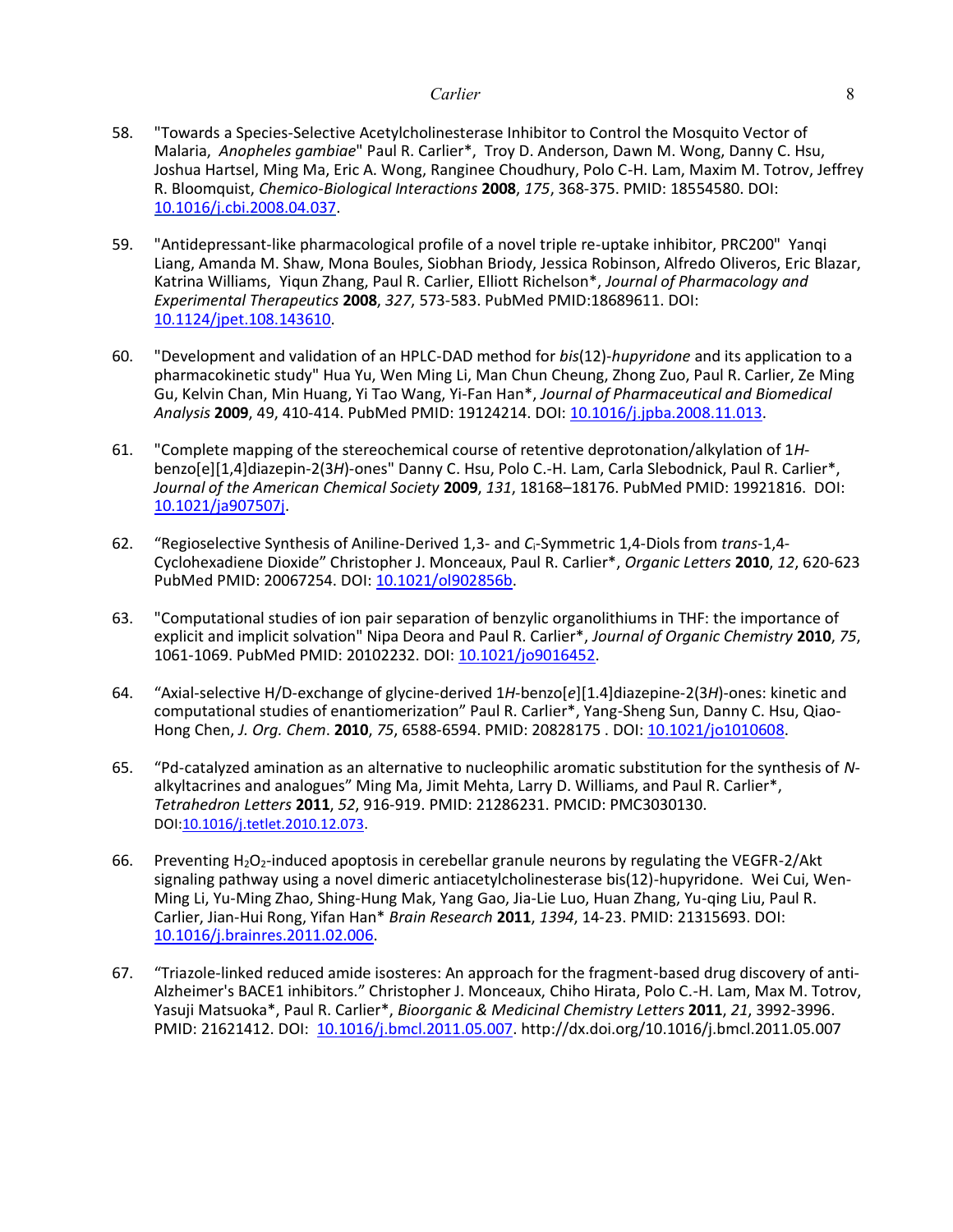- 68. "Bis(12)-hupyridone, a novel multifunctional dimer, promotes neuronal differentiation more potently than its monomeric natural analogue huperzine A possibly through alpha7 nAChR" Wei Cui; Guo-zhen Cui; Wen-Ming Li; Zai-Jun Zhang; Sheng-Quan Hu; Shing-Hung Mak; Huan Zhang; Paul R. Carlier; Chung-lit Choi; Simon Ming-Yuen Lee; Yifan Han\*, *Brain Research* **2011**, *1401*, 12-17. PMID: 21665194. DOI: [10.1016/j.brainres.2011.05.042.](/doi/%2010.1016:j.brainres.2011.05.042)
- 69. "Neuroprotection against excitotoxic and ischemic insults by bis(12)-hupyridone, a novel antiacetylcholinesterase dimer, possibly acting on multiple targets" Yuming Zhao, Juan Dou, Jialie Luo, Wenming Li, Hugh H. N. Chan, Wei Cui, Huan Zhang, Renwen Han, Paul R. Carlier, Xuejun Zhang, Yifan Han\* *Brain Research* **2011**, *1421*, 100-109. PMID: 21978549. [DOI: 10.1016/j.brainres.2011.09.014.](http://dx.doi.org/10.1016/j.brainres.2011.09.014)
- 70. "Incremental solvation precedes ion-pair separation in enantiomerization of a cyano-stabilized Grignard reagent" Neeraj N. Patwardhan, Ming Gao, Paul R. Carlier\*, *Chemistry-A European Journal*  **2011**, *17*, 12250-12253. PMID: 21938750. DOI: [10.1002/chem.201102253.](http://dx.doi.org/10.1002/chem.201102253)
- 71. "Access to 'Friedel-Crafts-restricted' *tert*-alkyl aromatics by activation/methylation of tertiary benzylic alcohols" Joshua A. Hartsel, Derek C. Craft, Qiao-hong Chen, Ming Ma, Paul R. Carlier\*, *Journal of Organic Chemistry* **2012**, *77*, 3127-3133. PMID: 22394317. PMCID: PMC3321128. DOI: [10.1021/jo202371c](http://dx.doi.org/10.1021/jo202371c) .
- 72. "Re-engineering aryl carbamates to confer high selectivity for inhibition of *Anopheles gambiae* vs human acetylcholinesterase" Joshua A. Hartsel, Dawn M. Wong, James M. Mutunga, Ming Ma, Troy D. Anderson, Ania Wysinski, Rafique Islam, Eric A. Wong, Sally L. Paulson, Jianyong Li, Polo C.-H. Lam, Maxim Totrov, Jeffrey R. Bloomquist, Paul R. Carlier\* *Bioorganic & Medicinal Chemistry Letters* **2012**, *22*, 4593-4598. PMID: 22738634. PMCID: PMC3389130. DOI: [10.1016/j.bmcl.2012.05.103.](http://dx.doi.org/10.1016/j.bmcl.2012.05.103)
- 73. "Select small core structure carbamates exhibit high contact toxicity to "carbamate-resistant" strain malaria mosquitoes, *Anopheles gambiae* (Akron)", Dawn M. Wong, Jianyong Li, Qiao-Hong Chen, Qian Han, James M. Mutunga, Ania Wysinski, Troy D. Anderson, Haizhen Ding, Tiffany L. Carpenetti, Astha Verma, Rafique Islam, Sally L. Paulson, Polo C.-H. Lam, Maxim Totrov, Jeffrey R. Bloomquist, Paul R. Carlier \* *PLoS ONE* **2012**, *7*, e46712. PMID: 23049714. PMCID: PMC3462181. DOI: [10.1371/journal.pone.0046712.](http://dx.doi.org/10.1371/journal.pone.0046712)
- 74. "Aryl methylcarbamates: potency and selectivity towards wild-type and carbamate-insensitive (G119S) *Anopheles gambiae* acetylcholinesterase, and toxicity to G3 Strain *An. gambiae*", Dawn M. Wong, Jianyong Li, Polo C.H. Lam, Joshua A. Hartsel, James M. Mutunga, Maxim Totrov, Jeffrey R. Bloomquist, and Paul R. Carlier\*, *Chemico-Biological Interactions*, **2013**, *203*, 313-318. PMID: 22989775. PMCID: PMC3578073. DOI: [10.1016/j.cbi.2012.09.011.](http://dx.doi.org/10.1016/j.cbi.2012.09.001)
- 75. Bis(12)-hupyridone, a novel acetylcholinesterase inhibitor, protects against glutamate-induced neuronal excitotoxicity via activating α7 nicotinic acetylcholine receptor/phosphoinositide 3 kinase/Akt cascade. W. Cui, S. Hu, H. H. N. Chan, J. Luo, W. Li, S. Mak, T. C. Choi, J. Rong, P. R. Carlier, Y. Han, *Chemico-Biological Interactions*, **2013,** *203*, 365-370. PMID 23085120. DOI: [10.1016/j.cbi.2012.10.003](http://dx.doi.org/10.1016/j.cbi.2012.10.003)
- 76. "Effects of Anticholinesterases on Catalysis and Induced Conformational Change of the Peripheral Anionic Site of Murine Acetylcholinesterase" Fan Tong, Rafique M. Islam, Paul R. Carlier, Fredrik Ekström, and Jeffrey R Bloomquist\*, *Pesticide Biochemistry and Physiology* **2013**, *106*, 79-84. PMID 24003261. PMCID: PMC3758491. DOI: [10.1016/j.pestbp.2013.04.001](http://dx.doi.org/10.1016/j.pestbp.2013.04.001)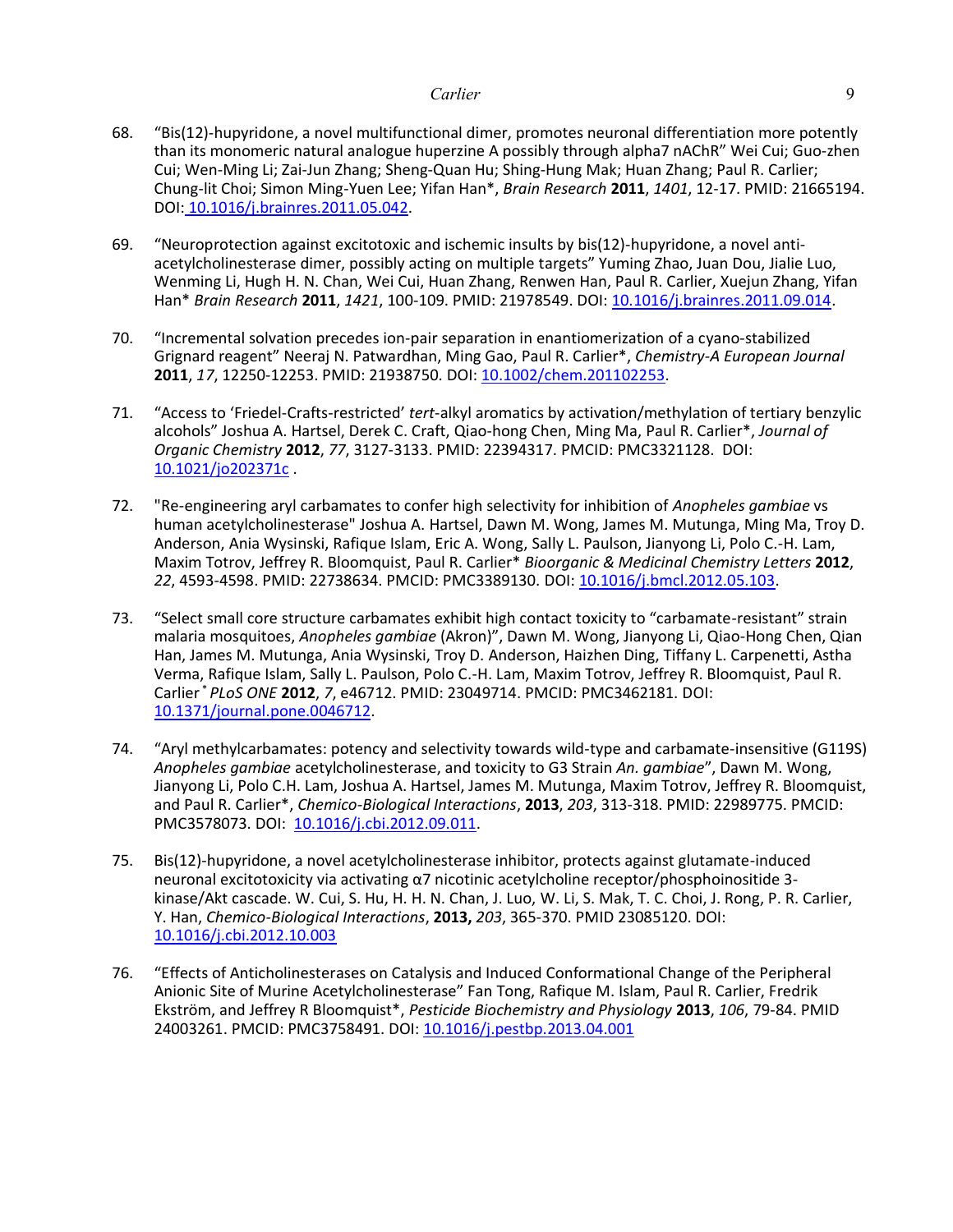- 77. "Inhibitor profile of bis(*n*)-tacrines and *N*-methylcarbamates on acetylcholinesterase from *Rhipicephalus (Boophilus) microplus* and *Phlebotomus papatasi*", Daniel R Swale, Fan Tong, Kevin B Temeyer, Andrew Li, Polo Lam, Maxim M Totrov, Paul R Carlier, Adalberto A Pérez de Léon, Jeffrey R. Bloomquist\*, *Pesticide Biochemistry and Physiology* **2013**, *106*, 85-92. PMID 24187393. PMCID: PMC3811934. DOI: [10.1016/j.pestbp.2013.03.005](http://dx.doi.org/10.1016/j.pestbp.2013.03.005)
- 78. "Evaluation of novel carbamate insecticides for neurotoxicity to non-target Species", Ying Jiang, Daniel Swale, Paul R. Carlier, Joshua A. Hartsel, Ming Ma, Fredrik Ekström, and Jeffrey R. Bloomquist\*, *Pesticide Biochemistry and Physiology* **2013**, *106*, 156-161. PMID: not yet indexed. DOI [10.1016/j.pestbp.2013.03.006](http://dx.doi.org/10.1016/j.pestbp.2013.03.006)
- 79. "Neurotoxicology of bis(n)-Tacrines on *Blattella germanica* and *Drosophila melanogaster* Acetylcholinesterase", James M. Mutunga, Troy D. Anderson, DhanaRaj Boina, Paul R. Carlier, Polo C.- H. Lam, Maxim. M. Totrov, Dawn M. Wong, and Jeffrey R. Bloomquist, Archives of Insect Biochemistry and Physiology **2013**, *83*, 180-194. PMID: 23740645. DOI: [10.1002/arch.21104](http://dx.doi.org/10.1002/arch.21104)
- 80. "Stereochemical inversion of a cyano-stabilized Grignard reagent: remarkable effects of the ethereal solvent structure and concentration" Ming Gao, Neeraj N. Patwardhan, and Paul R. Carlier\*, *Journal of the American Chemical Societ*y **2013**, *135*, 14390-14400. PMID: 23978216 DOI: [10.1021/jo407348s](http://dx.doi.org/10.1021/ja407348s)
- 81. "Anti-apicoplast and gametocytocidal screening to identify the mechanism of action of compounds within the Malaria Box" Jessica D. Bowman, Emilio F. Merino, Carrie Brooks, Boris Striepen, Paul R. Carlier, Maria B. Cassera\*, *Antimicrobial Agents and Chemotherapy* **2014**, *58*, 811-819. PMID: 24247137. PMCID: PMC3910863. DOI: [10.1128/AAC.01500-13](http://dx.doi.org/10.1128/AAC.01500-13)
- 82. "Enantioselective deprotonative ring-contraction of *N*1-methyl-*N*4-Boc-benzo[*e*][1,4]diazepine-2,5 diones" Stephanie A. Antolak, Zhong-Ke Yao, Gary M. Richoux, Carla Slebodnick, Paul R. Carlier,\* *Organic Letters* **2014**, *16*, 5204-5207. PMID: 25247475. DOI: [10.1021/ol502586n](http://dx.doi.org/10.1021/ol502586n)
- 83. "Acetylcholinesterase of the sand fly, Phlebotomus papatasi (Scopoli): construction, expression and biochemical properties of the G119S orthologous mutant" Kevin B Temeyer\*, Fan Tong, Maxim M Totrov, Alexander P Tuckow, Qiao-hong Chen, Paul R Carlier, Adalberto A Perez de Leon and Jeffrey R. Bloomquist, *Parasites & Vectors* **2014**, *7*, 577. PMID: 25491113. PMCID: PMC4268798. DOI: [10.1186/s13071-014-0577-4](http://dx.doi.org/10.1186/s13071-014-0577-4)
- 84. "Mosquitocidal Carbamates With Low Toxicity to Agricultural Pests: An Advantageous Property For Insecticide Resistance Management" Daniel R. Swale, Paul R. Carlier, Joshua A. Hartsel, Ming Ma, Jeffrey R. Bloomquist\*, *Pest Management Science* **2015**, *71*, 1158-1164. PMID: 25185896. DOI: [10.1002/ps.3899.](http://dx.doi.org/10.1002/ps.3899)
- 85. "3-Oxoisoxazole-2(3*H*)-carboxamides and isoxazol-3-yl carbamates: Resistance-breaking acetylcholinesterase inhibitors targeting the malaria mosquito, *Anopheles gambiae*" Astha Verma, Dawn M. Wong, Rafique Islam, Fan Tong, Maryam Ghavami, James M. Mutunga, Carla Slebodnick, Jianyong Li, Elisabet Viayna, Polo C.-H. Lam, Maxim M. Totrov, Jeffrey R. Bloomquist, and Paul R. Carlier\*, *Bioorganic & Medicinal Chemistry* **2015**, *23*, 1321-1340. PMID 25684426. DOI: [10.1016/j.bmc.2015.01.026](http://dx.doi.org/10.1016/j.bmc.2015.01.026)
- 86. Determination of the active stereoisomer of the MEP pathway-targeting antimalarial agent MMV008138, and initial structure-activity studies, Zhong-Ke Yao, Priscilla M. Krai, Emilio F. Merino, Morgan E. Simpson, Carla Slebodnick, Maria Belen Cassera, and Paul R. Carlier\*, *Bioorganic & Medicinal Chemistry Letters* **2015**, *25*, 1515-1519. PMID: 25754494. DOI[: 10.1016/j.bmcl.2015.02.020](http://dx.doi.org/10.1016/j.bmcl.2015.02.020)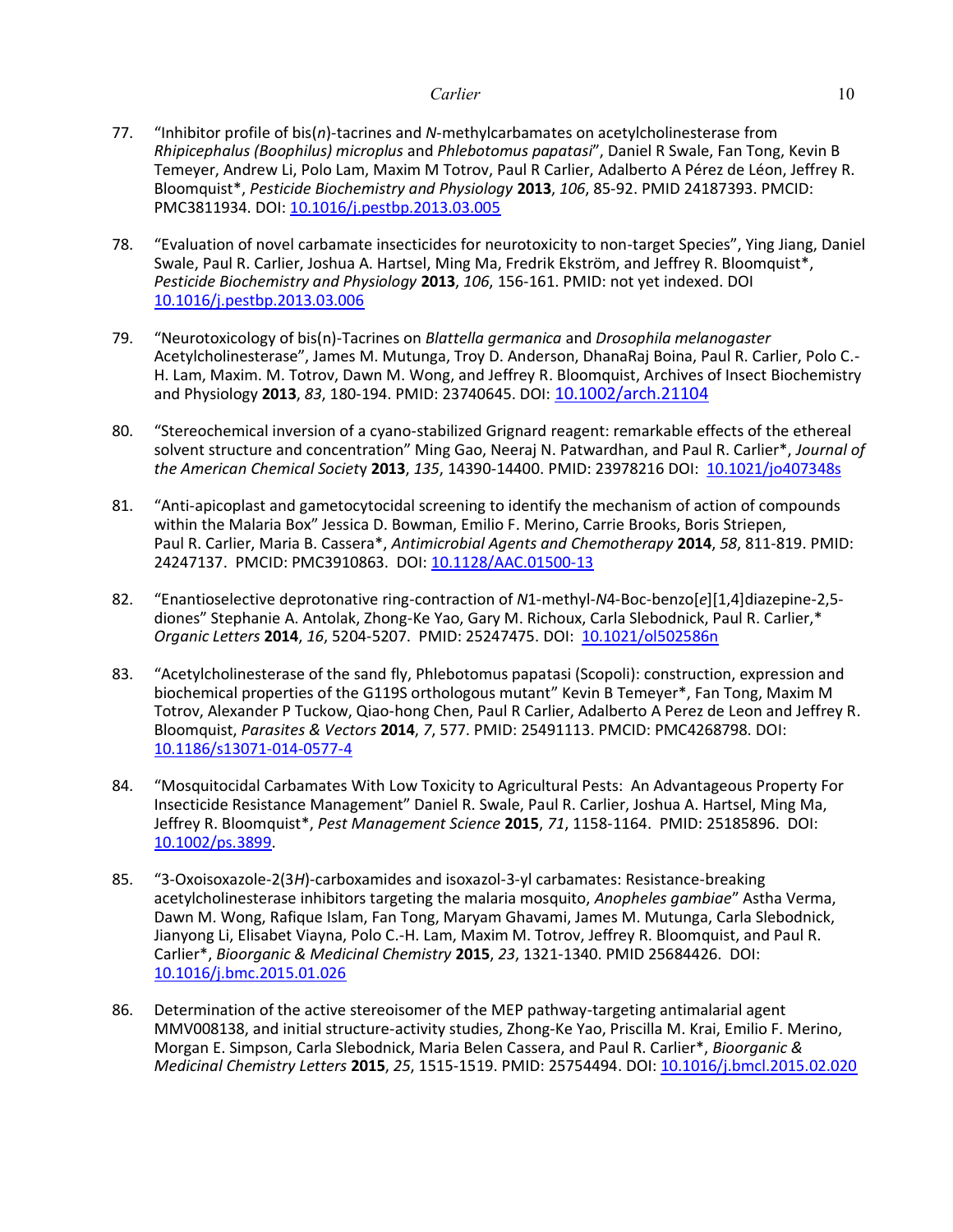- 87. "Inhibiting β-amyloid-associated Alzheimer's pathogenesis in vitro and in vivo by a multifunctional dimeric bis(12)-hupyridone derived from its natural analogue" Shengquan Hu, Rui Wang, Wei Cui, Zaijun Zhang, Shinghung Mak, Daping Xu, Chunglit Choi, Karl Wahkeung Tsim, Paul R. Carlier, Yifan Han\* *Journal of Molecular Neuroscience*, **2015**, *55*, 1014-1021. PMID: 25407821. DOI: [10.1007/s12031-014-0458-5.](http://dx.doi.org/10.1007/s12031-014-0458-5)
- 88. "Carbamate and Pyrethroid Resistance in the Akron Strain of *Anopheles gambiae*", James M. Mutunga, Derek T. Craft, Troy D. Anderson, Daniel R. Swale, Fan Tong, Aaron D. Gross, Dawn M. Wong, Paul R. Carlier, and Jeffrey R. Bloomquist\*, *Pesticide Biochemistry and Physiology* **2015**, *121*, 116-121. PMID: 26047119. DOI [10.1016/j.pestbp.2015.03.001.](http://dx.doi.org/10.1016/j.pestbp.2015.03.001)
- 89. "Structural Genomics for Drug Design against the Pathogen *Coxiella burnetii*" Matthew C. Franklin\*, Jonah Cheung, Michael Rudolph, Fiana Burshteyn, Michael Cassidy, Ebony Gary, Brandan Hillerich, Zhong-Ke Yao, Paul R. Carlier, Maxim Totrov, James Love, *Proteins* **2015**, *83*, 2124-2136. PMID 26033498. DOI [10.1002/prot.24841.](http://dx.doi.org/10.1002/prot.24841)
- 90. "Difluoromethyl ketones: potent inhibitors of wild type and carbamate-insensitive G119S mutant *Anopheles gambiae* acetylcholinesterase" Eugene Camerino, Dawn M. Wong, Fan Tong, Florian Körber, Rafique Islam, Elisabet Viayna, James M. Mutunga, Maxim M. Totrov, Jianyong Li, Jeffrey R. Bloomquist, and Paul R. Carlier\* *Bioorganic & Medicinal Chemistry Letters* **2015**, *20*, 4405-4411. PMID: 26386602, DOI: [10.1016/j.bmcl.2015.09.019](http://dx.doi.org/10.1016/j.bmcl.2015.09.019)
- 91. "Bivalent Carbamates as Novel Control Agents of the Malaria Mosquito, *Anopheles gambiae"* James M. Mutunga<sup>a</sup>, Qiao-Hong Chen, Dawn M. Wong, Polo C-H. Lam, Jianyong Li, Maxim M. Totrov, Aaron D. Gross, Paul R. Carlier, and Jeffrey R. Bloomquist\*, *Chimia* **2016**, *70*, 204-208. PMID: 27779928, DOI: [10.2533/chimia.2016.704](http://dx.doi.org/10.2533/chimia.2016.704)
- 92. "Parallel inhibition of amino acid efflux and parasite growth of erythrocytic *Plasmodium falciparum* by mefloquine and non-piperidine analogs: implications for the mechanism of antimalarial action" Maryam Ghavami, Christine Dapper, Seema Dalal, Kristina Holzschneider, Michael Klemba, and Paul R. Carlier\*, *Bioorganic & Medicinal Chemistry Letters* **2016**, 26, 4846-4850, PMID: 27544402. DOI: [10.1016/j.bmcl.2016.08.005](http://dx.doi.org/10.1016/j.bmcl.2016.08.005)
- 93. "Toxicology of Potassium Channel-Directed Compounds in Mosquitoes" Nicholas R Larson, Paul R. Carlier, Aaron D Gross, Rafique M Islam, Ming Ma; Baonan Sun, Maxim M Totrov, Roopali Yadav, Jeffrey R. Bloomquist\*, *Neurotoxicolog*y **2017**, *60*, 214-223, PMID: 27262624, DOI: [10.101 6/j.neuro.2016.05.021](http://dx.doi.org/10.1016/j.neuro.2016.05.021)
- 94. "Discovery of Species-selective and Resistance-breaking Anticholinesterase Insecticides for the Malaria Mosquito" Paul R. Carlier\*, Jeffrey R. Bloomquist, Max Totrov, and Jianyong Li, invited review, *Current Medicinal Chemistry* **2017**, *24*, 2946-2958, PMID: 28176636 DOI: 10.2174/0929867324666170206130024
- 95. "Crystal structure of acetylcholinesterase catalytic subunits of the malaria vector *Anopheles gambiae*" Qian Han\*, Dawn M. Wong, Howard Robinson, Haizhen Ding, Polo C.-H. Lam, Maxim M. Totrov, Paul R. Carlier, Jianyong Li\* *Insect Science* **2017**, 10.1111/1744-7917.12450, PMID: 2824797, DOI: [10.1111/1744-7917.12450](http://dx.doi.org/10.1111/1744-7917.12450)
- 96. "*N*'-Mono- and *N*,*N*'-diacyl derivatives of benzyl and arylhydrazines as contact insecticides against adult *Anopheles gambiae*" Joseph S. Clements II, Fan Tong, Baonan Sun, Aaron D. Gross, Rafique Islam, Jeffrey R. Bloomquist<sup>b</sup>, Paul R. Carlier\*, Pesticide Biochemistry and Physiology 2017, 143, 33-38, PMID: 29183608, DOI:<https://doi.org/10.1016/j.pestbp.2017.10.001>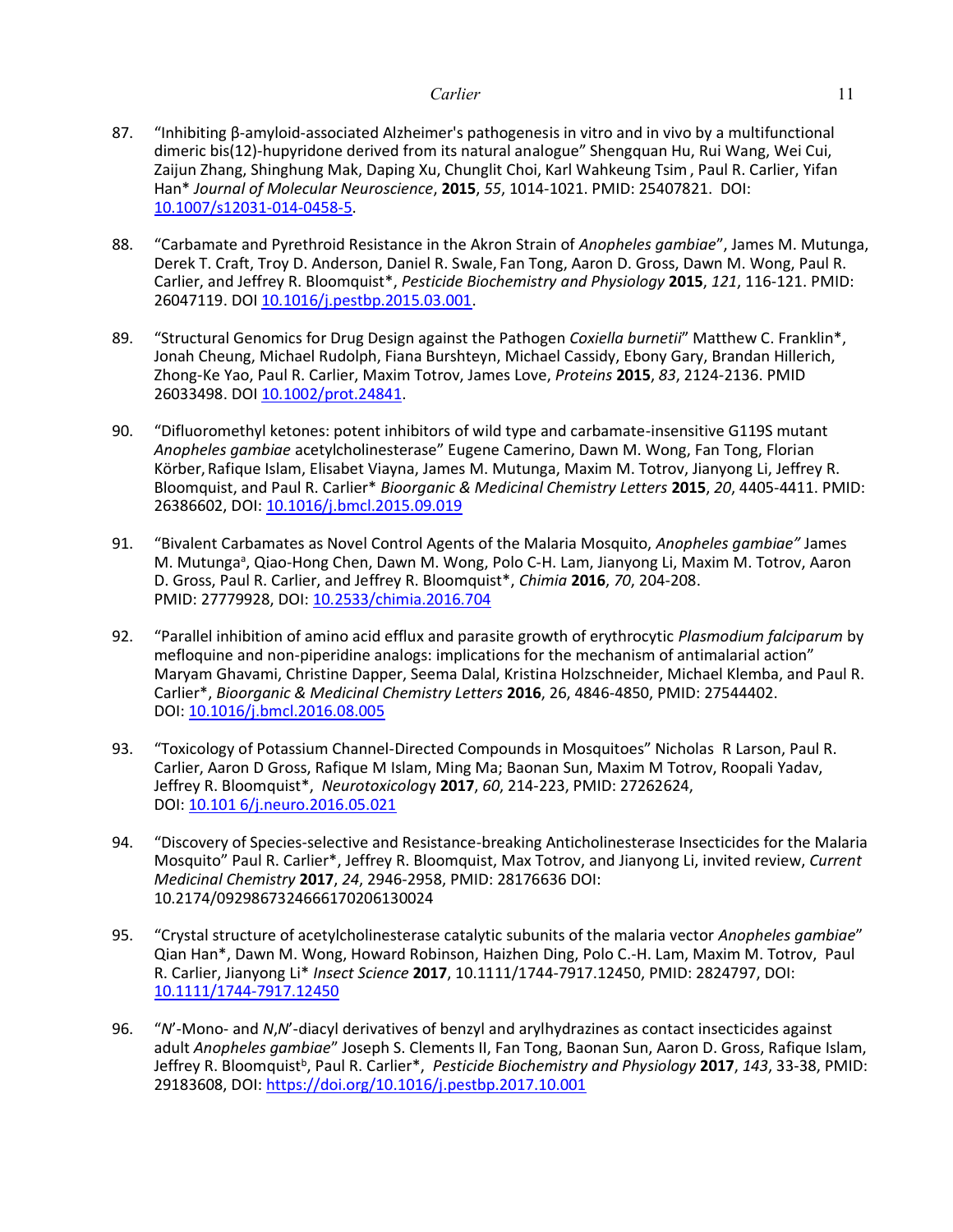- 97. "Biological studies and target-engagement of the 2-*C*-methyl-D-erythritol 4-phosphate cytidylyltransferase (IspD)-targeting antimalarial agent (1*R*,3*S*)-MMV008138 and analogs" Maryam Ghavami, Emilio F. Merino, Zhong-Ke Yao, Rubayet Elahi, Morgan E. Simpson, Maria L. Fernández-Murga, Joshua H. Butler, Michael A. Casasanta, Priscilla M. Krai, Maxim M. Totrov, Daniel J. Slade, Paul R. Carlier,\* and Maria Belen Cassera\* *ACS Infectious Diseases* **2018**, *4*, 549-559. PMID: 29072835, DOI: 10.1021/acsinfecdis.7b00159
- 98. "Crystal structure of the G119S mutant acetylcholinesterase of the malaria vector *An. gambiae* reveals the basis of insecticide resistance" Jonah Cheung\*, Arshod Mahmood, Ravi Kalathur, Lixuan Liu, Paul R. Carlier, *Structure* **2018**, *126*, 130-136, PMID: 29276037, DOI: 10.1016/j.str.2017.11.021
- 99. "Toxicity, Mode of Action, and Synergist Potential of Flonicamid Against Mosquitoes" Aaron Gross, Jennina Taylor-Wells, Shiyao Jiang, Fabien Demares, Paul R. Carlier, Joseph S. Clements II, Jeffrey R. Bloomquist\*, *Pesticide Biochemistry and Physiology*, **2018**, *151*, 3-9. <https://doi.org/10.1016/j.pestbp.2018.06.004>
- 100. "Select β- and γ-branched 1-alkylpyrazol-4-yl methylcarbamates exhibit high selectivity for inhibition of *Anopheles gambiae* versus human acetylcholinesterase" Paul R. Carlier\*, Qiao-Hong Chen, Astha Verma, Dawn M. Wong, James M. Mutunga, Jasmin Müller, Alex M. Shimozono, Rafique Islam, Fan Tong, Jianyong Li, Max Totrov, Jeffrey R. Bloomquist, *Pesticide Biochemistry and Physiology*, **2018**, *151*, 32-39, <https://doi.org/10.1016/j.pestbp.2018.02.003>
- 101. "Tacrine(10)-Hupyridone Prevents Post-operative Cognitive Dysfunction via the Activation of BDNF Pathway and the Inhibition of AChE in Aged Mice" Huixin Chen, Xiang Wu, Xinmei Gu, Yiying Zhou, Luying Ye, Ke Zhang, Hanbo Pan, Jialing Wang, Hua Wei, Binbin Zhu, C. Benjamin Naman, Shinghung Mak, Paul R. Carlier, Wei Cui\* and Yifan Han\* *Frontiers in Cellular Neuroscience* **2018**, *12*, 396.
- 102. "Mosquito Acetylcholinesterase as a Target for Novel Phenyl-Substituted Carbamates" James M. Mutunga , Ming Ma , Qiao-Hong Chen, Joshua A. Hartsel, Dawn M. Wong, Sha Ding, Max Totrov, Paul R. Carlier, and Jeffrey R. Bloomquist\*, *International Journal of Environmental Research and Public Health* **2019**, *16*, 1500, https://doi.org/10.3390/ijerph16091500
- 103. "Questioning the  $\gamma$ -gauche effect: alternative stereochemical assignment of 1,3-disubstituted-1,2,3,4tetrahydro-β-carbolines using <sup>1</sup>H-<sup>1</sup>H coupling constants" Kristýna Cagašová, Maryam Ghavami, Zhongke Yao, and Paul R. Carlier\*, *Organic & Biomolecular Chemistry* **2019**, *17*, 6687-6698. https://dx.doi.org/10.1039/c9ob01139k .
- 104. "A computational study of regioselectivity in aluminum hydride ring-opening of *cis* and *trans* 4-*t*butyl and 3- methylcyclohexene oxides" Nipa Deora\*, Paul R. Carlier, *Organic & Biomolecular Chemistry* **2019***, 17,* 8628 – 8635*.* DOI: [10.1039/C9OB01675A](https://doi.org/10.1039/C9OB01675A)
- 105. "*In vitro* and *in vivo* evaluation of the antimalarial MMV665831 and structural analogs", Sha Ding, Katherine R. Fike, Michael Klemba, and Paul R. Carlier\*, *Bioorganic & Medicinal Chemistry Letters* **2020**, *30*, 127348. DOI: [10.1016/j.bmcl.2020.127348](https://doi.org/10.1016/j.bmcl.2020.127348)
- 106. "Probing the B- and C-Rings of Antimalarial tetrahydro-β-carboline MMV008138 for Steric Demand, and Conformational Constraints", Sha Ding, Maryam Ghavami, Joshua H. Butler, Emilio F. Merino, Carla Slebodnick, Maria B. Cassera, Paul R. Carlier\*, *Bioorganic & Medicinal Chemistry Letters* **2020**, *30*, 127520. DOI: [10.1016/j.bmcl.2020.127520](https://dx.doi.org/10.1016/j.bmcl.2020.127520)
- 107. "Promising tacrine/huperzine A- based dimeric AChE inhibitors for neurodegenerative disorders: from relieving symptoms to modifying diseases through multi-target" Shinghung Mak, Wenming Li, Hongjun Fu, Jialie Luo, Wei Cui, Shengquan Hu, Yuanping Pang, Paul R. Carlier, Karl Wahkeung Tsim, Rongbiao Pi, Yifan Han\* *Journal of Neurochemistry* **2021** DOI: [doi.org/10.1111/jnc.15379](http://doi.org/10.1111/jnc.15379)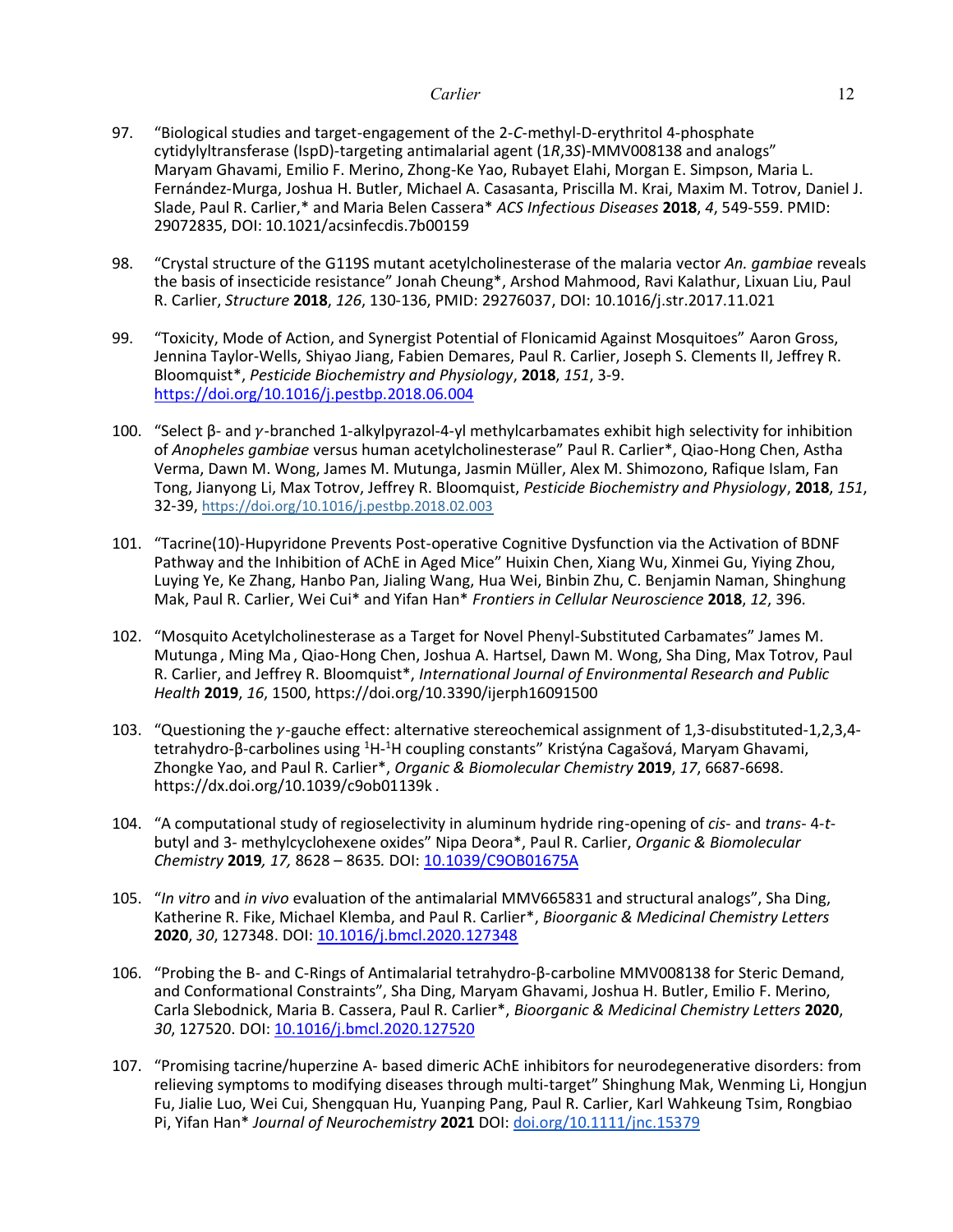- 108. "Dimeric Tacrine(10)-hupyridone as a Multitarget-Directed Ligand to Treat Alzheimer's Disease" Zhenquan Xuan, Xinmei Gu, Sicheng Yan, Yanfei Xie, Yiying Zhou, Hui Zhang, Haibo Jin, Shengquan Hu, Marvin S. H. Mak, Dongsheng Zhou, Karl Wah Keung Tsim, Paul R. Carlier, Yifan Han**\*,** Wei Cui\*, *ACS Chem. Neurosci.* **2021**, 12, 13, 2462–2477. DOI: [doi.org/10.1021/acschemneuro.1c00182](https://doi.org/10.1021/acschemneuro.1c00182)
- 109. "Testing new compounds for efficacy against Varroa destructor and safety to honey bees (Apis mellifera)" Jack, Cameron; Kleckner, Kaylin; Demares, Fabien; Rault, Leslie; Anderson, Troy; Carlier, Paul; Bloomquist, Jeffrey; Ellis, Jamie\*, *Pest Management Science*, **2021**, *78*, 159-165. DOI: [doi.org/10.1002/ps.6617](https://doi.org/10.1002/ps.6617)
- 110. "Malaria Box-inspired discovery of *N*-aminoalkyl-β-carboline-3-carboxamides, a novel orally-active class of antimalarials" Jopaul Mathew, Sha Ding, Kevin Kunz, Emily E. Stacy, Joshua H. Butler, Reagan S. Haney, Emilio F. Merino, Grant J. Butschek, Zaira Rizopoulous, Max Totrov, Maria B. Cassera, Paul R. Carlier\*, *ACS Medicinal Chemistry Letters* **2022**, *13*, in press. [https://pubs.acs.org/doi/10.1021/acsmedchemlett.1c00663.](https://pubs.acs.org/doi/10.1021/acsmedchemlett.1c00663)
- 111. "Enantiopure benzofuran-2-carboxamides of 1-aryltetrahydro-β-carbolines are potent antimalarials in vitro" Hanan Almolhim, Sha Ding, Joshua H. Butler, Emily K. Bremers,Grant J. Butschek, Carla Slebodnick, Emilio F. Merino, Zaira Rizopoulos, Max Totrov, Maria B. Cassera, Paul R. Carlier\*, *ACS Medicinal Chemistry Letters* **2022**, *13*, in press.<https://doi.org/10.1021/acsmedchemlett.1c00697>
- 112. "Ring-expanding Pictet–Spengler reaction of 2ʹ-substituted acetophenones and tryptophan methyl ester affords hexahydroazepino[4,5-*b*]indoles"**,** Sha Ding† , Maryam Ghavami† , Carla Slebodnick, Paul R. Carlier\*, manuscript in preparation. ( † indicates co-first-authorship)

# **BOOK CHAPTERS**

# **\* designates corresponding author**

- 1. Yi-Fan Han\*, Paul R. Carlier, Xi Can Tang, Yuan-Ping Pang "East Meets West in the Search for Alzheimer's Therapeutics--From Huperzine A to Novel Dimeric Acetylcholinesterase Inhibitors" in "TCM Research and Development: Reviews by BRI Visiting Scholars," p. 162 - 171, Biotechnology Research Institute, Ed.; Science Press, Shanghai, China, 2000.
- 2. James M. Mutunga, Troy D. Anderson, Dawn M. Wong, Paul R. Carlier, and Jeffrey R. Bloomquist\*, "Inhibition of Blattella germanica Acetylcholinesterase by *Bis*(n)-Tacrines: Prospects for the Molecular Design of a Selective Insecticide for a Household Pest." Household, Structural and Residential Pest Management, ACS Symposium Series 1015, p. 41-51 (2009). DOI: 10.1021/bk-2009-1015.ch004.
- 3. T. D. Anderson, S. L. Paulson, D. M. Wong, Paul R. Carlier, and Jeffrey R. Bloomquist\* Pharmacological Mapping of the Acetylcholinesterase Catalytic Gorge in Mosquitoes with *Bis*(n)-Tacrines. ACS Symposium Series 1014, p. 143-151 (2009). DOI: 10.1021/bk-2009-1014.ch010
- 4. P. R. Carlier\*, D. C. Hsu, S. A. Bryson, 'Self-Regeneration of Stereocenters (SRS) via Stereolabile Axially Chiral Intermediates', Chap. 2 in 'Stereochemical Aspects of Organolithium Compounds', Ed. R. E. Gawley, Vol. 26 in 'Topics in Stereochemistry', Series Ed. J. S. Siegel, Verlag Helvetica Chimica Acta, Zürich, 2010, p. 53-92. DOI[: 10.1002/9783906390628.ch2](http://dx.doi.org/10.1002/9783906390628.ch2)
- 5. Jeffrey R. Bloomquist\*, James M. Mutunga, Rafique M. Islam, Astha Verma, Ming Ma, Max M. Totrov, and Paul R. Carlier, Voltage-Sensitive Potassium Kv2 Channels as New Targets for Insecticides, in "Biopesticides: State of the Art and Future Opportunities," 2014, Chapter 6, p. 71-81, ACS Symposium Series 1172. DOI: [10.1021/bk-2014-1172.ch006](http://dx.doi.org/10.1021/bk-2014-1172.ch006)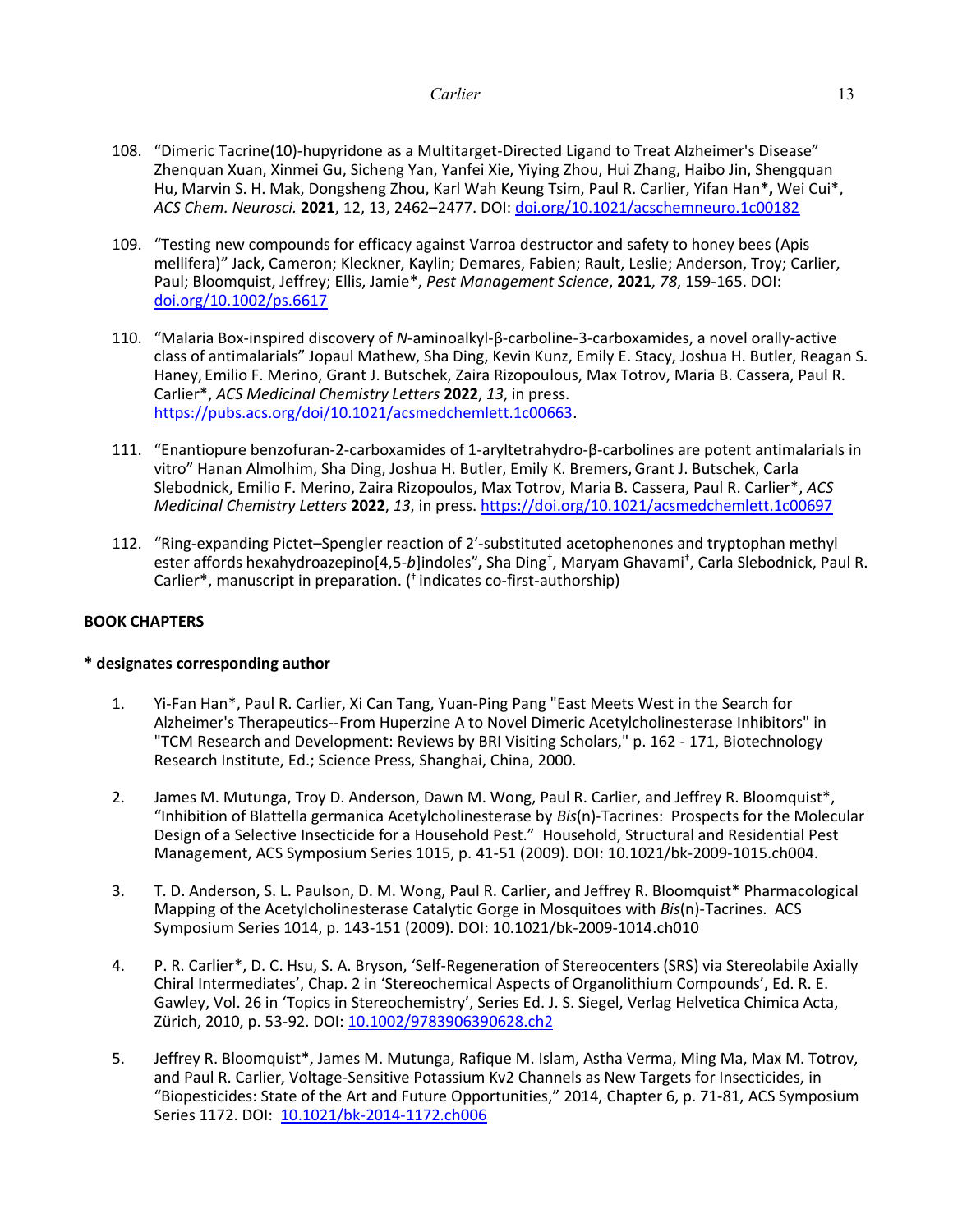# **PUBLISHED CONFERENCE PROCEEDINGS & ABSTRACTS (INVITED LECTURES ARE MARKED)**

# **\* designates corresponding author; presenting authors are underlined.**

- 1. "Enhanced Kinetic Resolution and Enzyme–Like Shape Selectivity" P. R. Carlier, W. S. Mungall, G. W. Schröder and K. B. Sharpless\* *Hamilton College 25th Anniversary Sigma Xi Symposium*, 12-13 October 1990, p.54
- 2. "A New Alkali-Bleachable Cyan Filter Dye," P. R. Carlier, M. P. Filosa,\* M. P. Lockshin *Proceedings of the Imaging Science and Technology's 46th Annual Meeting*, Boston, Massachusetts, USA, 9-14 May, 1993, p.270-271.
- 3. "Computerized Information for the Development of Herbal Medicinal Products" C. T. Che,\* P. R. Carlier, O. C. W. Lee *Proceedings of the International Conference on the Use of Traditional Medicine & Other Natural Products in Healthcare*, Penang, Malaysia, 8-11 June 1993, p.98.
- 4. "Computer handling of medicinal plant research data," C. T. Che,\* P. R. Carlier, O. C. W. Lee *Abstracts, UNESCO Regional Seminar on Chemistry of Medicinal Plants, Chengdu, China,* 1993, p.L-18
- 5. "Computerized information for the development of Chinese medicinal products," C. T. Che,\* P. R. Carlier, O. C. W. Lee *Abstracts, International Symposium on the Development of Drugs from Natural Sources*, Beijing, China, 1993, p.50.
- 6. "2,3-*Anti*-Selective Aldol Reaction of Nitriles" Paul R. Carlier,\* Kam Moon Lo *Book of Abstracts, First Symposium on Chemistry Postgraduate Research in Hong Kong*, Hong Kong, April 23, 1994, Abstract O-84.
- 7. "Donor Solvent-Promoted Cp-Ti Protonolysis" Paul R. Carlier,\* Kevin W. K. Leung, Michael M. C. Lo *Book of Abstracts, First Symposium on Chemistry Postgraduate Research in Hong Kong*, Hong Kong, April 23, 1994, Abstract O-83.
- 8. "2,3-*Anti*-Selective Aldol Reaction of Nitriles" Paul R. Carlier,\* Kam Moon Lo *Abstracts of Papers, 208th National Meeting of the American Chemical Society*, Washington, D.C., August 21-26 1994; American Chemical Society: Washington, D.C.,1994; ORGN 0007.
- 9. "Donor Solvent-Promoted Cp-Ti Protonolysis" Paul R. Carlier,\* Kevin W. K. Leung, Michael M. C. Lo *Abstracts of Papers, 208th National Meeting of the American Chemical Society*, Washington, D.C., August 21-26 1994; American Chemical Society: Washington, D.C.,1994; INOR 0095.
- 10. "Solution Structure and Aldol Stereoselectivity of Nitrile Anions" Paul R. Carlier,\* K. M. Lo *Abstracts,Sixth International Kyoto Conference on New Aspects of Organic Chemistry (IKCOC-6)*, Kyoto, Japan, November 7-11, 1994, Paper OP-37, p. 97
- 11. "Correlation of Solution Structure and Aldol Stereochemistry of Lithiated Nitriles" Paul R. Carlier,\* K. M. Lo *Abstracts, Third International Symposium For Chinese Organic Chemists (ISCOC 94)*, Academica Sinica, Taipei, Taiwan, November 11-13, 1994, Paper OP-16, p. 44.
- 12. "Anti-Selective Aldol of Benzylic Nitriles and Synthesis of D-Hydroxyamine Antidepressant Analogs," Paul R. Carlier,\* K. M. Lo *Book of Abstracts, Second Symposium on Chemistry Postgraduate Research in Hong Kong*, Hong Kong, March 11, 1995, Abstract OP-5.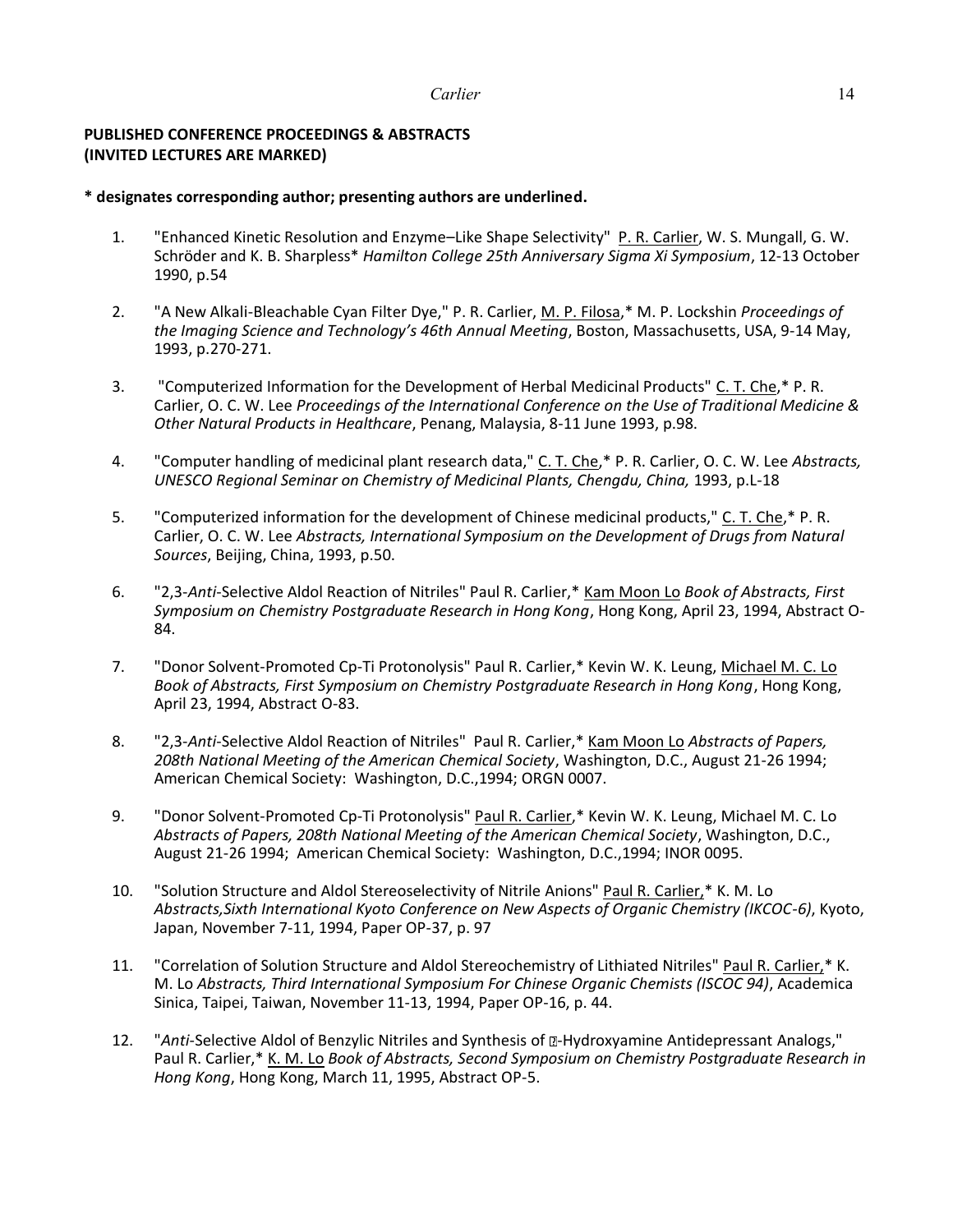- 13. " <sup>"6</sup>Li and <sup>15</sup>N NMR Spectroscopic Characterization of Lithiated Phenylacetonitrile and a LiHMDS Mixed Aggregate" Paul R. Carlier,\* Brett L. Lucht, David B. Collum *Abstracts of Papers, 209th National Meeting of the American Chemical Society*, Anaheim, CA, April 2-6, 1995; American Chemical Society: Washington, D.C.,1995; ORGN 0255.
- 14. "Diastereoselective Synthesis of 2-Aminoalcohols via Aldol of Lithiated Nitriles" Paul R. Carlier,\* Kam Moon Lo, Michael M-C. Lo, Ian D. Williams *Abstracts of Papers, Pacifichem '95*, Honolulu, Hawaii, U. S. A., December 17-22, 1995; ORGN 0090.
- 15. "Synthesis and Application of Enantiomerically Enriched Thiirane *S*-Oxides" Weldon W-F. Lam, Chi Yui Chan, Guilan Liu, Paul R. Carlier\* *Book of Abstracts, Third Symposium on Chemistry Postgraduate Research in Hong Kong*, Hong Kong, February 24, 1996, Abstract O-27.
- 16. "Steric Effects as a Probe of Nitrile Aldol Transition Structure" Michael M-C. Lo, Priscilla C-K. Lo, Chi Yeung Kwok, Kam Moon Lo, Paul R. Carlier\* *Book of Abstracts, Third Symposium on Chemistry Postgraduate Research in Hong Kong*, Hong Kong, February 24, 1996, Abstract O-28.
- 17. "Development and Application of the Nitrile Aldol Reaction" Paul R. Carlier,\* Kam Moon Lo, Michael M-C. Lo, Weldon W-F. Lam *Abstracts, Fourth International Symposium for Chinese Organic Chemists (ISCOC 96)*, The Chinese University of Hong Kong, Shatin, New Territories, Hong Kong, April 5-8, 1996; Abstract IL-10.
- 18. "Chiral alkoxide-mediated asymmetric aldol reaction of arylacetonitriles: An asymmetric transformation of the first kind" Paul R. Carlier,\* Weldon W-F. Lam *Book of Abstracts, 213th National Meeting of the American Chemical Society*, San Francisco, April 13-17, 1997; American Chemical Society: Washington, D.C.,1997; ORGN 0606.
- 19. "Gamma-Amino Alcohol Wide-Spectrum Reuptake Inhibitor Antidepressant Drug Candidates and Neurochemical Probes" Paul R. Carlier,\* Michael M.-C. Lo, Priscilla C.-K. Lo, Nanchi Wan, Elliott Richelson\*, Masahiko Tatsumi *Proceedings of the Symposium on the Frontiers of Chemistry The Second Conference for Worldwide Chinese Young Chemists (CWCYC-2)*, December 20-23, 1997, Hong Kong, p. 127-128.
- 20. "Synthesis of a Potent Wide-Spectrum Serotonin-, Norepinephrine-, Dopamine-Reuptake Inhibitor (SNDRI) and a Species-Specific Dopamine-Reuptake Inhibitor Based on the Gamma-Amino Alcohol Functional Group" Paul R. Carlier,\* Michael M.-C. Lo, Priscilla C.-K. Lo, Nanchi Wan, Elliott Richelson\*, Masahiko Tatsumi *Book of Abstracts, 215th National Meeting of the American Chemical Society*, Dallas, Texas, March 29-April 2, 1998; American Chemical Society: Washington, D. C. 1998; MEDI0154.
- 21. "Synthesis and Pharmacology of Novel Dimeric AChE Inhibitors" Paul R. Carlier,\* Crystal L.-P. Li, Wing Lok Ho, Hong Wang, Yifan Han\* *Book of Abstracts, Fifth Chemistry Postgraduate Research Symposium in Hong Kong*, Hong Kong, April 25, 1998, Abstract O-41.
- 22. "Lead Optimization in the Development of SNDRI Antidepressant Drug Candidates and Species-Selective Dopamine Transporter Ligands" Paul R. Carlier,\* Cedric W.-S. Lo, Nan Chi Wan, Polo C.-H. Lam, Boris Y.-T. Wong, Elliott Richelson\* *Book of Abstracts, Fifth Chemistry Postgraduate Research Symposium in Hong Kong*, Hong Kong, April 25, 1998, Abstract O-55.
- 23. "Contact Ion Pair Separated Ion Pair Equilibria of Lithiated Arylacetonitriles in THF and THF/HMPA Solution" Paul R. Carlier,\* Cedric W.-S. Lo *Book of Abstracts, The Fifth International Symposium on Carbanion Chemistry (ISCC-5)*, August 1-4, 1998, Sendai, Japan, OP-11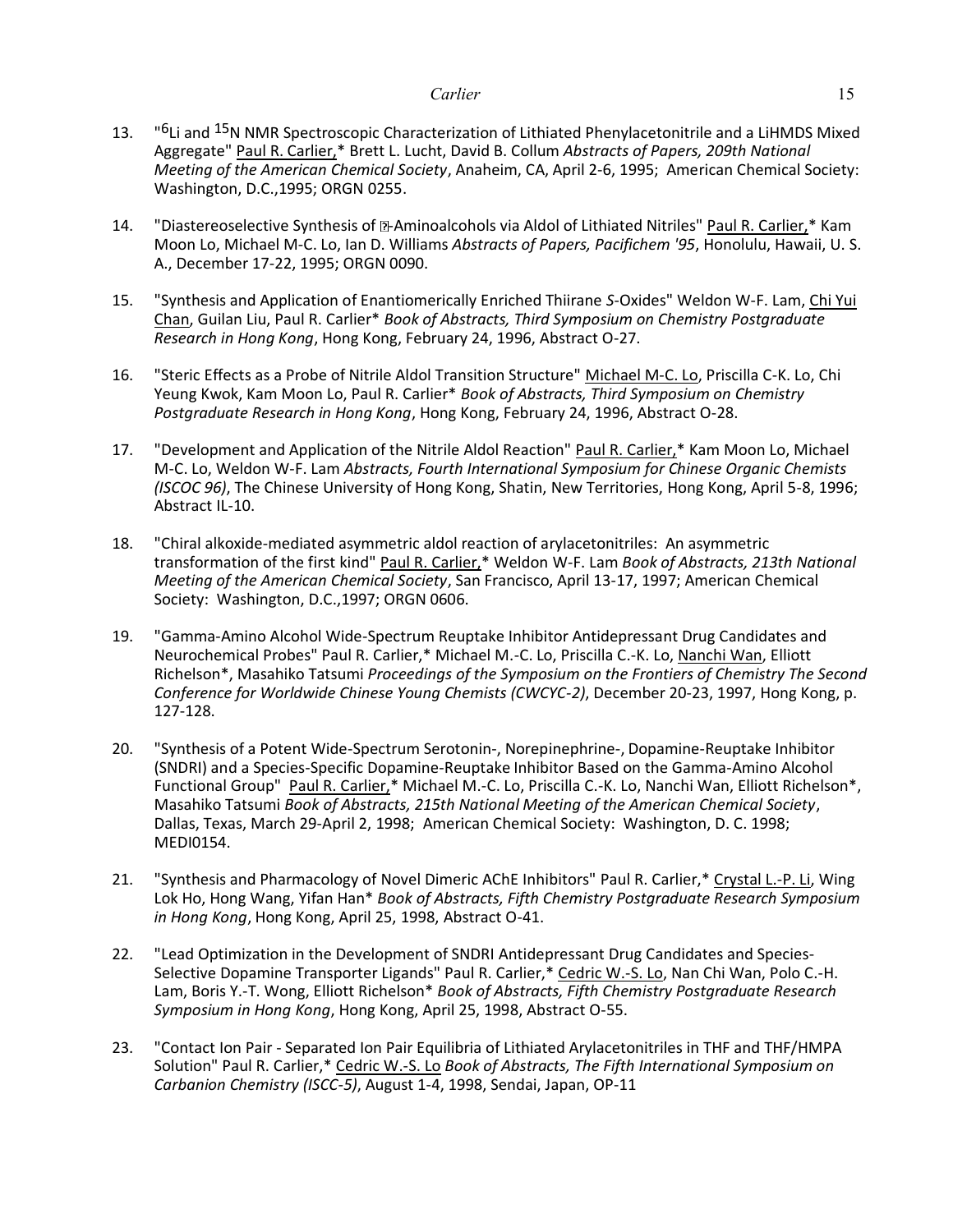- 24. "Synthesis and In Vitro Potency/Selectivity Studies of Novel Dimeric AChE Inhibitors" Paul R. Carlier,\* Crystal P.-L. Li, Ella S.-H. Chow, Yifan Han, Wing Lok Ho, Wang Hong, Yuan-Ping Pang *Book of Abstracts, 216th National Meeting of the American Chemical Society*, Boston, MA, August 23-27, 1998; American Chemical Society: Washington, D. C. 1998; MEDI0145.
- 25. "Comparison of the Anticholinesterase Effects of Bis-THA and THA In Vitro and In Vivo" Hong Wang, Philip W.-L. Ho, Nelson T. K. Lee, Paul R. Carlier, Yuan-Ping Pang, Yi Fan Han\* *Abstracts, 28th Annual Meeeting of the Society for Neuroscience*, Los Angeles, CA, November 7-12, 1998, Abstract 76.14.
- 26. "The Effect of HMPA on Solvation State and Aldol Selectivity of Lithiated Arylacetonitriles" Paul R. Carlier,\* Cedric Lo *Book of Abstracts, Sixth Chemistry Postgraduate Research Symposium in Hong Kong*, Hong Kong, April 24, 1999, Abstract O-45.
- 27. "Synthesis and Evaluation of Homodimeric and Heterodimeric AChE Inhibitors based on Tacrine" Paul R. Carlier,\* Yifan Han, Ella S.-H. Chow, Crystal P.-L. Li, Hong Wang, Jing Liu, Thuy Xuan Lieu, Hau Sum Wong, Yuan-Ping Pang *Book of Abstracts, Sixth Chemistry Postgraduate Research Symposium in Hong Kong*, Hong Kong, April 24, 1999, Abstract O-46.
- 28. "Reversal of AF64A-Induced Deficits in Navigational Memory Performance in Rats by Bis(7)-Tacrine, A Novel Dimeric Acetylcholinesterase Inhibitor." J. Liu, W. L. Ho, N. T. K. Lee, P. R. Carlier, Y. P. Pang, K. W. K. Tsim, Y. F. Han\* *Abstracts, 29th Annual Meeting of the Society for Neuroscience*, 1999, Volume 25, Part 2, Abstract 554.3.
- 29. "Synthesis of New Indole-Based Cation-Pi Donor Amino Acids" Paul R. Carlier,\* Polo C.-H. Lam, Dawn M. Wong *Book of Abstracts, Seventh Chemistry Postgraduate Research Symposium in Hong Kong*, Hong Kong, April 29, 2000, Abstract O-41.
- 30. "HMPA-Mediated, Syn-Selective Aldol Reaction of Arylacetonitriles with Aromatic Aldehydes," Paul R. Carlier,\* Cedric W.-S. Lo, Michael M.-C. Lo, Nan Chi Wan *Book of Abstracts, Seventh Chemistry Postgraduate Research Symposium in Hong Kong*, Hong Kong, April 29, 2000, Abstract O-40.
- 31. "Dimerization of Natural Product Fragments: A New Strategy for Drug Design," Paul R. Carlier,\* Da-Ming Du, Yi-Fan Han, Jing Liu, Emanuele Perola, Ian D. Williams, Yuan-Ping Pang *Book of Abstracts, 220th National Meeting of the American Chemical Society*, Washington, D. C., August 20-24, 2000; American Chemical Society: Washington, D. C. 2000, ORGN 0354.
- 32. "Asymmetric Synthesis of New Indole-Based Cation-Pi Donor Amino Acids" Paul R. Carlier,\* Polo C.-H. Lam, Dawn M. Wong *Book of Abstracts, 220th National Meeting of the American Chemical Society*, Washington, D. C., August 20-24, 2000; American Chemical Society: Washington, D. C. 2000, ORGN 0181.
- 33. "Bis(7)-tacrine, A Novel Dimeric Acetylcholinesterase Inhibitor, Reverses Chronic Cerebral Hypoperfusion Induced Cognitive Impairment In Rats," W.L.Ho, J. Liu, N.T.K. Lee, R.C.M. Ho, P.R. Carlier, Y.P. Pang, K.W.K. Tsim, and Y.F. Han\* *Abstracts, 30th Annual Meeting of the Society for Neuroscience*, 2000.
- 34. **Invited:** "Natural Product Fragment Dimers: A Strategy to Attain High Selectivity for Ligand-Receptor Binding" Paul R. Carlier *Book of Abstracts, 221st National Meeting of the American Chemical Society*, San Diego, CA, April 1 - 5, 2001; American Chemical Society: Washington, D. C., ORGN 0633.
- 35. "Computational studies of explicit solvates of lithiated phenylacetonitrile," Paul R. Carlier,\* Jeffry D. Madura *Book of Abstracts, 224th National Meeting of the American Chemical Society*, Boston, MA, August 18-22, 2002; American Chemical Society: Washington, D.C., ORGN 0335.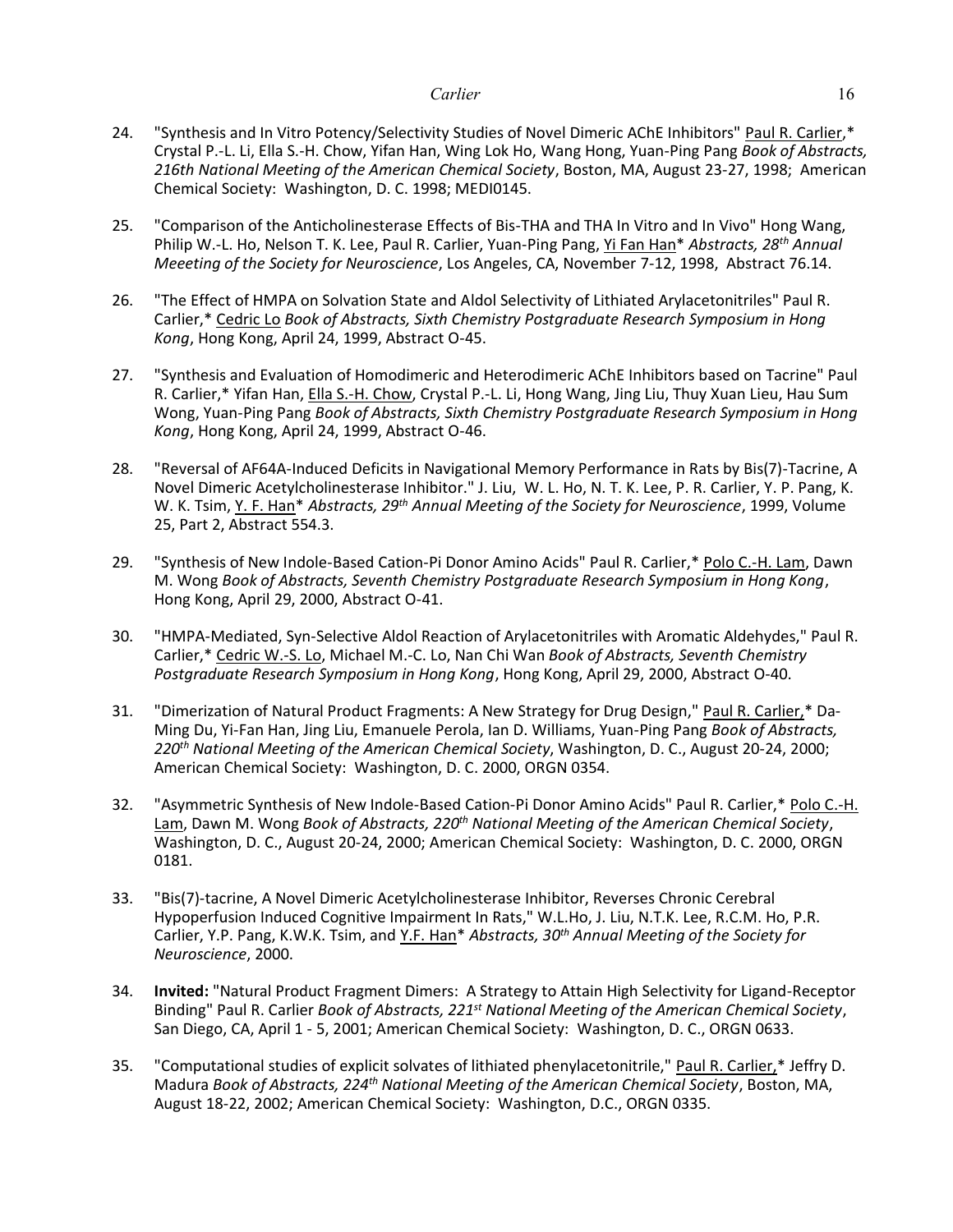- 36. "Discovery of non-zwitterionic GABA(A) agonists and a superagonist," Paul R. Carlier,\* Ella, S.-H. Chow, Rebecca L. Barlow and Jeffrey R. Bloomquist *Book of Abstracts, 224th National Meeting of the American Chemical Society*, Boston, MA August 18-22, 2002; American Chemical Society: Washington, D.C., MEDI 0007.
- 37. "Immobilized enzymes as catalytically-active tools for nanofabrication" William. A. Ducker,\* C. Jang, Michael Calter, B. Stevens, Paul R. Carlier *Book of Abstracts, 224th National Meeting of the American Chemical Society*, Boston MA, August 18-22, 2002; American Chemical Society: Washington, D.C., COLL 0034.
- 38. "Mode of Action of the Plant-Derived Silphinenes on Insect and Mammalian GABA Receptor/Chloride Channel Complex" J. R. Bloomquist,\* C. Hild, B. Monaco, E. S.-H. Chow, P. R. Carlier, and A. Gonzalez-Coloma *Book of Abstracts, 10th International Congress of Pesticide Chemistry*, August, 2002, Basel, Switzerland.
- 39. Memory of chirality in the alkylation of benzodiazepines: enantioselective synthesis of quaternary amino acids" Paul R. Carlier\*, Hongwu Zhao, Joe DeGuzman, Polo C.-H. Lam *Book of Abstracts*, *226th National Meeting of the American Chemical Society*, New York, NY, September 7-11, 2003; American Chemical Society: Washington, D.C., ORGN 0287.
- 40. "Racemization mechanisms of alpha-chiral organolithiums: a computational study" Paul R. Carlier\*, Yiqun Zhang, *Book of Abstracts*, *226th National Meeting of the American Chemical Society*, New York, NY, September 7-11, 2003; American Chemical Society: Washington, D.C., ORGN 0026.
- 41. "Persistence Of Chiral Memory In Enantioselective Alkylation of 1,4-Benzodiazepin-2-ones" Polo C.-H. Lam, Paul R. Carlier\*, *Book of Abstracts*, 55th Southeast Regional Meeting of the American Chemical Society, Atlanta, GA, November 16-19, 2003; American Chemical Society: Washington, D. C., Abstract 605.
- 42. "Enantioselective Synthesis of Quaternary Proline-derived 1,4-Benzodiazepin-2,5-diones" Stephanie L. MacQuarrie, Paul R. Carlier\*, *Book of Abstracts*, 55th Southeast Regional Meeting of the American Chemical Society, Atlanta, GA, November 16-19, 2003; American Chemical Society: Washington, D. C., Abstract 601.
- 43. "Design and Synthesis of a Proposed Multivalent Inhibitor Of Human Beta-Lung Tryptase Utilizing A Calix[4]arene Scaffold" H. Jason Harmon, Paul R. Carlier\*, *Book of Abstracts*, 55th Southeast Regional Meeting of the American Chemical Society, Atlanta, GA, November 16-19, 2003; American Chemical Society: Washington, D. C. Abstract 622.
- 44. "Enantioselective Synthesis Of "Quaternary" 1,4-Benzodiazepin-2-One Scaffolds Via Memory Of Chirality" Joseph C. DeGuzman, Paul R. Carlier\*, *Book of Abstracts*, 55th Southeast Regional Meeting of the American Chemical Society, Atlanta, GA, November 16-19, 2003; American Chemical Society: Washington, D. C., Abstract 600.
- 45. "A Memory of Chirality Route to Enantioenriched Quaternary 1,4-benzodiazepin-2,5-diones" Paul R. Carlier\*, Stephanie MacQuarrie, Book of Abstracts, 228<sup>th</sup> ACS National Meeting, Philadelphia, PA, August 22-26, 2004; American Chemical Society: Washington, D.C., ORGN 0257.
- 46. "Enantioselective synthesis of "quaternary" 1,4-benzodiazepin-2-ones: extension of a privileged scaffold" Paul R. Carlier\*, Hongwu Zhao, Book of Abstracts, 228<sup>th</sup> ACS National Meeting, Philadelphia, PA, August 22-26, 2004; American Chemical Society: Washington, D.C., ORGN 0259.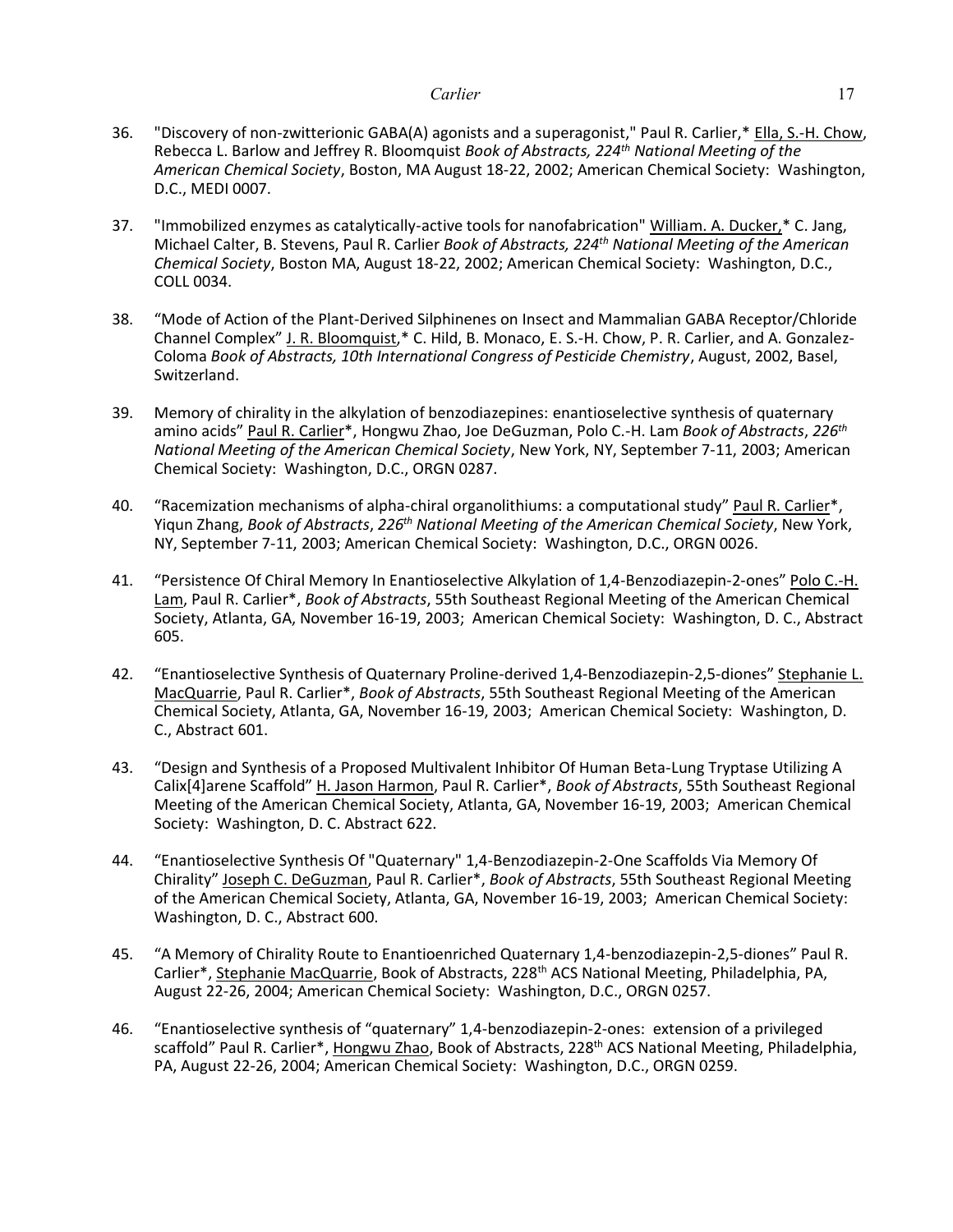- 47. "Persistence of chiral memory in enantioselective deprotonation/alkylation of 1,4-benzodiazepin-2 ones" Paul R. Carlier\*, Polo C.-H. Lam, Book of Abstracts, 228<sup>th</sup> ACS National Meeting, Philadelphia, PA, August 22-26, 2004; American Chemical Society: Washington, D.C., ORGN 0260.
- 48. "Substituent effects in memory of chirality deprotonation/trapping sequences of 1,4-benzodiazepin-2 ones" Paul R. Carlier\*, Joseph C. DeGuzman, Hongwu Zhao, Danny C. Hsu, Book of Abstracts, 228<sup>th</sup> ACS National Meeting, Philadelphia, PA, August 22-26, 2004; American Chemical Society: Washington, D.C., ORGN 0258.
- 49. "Walborsky's Chiral Cyclopropylnitrile and Isonitrile Revisited: Conducted Tour Racemization Pathways" Yiqun Zhang, Paul R. Carlier\*, Book of Abstracts, 56th Southeast Regional Meeting of the American Chemical Society, Research Triangle Park, NC, November 10-13, 2004; American Chemical Society: Washington, D.C., Abstract 195.
- 50. "Synthesis and Evaluation of New GABA Amides: Further Study of Tether-length Dependence and Discovery of six new competitive GABAAR Antagnonists" Ella Chow Clement, Jeffrey R. Bloomquist, Yiqun Zhang, and Paul R. Carlier\*, Book of Abstracts, 56th Southeast Regional Meeting of the American Chemical Society, Research Triangle Park, NC, November 10-13, 2004; American Chemical Society: Washington, D.C., Abstract 008.
- 51. "Enantioselective synthesis of diverse quaternary 1,4-benzodiazepin-2,5-diones" Stephanie MacQuarrie, Paul R. Carlier\*, Book of Abstracts, 230th National Meeting of the American Chemical Society, Washington D.C, August 28-September 1, 2005; American Chemical Society: Washington, D.C., ORGN0771.
- 52. "Evidence against a 'double inversion' mechanism in memory of chirality alkylations of 1,4 benzodiazepin-2-ones" Danny C. Hsu, Polo C.-H. Lam, Joseph DeGuzman, Paul R. Carlier\*, Book of Abstracts, 230<sup>th</sup> National Meeting of the American Chemical Society, Washington D.C, August 28-September 1, 2005; American Chemical Society: Washington, D.C., ORGN0772.
- 53. "IR, NMR, and computational studies of lithiated phenylacetonitrile in THF/HMPA" H. Jason Harmon, Paul R. Carlier\*, Book of Abstracts, 230<sup>th</sup> National Meeting of the American Chemical Society, Washington D.C, August 28-September 1, 2005; American Chemical Society: Washington, D.C., ORGN0341.
- 54. "Studies on the effect of chelating groups on configurational stability of metalated cyclopropylnitriles" Yiqun Zhang, Paul R. Carlier\*, Book of Abstracts, 230<sup>th</sup> National Meeting of the American Chemical Society, Washington D.C, August 28-September 1, 2005; American Chemical Society: Washington, D.C., ORGN0773.
- 55. "Synthesis and Pharmacology of New Dimeric Amides and ZAPA Analogs at the Murine GABAa Receptor-Chloride Channel Complex" Jeffrey R. Bloomquist, E. C. Clement, Yiqun Zhang, and Paul R. Carlier, Society for Neuroscience, November 2005 Meeting, Washington D. C., Abstract 956.9.
- 56. "Antidepressant-like effects of Novel Triple Reuptake Inhibitors PRC025 and PRC050" Amanda M. Shaw, Mona Boules, Katrina Williams, Timothy Paterick, Paul R. Carlier\*, Elliott Richelson. Society for Neuroscience, November 2005 Meeting, Washington D. C., Abstract 447.8.
- 57. "Novel dimeric acetylcholinesterase inhibitor bis(7)-tacrine exerts multiple neuroprotective activities by inhibiting nitric oxide synthase" W. Li, H. Chan, J. Xue, H. Xue, K. Kan, Y. Zhao, N. Lee, J. Luo, Z. Li, P. Carlier, Y. Pan, K. Tsim, M. Li, X. Li, Y. Han\*, Society for Neuroscience, November 2005 Meeting, Washington D. C., Abstract 1018.2.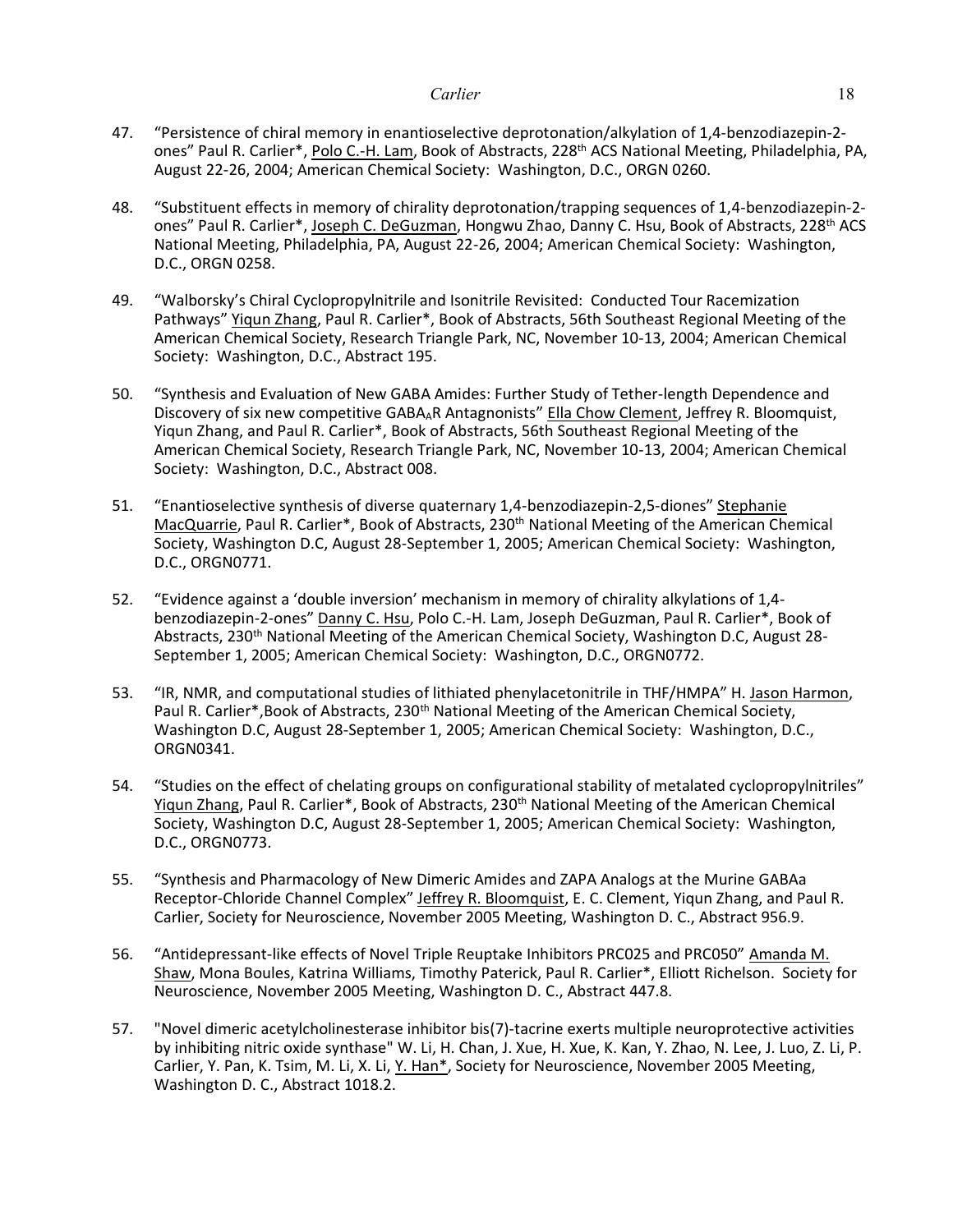- 58. "Syn-pentane–like" effect of 2,6-disubstituted aromatic rings on acyclic conformation", Yiqun Zhang, Paul R. Carlier\*, Book of Abstracts, 231st National Meeting of the American Chemical Society, Atlanta, GA, March 26-30, 2006; American Chemical Society: Washington D.C. ORGN0067.
- 59. "Bivalent Anticholinesterases as Structural Probes in the Development of Selective Mosquitocides" Jeffrey R. Bloomquist\*, David C. Klorig, Dawn M. Wong, and Paul R. Carlier, IUPAC International Congress of Pesticide Chemistry, Kobe, Japan, August 2006.
- 60. "Superagonism at the GABAA receptor explained by changes in the desensitization kinetics." Kozuska JL, Carlier PR, Paulsen I, Clement EC, Bloomquist JR, Dunn SMJ, Dryden WF\*, Society for Neuroscience, Atlanta, GA, October, 2006, Abstract 328.1.
- 61. "Bivalent anticholinesterases as structural probes in the development of selective mosquitocides" T. D. Anderson, D. C. Klorig, D. R. Boina, D. Wong, P. R. Carlier, S. L. Paulson and J. R. Bloomquist\*, Vector-Borne Disease Research: The Road Ahead. October 13-15, 2006, Virginia Tech, Blacksburg, Virginia. Abstract 25.
- 62. "Bivalent anticholinesterases as structural probes in the development of selective mosquitocides" D. Wong, T. D. Anderson, D. C. Klorig, D. R. Boina, P. R. Carlier, S. L. Paulson and J. R. Bloomquist\*, Structural Biology Symposium. March 23, 2007, Virginia Tech, Blacksburg, Virginia.
- 63. "Computational and experimental studies of free and enzyme-bound N-alkyltacrine derivatives" Paul R. Carlier\* and Larry D. Williams, 233<sup>rd</sup> National Meeting of the American Chemical Society, Chicago, IL, March 25-29, 2007; American Chemical Society: Washington D.C. MEDI-010.
- 64. "Biochemical and molecular characterization of bivalent anticholinesterases to the malarial mosquito" Troy D. Anderson, David C. Klorig, Dawn Wong, Paul R. Carlier, and Jeffrey R. Bloomquist\* 233rd National Meeting of the American Chemical Society, Chicago, IL, March 25-29, 2007; American Chemical Society: Washington D.C. AGRO-0093.
- 65. "Crystal Structures of Complexes with AChE of Novel Lead Compounds for Treatment of Alzheimer's Disease: Structural Comparison with Aricept" Harry M. Greenblatt, Haim Haviv, Boris Brumstein, Dawn M. Wong, Paul R. Carlier, Yi-Fan Han, Yuan-Ping Pang, Hua-Liang Jiang, Dong-Lu Bai, Israel Silman and Joel L. Sussman\*, Book of Abstracts, IXth International Conference on Cholinesterases, Suzhou, China, May 6-10, 2007, p. 49.
- 66. **Invited:** "Development of a Mosquito-Selective AChE Inhibitor to Control the Malaria Vector, *Anopheles Gambiae*" Paul R. Carlier\*, Jeffrey R. Bloomquist, Dawn M. Wong, Larry D. Williams, Nipa Deora, Troy Anderson, Sally Paulson, Ania Wysinski, Eric Wong, Ranginee Choudhury, Maxim Totrov, Polo C.-H. Lam, .Book of Abstracts, IXth International Conference on Cholinesterases, Suzhou, China, May 6-10, 2007, p. 77.
- 67. "Bis(7)-Tacrine, A Potential AChE Inhibitor, Displaces [3H]Dizocilpine Binding to N-Methyl-D-Aspartate Receptors" Zhi-Ling Yu\*, Paul R. Carlier, Yi-Fan Han, Book of Abstracts, IXth International Conference on Cholinesterases, Suzhou, China, May 6-10, 2007, p. 118
- 68. Computational and experimental studies of free and enzyme-bound N-alkyltacrine derivatives" Larry D. Williams and Paul R. Carlier\*, Book of Abstracts, 2007 Meeting of the Southeastern Theoretical Chemistry Association, Blacksburg, VA, May 18-19, 2007.
- 69. Computational Studies on the Mechanism of Memory of Chirality Deprotonation/Alkylation of 1,4- Benzodiazepin-2-ones," Danny C. Hsu and Paul R. Carlier\*, Book of Abstracts, 2007 Meeting of the Southeastern Theoretical Chemistry Association, Blacksburg, VA, May 18-19, 2007.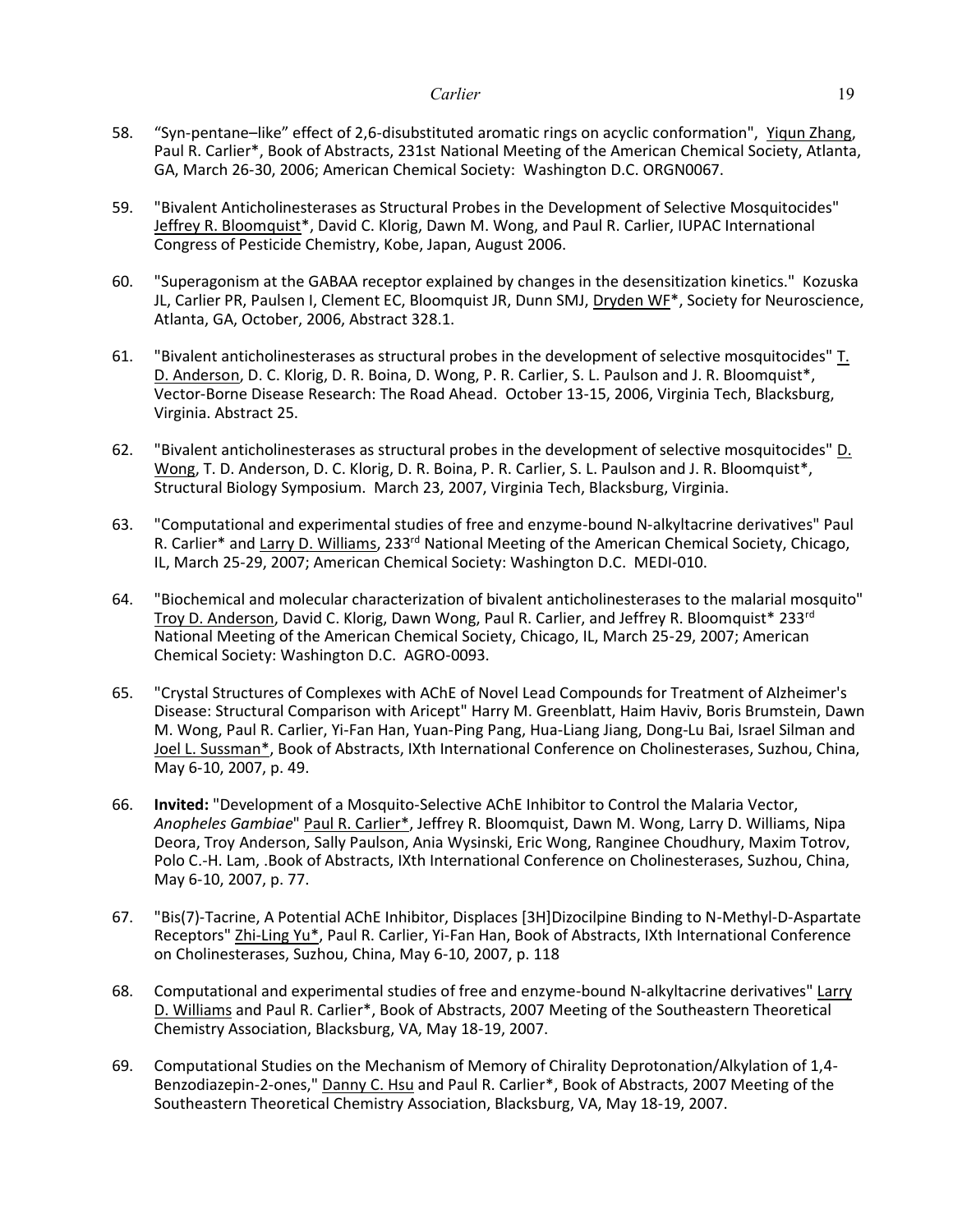- 70. "Macroscopic Configurational Stability in a Metalated Nitrile: A Tale of Two Metals" Paul R. Carlier\*, Yiqun Zhang, 8th International Symposium on Carbanion Chemistry (ISCC-8), Madison, WI, June 6-10, 2007, Abstract P-05.
- 71. **Invited:** "Freeze frame observation of stereochemical information transfer to and from transiently non-racemic enolates" Paul R. Carlier\*, Danny C. Hsu, 8<sup>th</sup> International Symposium on Carbanion Chemistry (ISCC-8), Madison, WI, June 6-10, 2007, Book of Abstracts, Abstract OP-2.
- 72. "Biochemical analysis of the AChE catalytic gorge in green peach aphid, Myzus persicae (Sulzer) (Hemiptera: Aphididae): Cys286 as a putative target site for insecticide design" T. D. Anderson, D. Hsu, M. Totrov, P. R. Carlier, and J. R. Bloomquist\*. Poster D0283, Annual Entomological Society of America Conference, San Diego, California, December 12, 2007.
- 73. "Bump-hole reoptimization of the tacrine pharmacophore achieves selective inhibition of *Anopheles gambiae* acetylcholinesterase" Paul R. Carlier\*, Larry D. Williams, Jeffrey R. Bloomquist, Troy D. Anderson, Sally Paulson, Ania Wysinski, Book of Abstracts, 235<sup>th</sup> National Meeting of the American Chemical Society, New Orleans, LA, April 6-10, 2008; American Chemical Society: Washington D. C. MEDI-0331.
- 74. "Capture of a transiently non-racemic potassium enolate: Insight into memory of chirality" Paul R. Carlier\*, Danny C. Hsu, Carla Slebodnick, Book of Abstracts, 236<sup>th</sup> National Meeting of the American Chemical Society, Philadelphia, PA, August 17-21, 2008; American Chemical Society: Washington D.C. ORGN-039.
- 75. "Highly species-selective acetylcholinesterase inhibitors for control of Anopheles gambiae, the mosquito vector of malaria" Paul R. Carlier\*, Joshua Hartsel, Ming Ma, Dawn Wong, Jeffrey R. Bloomquist, Troy D. Anderson, Sally Paulson, Ania Wysinski, Eric Wong, Ranginee Choudhury, Book of Abstracts, 236<sup>th</sup> National Meeting of the American Chemical Society, Philadelphia, PA, August 17-21, 2008; American Chemical Society: Washington D.C. MEDI-465.
- 76. "Triazole-linked reduced amide isosteres: A novel approach for the discovery of BACE1 inhibitors" Paul R. Carlier\*, Christopher J. Monceaux, Yasuji Matsuoka, Chiho Hirate-Fukae, Book of Abstracts, 236<sup>th</sup> National Meeting of the American Chemical Society, Philadelphia, PA, August 17-21, 2008; American Chemical Society: Washington D.C. MEDI-300.
- 77. "Computational studies of ion pair separation of organolithium compounds" Nipa Deora, Paul R. Carlier\*, Book of Abstracts, 236<sup>th</sup> National Meeting of the American Chemical Society, Philadelphia, PA, August 17-21, 2008; American Chemical Society: Washington D.C. COMP-131.
- 78. "Differential potency of bivalent anticholinesterases as a model for the molecular design of selective insecticides" James M. Mutunga, Troy D. Anderson, Paul R. Carlier, Jeffrey R. Bloomquist\*, Book of Abstracts, 236<sup>th</sup> National Meeting of the American Chemical Society, Philadelphia, PA, August 17-21, 2008; American Chemical Society: Washington D.C. AGRO-062.
- 79. "Biochemical characterization of a putative insecticide target site in the acetylcholinesterase catalytic gorge of green peach aphid." Troy D. Anderson, Danny C. Hsu, Paul R. Carlier, Polo C.-H. Lam, Maxim M. Totov, Jeffrey R. Bloomquist\*, Book of Abstracts, 236<sup>th</sup> National Meeting of the American Chemical Society, Philadelphia, PA, August 17-21, 2008; American Chemical Society: Washington D.C. AGRO-080.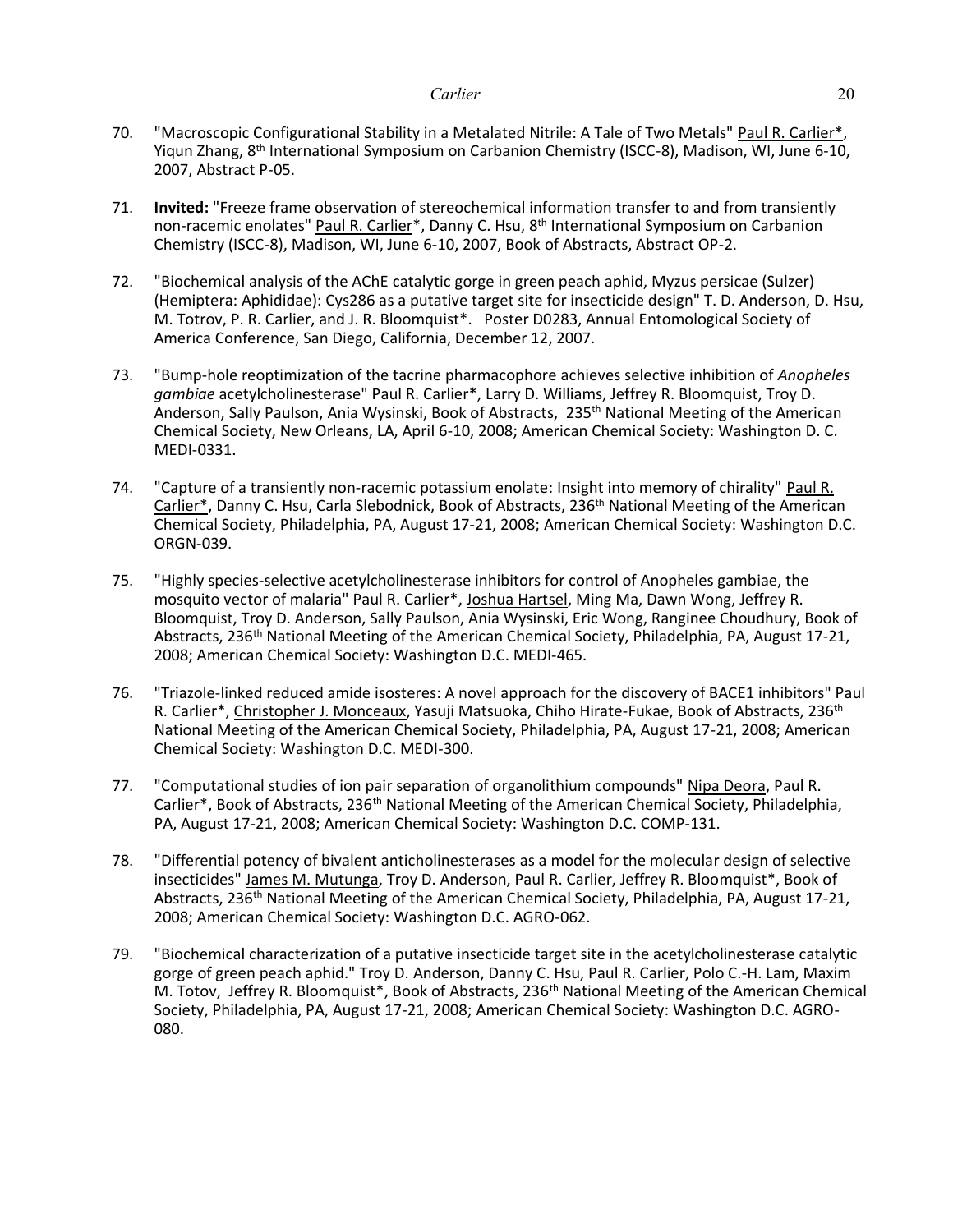- 80. "Biochemical and toxicological characterization of highly-selective anticholinesterases developed for malarial mosquito control," Troy. D. Anderson, Joshua Hartsel, Ming Ma, James M. Mutunga, Ania Wysinski, Brian T. Jackson, Dawn Wong, Sally Paulson, Paul R. Carlier, and Jeffrey R. Bloomquist\*, Book of Abstracts, 236<sup>th</sup> National Meeting of the American Chemical Society, Philadelphia, PA, August 17-21, 2008; American Chemical Society: Washington D.C. AGRO-079.
- 81. "Highly species-selective acetylcholinesterase inhibitors for control of *Anopheles gambiae*, the mosquito vector of malaria" Paul R. Carlier,\* Josh Hartsel, Ming Ma, Dawn Wong, Jeffrey R. Bloomquist, Troy D. Anderson, Sally Paulson, Ania Wysinski, Eric Wong, Ranginee Choudhury, Abstract p.70, Book of Abstracts, Deans' Forum on Infectious Disease, September 29, 2008, Virginia Tech, Blacksburg, VA.
- 82. "Bump-hole reoptimization of the tacrine pharmacophore achieves selective inhibition of *Anopheles gambiae* acetylcholinesterase Paul R. Carlier,\* Larry D. Williams, Ming Ma, Jeffrey R. Bloomquist, Troy D. Anderson, Lakshmipathi Srigiriraju, Sally Paulson, Ania Wysinski, Eric A. Wong, and Ranginee Choudhury, p. 84, Book of Abstracts, Deans' Forum on Infectious Disease, September 29, 2008, Virginia Tech, Blacksburg, VA.
- 83. "Towards a Species-Selective Acetylcholinesterase Inhibitor to Control the Mosquito Vector of Malaria, *Anopheles gambiae*" Paul R. Carlier\*, Troy D. Anderson, Dawn M. Wong, Danny C. Hsu, Joshua Hartsel, Ming Ma, Eric A. Wong, Ranginee Choudhury, Polo C-H. Lam, Maxim M. Totrov, Jeffrey R. Bloomquist, p.59, Book of Abstracts, Deans' Forum on Infectious Disease, September 29, 2008, Virginia Tech, Blacksburg, VA.
- 84. "Novel carbamates for malaria vector control: impact of recent developments and the future of insecticide use in malaria mosquito control" James M. Mutunga, Troy D. Anderson, Joshua A. Hartsel, Sally L. Paulson, Dawn M. Wong, Paul R. Carlier, Jeffrey R. Bloomquist\*, Book of Abstracts, 2009 Annual Meeting, Kenyan Students and Scholars Association, July 31 – August 1, 2009, Bowling Green State University, Bowling Green, OH.
- 85. "DFT studies of ion pair separation of benzylic organolithiums: Importance of both explicit and implicit solvation" Nipa Deora, Paul R. Carlier\*, Book of Abstracts, 238th National Meeting of the American Chemical Society, Washington, D.C, August 16-20, 2009; American Chemical Society: Washington D.C. ORGN-561.
- 86. "Regioselective access to 1,3- and 1,4-diols by opening of *trans*-1,2,4,5-diepoxycyclohexane with anilines" Christopher J. Monceaux, Paul R. Carlier\* Book of Abstracts, 238th National Meeting of the American Chemical Society, Washington, D.C, August 16-20, 2009; American Chemical Society: Washington D.C. ORGN-282.
- 87. "Molecular design and semi-field performance of highly selective carbamates for control of the malaria mosquito, Anopheles gambiae" Jeffrey R Bloomquist\*, Troy D. Anderson, Paul R. Carlier, John Githure, Joshua Hartsel, Polo C-H. Lam, Ming Ma, Hortance Manda, James M Mutunga, Sally L. Paulson, Maxim M. Totrov, Dawn M. Wong, and Eric Wong, Book of Abstracts, 238th National Meeting of the American Chemical Society, Washington, D.C, August 16-20, 2009; American Chemical Society: Washington D.C. AGRO-050.
- 88. "Safety evaluation of newly developed carbamate insecticides" Ying Jiang, Fredrik Ekström, Paul R Carlier, Josh Hartsell, Ming Ma, and Jeffrey R Bloomquist\*, Book of Abstracts, 238th National Meeting of the American Chemical Society, Washington, D.C, August 16-20, 2009; American Chemical Society: Washington D.C. AGRO-053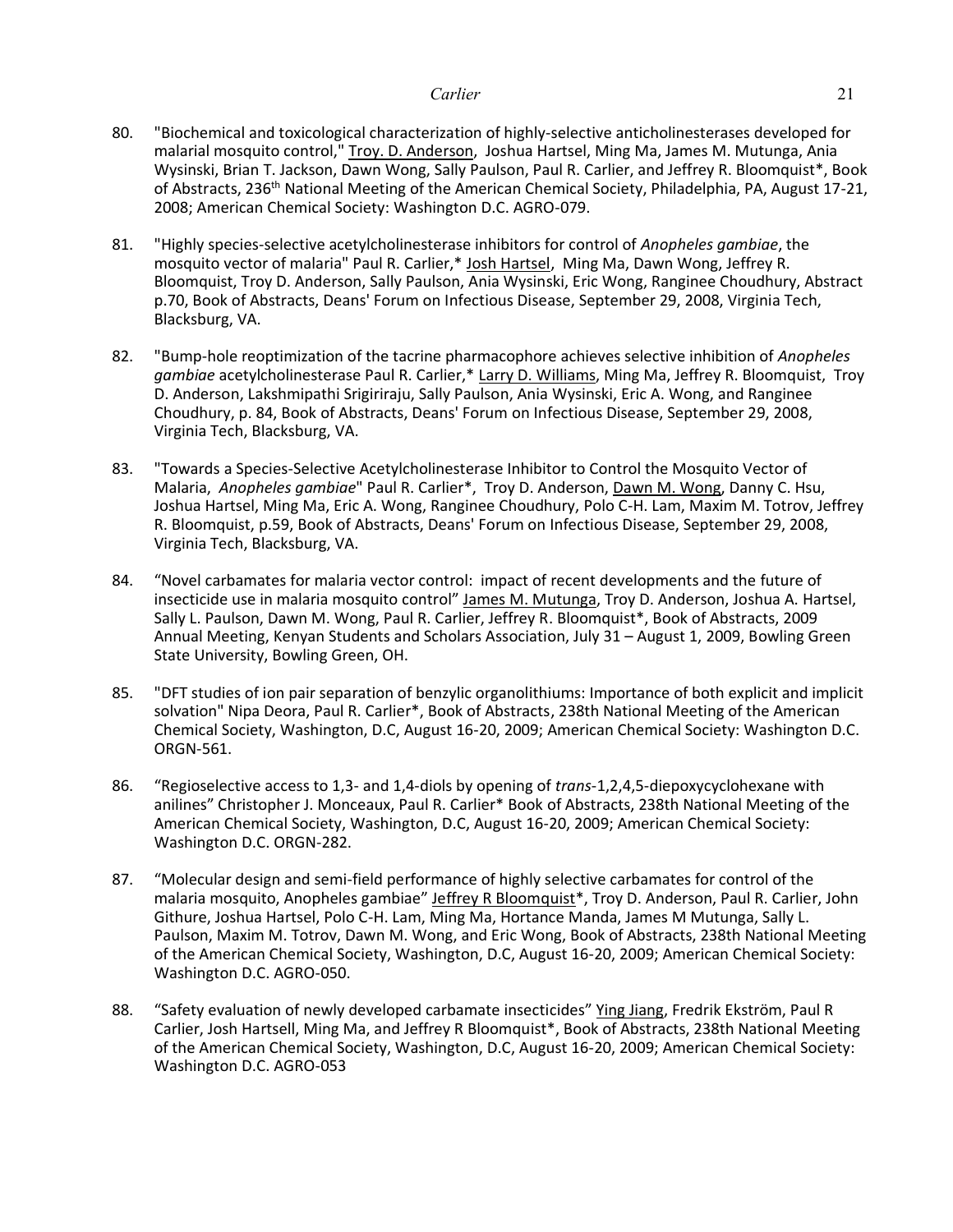- 89. "Highly selective carbamates for Anopheles gambiae acetylcholinesterase: Effects of pharmacokinetics on toxicity to mosquitoes" James M. Mutunga, Joshua Hartsel, Ming Ma, Lakshmipathi Srigiriraju, Dawn M. Wong, Bryan T. Jackson, Troy D. Anderson, Sally L. Paulson, Paul R Carlier, and Jeffrey R Bloomquist\*Book of Abstracts, 238th National Meeting of the American Chemical Society, Washington, D.C, August 16-20, 2009; American Chemical Society: Washington D.C. AGRO-086.
- 90. "Development of mosquito-selective acetylcholinesterase inhibitors to control the malaria vector, Anopheles gambiae: Comparative sequence and structure approach" Dawn M. Wong, Paul R Carlier, Polo C-H. Lam, Maxim M. Totrov, and Jeffrey R. Bloomquist\*Book of Abstracts, 238th National Meeting of the American Chemical Society, Washington, D.C, August 16-20, 2009; American Chemical Society: Washington D.C. AGRO-093.
- 91. "Biochemical and toxicological assessment of newly designed insect acetylcholinesterase inhibitors against mosquito vectors and agricultural pests" Daniel R. Swale, Paul R Carlier, Josh Hartsel, Ming Ma, and Jeffrey R. Bloomquist\* Book of Abstracts, 238th National Meeting of the American Chemical Society, Washington, D.C, August 16-20, 2009; American Chemical Society: Washington D.C. AGRO-078.
- 92. **Invited:** "Redesign of tacrine to achieve potent and selective inhibition of *Anopheles gambiae* acetylcholinesterase" Paul R. Carlier\*, Larry D. Williams, Ming Ma, Jeffrey R. Bloomquist, Troy D. Anderson, Eric A. Wong, Ranginee Choudhury, Max Totrov, Polo Lam, Invited Lecture, Book of Abstracts, 10<sup>th</sup> International Meeting on Cholinesterases, 20-25 September 2009, Šibenik, Croatia.
- 93. "Discovery of highly species-selective, contact toxic aryl carbamates to control *Anopheles gambiae*, the mosquito vector of malaria" Paul R. Carlier\*, Joshua A. Hartsel, Ming Ma, Dawn M. Wong, Jeffrey R. Bloomquist, Troy D. Anderson, Sally L. Paulson, Ania Wysinski, Eric A. Wong, Ranginee Choudhury, Max Totrov, Polo Lam, Book of Abstracts, 10<sup>th</sup> International Meeting on Cholinesterases, 20-25 September 2009, Šibenik, Croatia.
- 94. "Mosquito-selective acetylcholinesterase inhibitors to control the malaria vector, *Anophles gambiae*: experimental evidence for allosteric solvent effects and antagonism of inhibition" Dawn M. Wong, Daniel Swale, Joshua A. Hartsel, Ming Ma, Paul R. Carlier, Polo C.-H. Lam, Maxim M. Totrov, Jeffrey R. Bloomquist\*, Book of Abstracts, 10<sup>th</sup> International Meeting on Cholinesterases, 20-25 September 2009, Šibenik, Croatia.
- 95. "Molecular interactions of highly selective carbamates with acetylcholinesterase of the malaria mosquito, *Anopheles gambiae*" Jeffrey R. Bloomquist\*, Troy Anderson, Paul Carlier, Joshua Hartsell, Ying Jiang, Polo Lam, Ming Ma, James Mutunga, Daniel Swale, Maxim Totrov, Dawn Wong, Book of Abstracts, 239th National Meeting of the American Chemical Society, San Francisco, CA, March 21-25, 2010; American Chemical Society: Washington D.C. AGRO-167.
- 96. "Evaluation of new carbamate insecticides for neurotoxicity to non-target species" Ying Jiang, Fredrik Ekstrom, Paul Carlier, Josh Hartsel, Ming Ma, Jeffrey R. Bloomquist\* Book of Abstracts, 239th National Meeting of the American Chemical Society, San Francisco, CA, March 21-25, 2010; American Chemical Society: Washington D.C. AGRO-177.
- 97. "Comparison of Pd-catalyzed amination and nucleophilic aromatic substitution routes to *N*alkyltacrines and analogs" Ming Ma, Jimit Mehta, Larry D. Williams, and Paul R. Carlier\* Book of Abstracts, 239th National Meeting of the American Chemical Society, San Francisco, CA, March 21-25, 2010; American Chemical Society: Washington D.C. ORGN-882.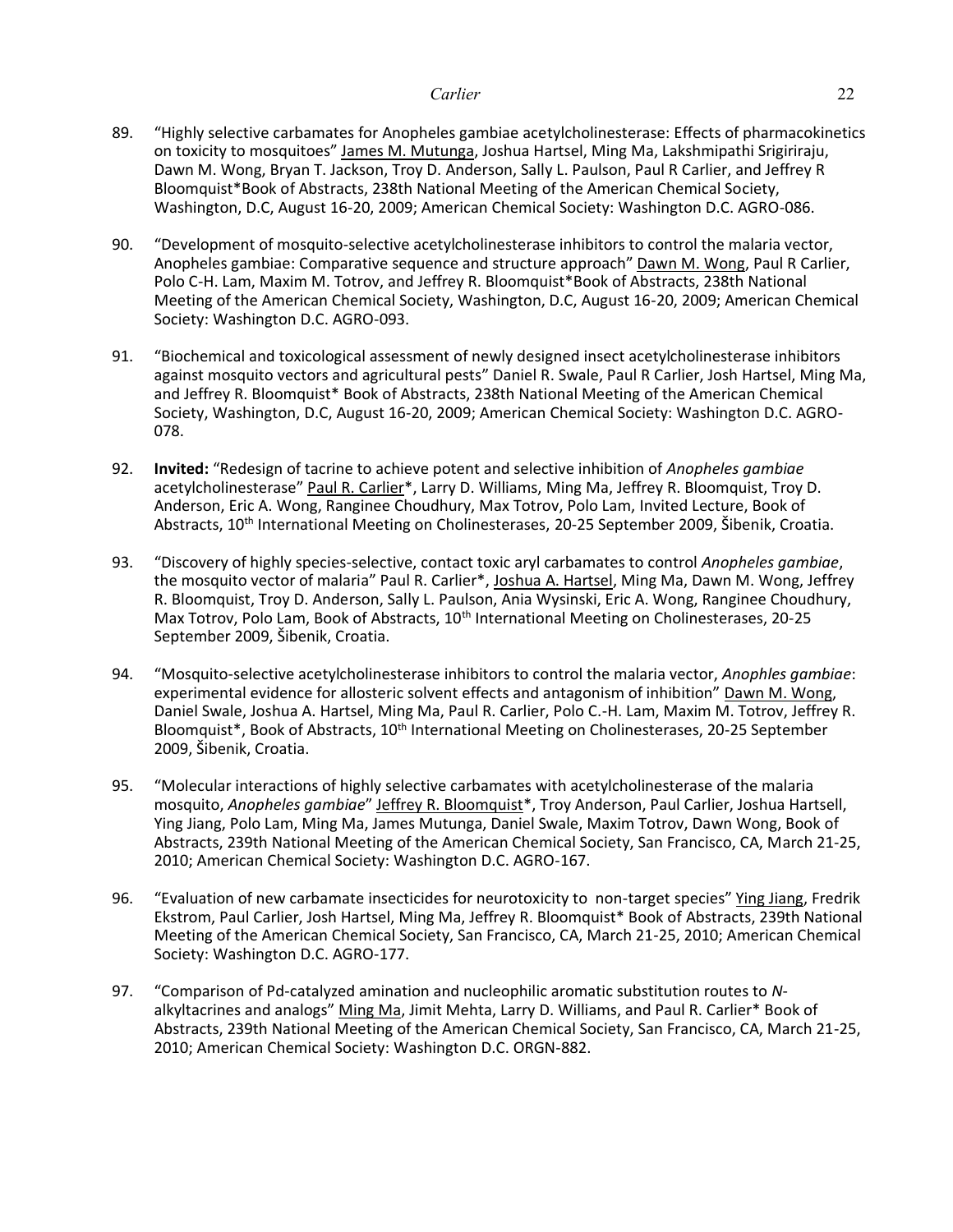- 98. "*Anopheles gambiae*-selective, *meta*-substituted aryl carbamates for control of malaria" Ming Ma, Joshua A. Hartsel, Troy D. Anderson, James Mutunga, Dawn M. Wong, Polo C.-H. Lam, Max M. Totrov, Jeffery R. Bloomquist, Paul R. Carlier\* Book of Abstracts, 239th National Meeting of the American Chemical Society, San Francisco, CA, March 21-25, 2010; American Chemical Society: Washington D.C. AGRO-269.
- 99. "Kinetic studies of enantiomerization of a highly enantioenriched Grignard reagent" Neeraj Patwardhan, Ming Gao, Paul R. Carlier\* Book of Abstracts, 241st National Meeting of the American Chemical Society, Anaheim, CA, March 27-31, 2011; American Chemical Society: Washington D.C. ORGN-604.
- 100. "Isoxazol-3-yl and pyrazol-5-yl-based AChE inhibitors to combat insecticide resistance in Anopheles gambiae" Astha, Qiao-hong chen, Dawn M. Wong, James Mutunga, Jianyong Li, Polo C.-H. Lam, Max Totrov, Jeffrey R. Bloomquist and Paul R. Carlier\*, Poster -00, *Vector-borne Disease Mini-symposium*, April 22, 2011, Virginia Tech, Blacksburg, VA.
- 101. "Resistance-breaking pyrazol-4-yl acetylcholinesterase inhibitors for the malaria mosquito, *Anopheles gambiae*" Qiao-Hong Chen, Dawn M. Wong, James Mutunga, Jianyong Li, Polo C.-H. Lam, Max M. Totrov, Jeffrey R. Bloomquist, and Paul R. Carlier\*, Poster -00, *Vector-borne Disease Mini-symposium*, April 22, 2011, Virginia Tech, Blacksburg, VA.
- 102. "Kinetic evaluation of *Anopheles gambiae*-selective 2-alkoxyaryl and 2-thioalkylaryl methylcarbamate acetylcholinesterase inhibitors" Dawn Wong, Joshua A. Hartsel, Troy D. Anderson, James Mutunga, Jianyong Li, Jeffrey R. Bloomquist, Paul R. Carlier\* Poster -00, *Vector-borne Disease Mini-symposium*, April 22, 2011, Virginia Tech, Blacksburg, VA.
- 103. "Resistance-breaking acetylcholinesterase inhibitors for the malaria mosquito, Anopheles gambiae" Qiao-Hong Chen, Dawn M. Wong, James Mutunga, FNU Astha, Jianyong Li, Polo C.-H. Lam, Max M. Totrov, Jeffrey R. Bloomquist, and Paul R. Carlier\*, Book of Abstracts, 24nd National Meeting of the American Chemical Society, Denver, CO, August 28-September 1, 2011; American Chemical Society: Washington D.C., AGRO-165.
- 104. "Differential Potency and Substrate Kinetics of Acetylcholinesterase Peripheral Site Ligands: The Molecular Basis of Selectivity for Anopheles gambiae." James M. Mutunga, Dawn M. Wong, Ming Ma, Max Totrov , Jianyong Li, Paul R. Carlier and Jeffrey R. Bloomquist\*, Book of Abstracts, 24nd National Meeting of the American Chemical Society, Denver, CO, August 28-September 1, 2011; American Chemical Society: Washington D.C., AGRO-068.
- 105. "Enzyme Kinetic Analysis of Allosteric Solvent Effects When Screening Mosquito-Selective Carbamates Against Anopheles gambiae" Daniel Swale, Paul Carlier, Ming Ma, Dawn Wong, Maxim Totrov, and Jeffrey R. Bloomquist\*, Book of Abstracts, 24nd National Meeting of the American Chemical Society, Denver, CO, August 28-September 1, 2011; American Chemical Society: Washington D.C., AGRO-065.
- 106. J. R. Bloomquist, F. Tong, P. R. Carlier, T. D. Anderson, J. A. Hartsel, M. Ma, D. M. Wong, S. L. Paulson, J. Li, M. Totrov, and P. Lam. Molecular pharmacology of new anticholinesterases for control of the malaria mosquito, *Anopheles gambiae.* National Meeting of the Entomological Society of America, Reno, Nevada, 2011.
- 107. "Anopheles gambiae-selective and resistance-breaking acetylcholinesterase inhibitors for malaria control" Paul R. Carlier\*, Joshua A. Hartsel, Qiao-Hong Chen, Dawn M. Wong, James Mutunga, FNU Astha, Jianyong Li, Jeffrey R. Bloomquist, Polo C.-H. Lam, Max M. Totrov, Book of Abstracts, 60th Annual Meeting of the American Society of Tropical Medicine and Health, Philadelphia, PA, December 4-8, 2011, Philadelphia, PA, Abstract 431.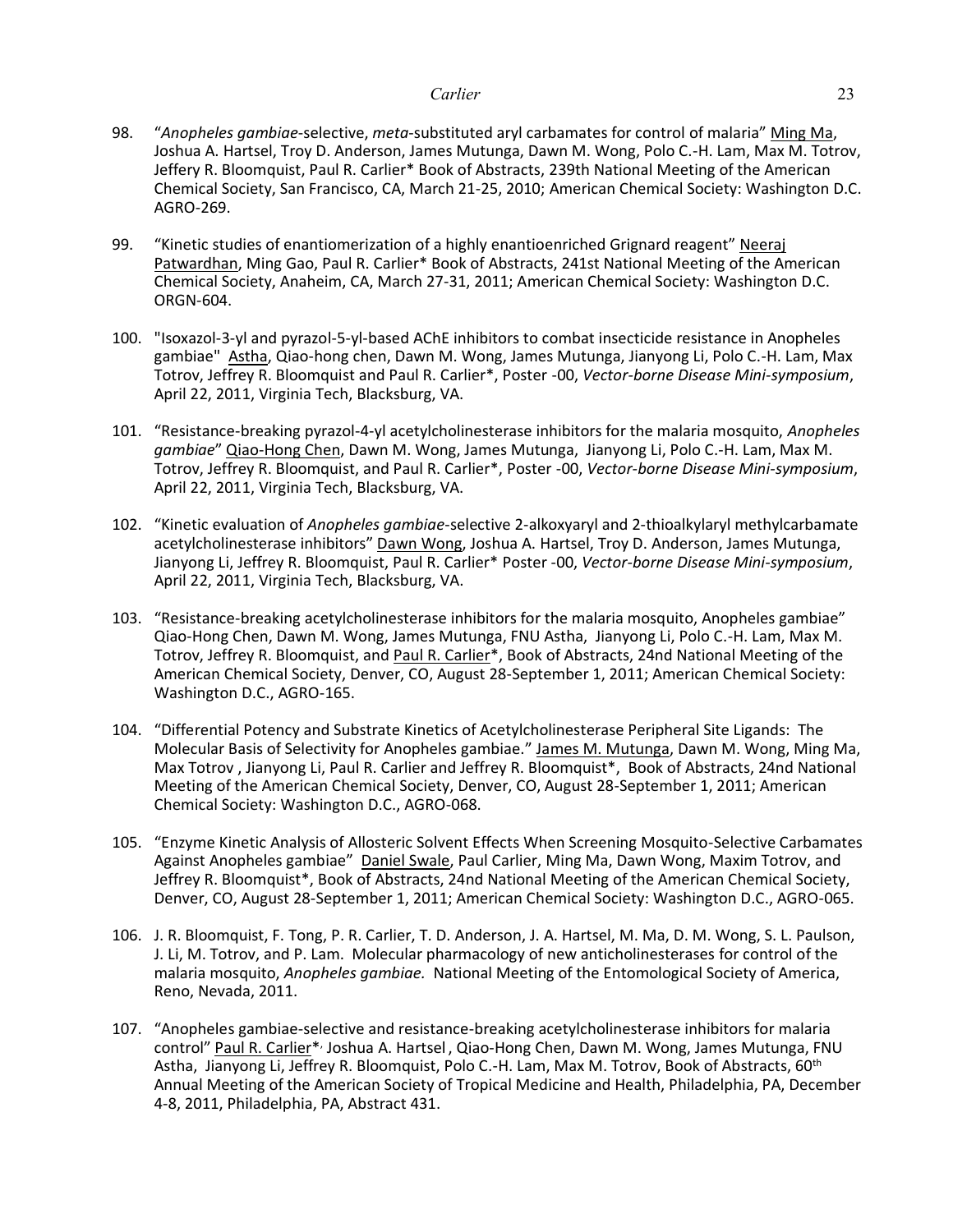- 108. "Small ring heterocycle carbamates and carboxamides: the search for resistance-breaking, speciesselective acetylcholinesterase inhibitors against the malaria mosquito" Astha, Qiao-hong Chen, Dawn M. Wong, James M. Mutunga, Carla Slebodnick, Polo C-H. Lam, Maxim M. Totrov, Jeffrey R. Bloomquist, Paul R. Carlier\*, p. 23, Book of Abstracts, 2<sup>nd</sup> Virginia Tech Symposium on Vector-Borne Disease Research "Parisitology, Vector Biology, Vaccine, and Drug Discovery," March 9-10, 2012
- 109. "Trifluoromethylketones: Potential new toxicophores towards Anopheles gambiae" Eugene Camerino, Dawn M. Wong, James M. Mutunga, Ming Ma, Jeffrey R. Bloomquist, Paul R. Carlier\*, p. 24, Book of Abstracts, 2nd Virginia Tech Symposium on Vector-Borne Disease Research "Parisitology, Vector Biology, Vaccine, and Drug Discovery," March 9-10, 2012.
- 110. "Small ring heterocyclic carbamates and carboxamides: The search for species-selective acetylcholinesterase inhibitors against the malaria mosquito " Fnu Astha, Qiao-Hong Chen, Dawn M Wong, James M Mutunga, Jianyong Li, Polo C.-H. Lam, Maxim M. Totrov, Jeffrey R. Bloomquist, Paul R. Carlier\* 243rd National Meeting of the American Chemical Society, March 25-29 2012, San Diego, California ' American Chemical Society, Washington D. C., ORGN-334.
- 111. **Invited:** "Designing inhibitors for potency against the G119S resistant mutant of *Anopheles gambiae* acetylcholinesterase" Paul R. Carlier\*, Qiao-Hong Chen, Astha, Dawn M. Wong, Jianyong Li, James Mutunga, Polo C.-H. Lam, Maxim M. Totrov, and Jeffrey R. Bloomquist, Invited Lecture, Eleventh International Conference on Cholinesterases, Kazan, Russia, June 4-9, 2012, Abstract L2-6.
- 112. Kinetic, pharmacological, and toxicological consequences of the G119S resistance mutation in acetylcholinesterase-1 of *Anopheles gambiae* (Akron) Dawn M. Wong, Jiangyong Li, Qian Han, James M. Mutunga, Ania Wysinski, Troy D. Anderson, Haizhen Ding, Tiffany L. Carpenetti, Sally L. Paulson, Polo C.-H. Lam, Maxim M. Totrov, Jeffrey R. Bloomquist, and Paul R. Carlier\* Eleventh International Conference on Cholinesterases, Kazan, Russia, June 4-9, 2012, Abstract P2-25.
- 113. Bis(12)-hupyridone protects glutamate-induced neuronal loss via inhibiting GSK3β W. Cui, H.H.N. Chan, J. Luo, S. Hu, W. Li, Y. Zhao, S. Mak, J. Rong, P.R. Carlier, Y. Han\*, Eleventh International Conference on Cholinesterases, Kazan, Russia, June 4-9, 2012, Abstract P7-2.
- 114. "Designing anticholinesterase insecticides to achieve high selectivity for the malaria mosquito, Anopheles gambiae, and potency against known resistance mutations" Paul R. Carlier\*, Jeffrey R. Bloomquist, Jianyong Li, Maxim Totrov, Book of Abstracts, 244th National Meeting of the American Chemical Society, Philadelphia, PA, August 19-23, 2012; American Chemical Society, Washington, D. C., AGRO-125.
- 115. "Five-membered ring heterocyclic carbamates and carboxamides: the quest for resistance-breaking, species-selective acetylcholinesterase inhibitors against the malaria mosquito" Astha, Qiao-Hong Chen, Dawn M. Wong, James Mutunga, Jianyong Li, Carla Slebodnick, Polo C.-H. Lam, Maxim M. Totrov, Jeffrey R. Bloomquist, and Paul R. Carlier\*, Book of Abstracts, 244th National Meeting of the American Chemical Society, Philadelphia, PA, August 19-23, 2012; American Chemical Society, Washington, D. C., AGRO-097.
- 116. "Evaluation of Novel Insecticidal Compounds as New Mosquitocides for Control of Aedes aegypti and Anopheles gambiae" Nicholas R. Larson, Rafique Islam, Paul R. Carlier, Ming Ma, and Jeffrey R. Bloomquist\* Book of Abstracts, 244th National Meeting of the American Chemical Society, Philadelphia, PA, August 19-23, 2012; American Chemical Society, Washington, D. C., AGRO-098.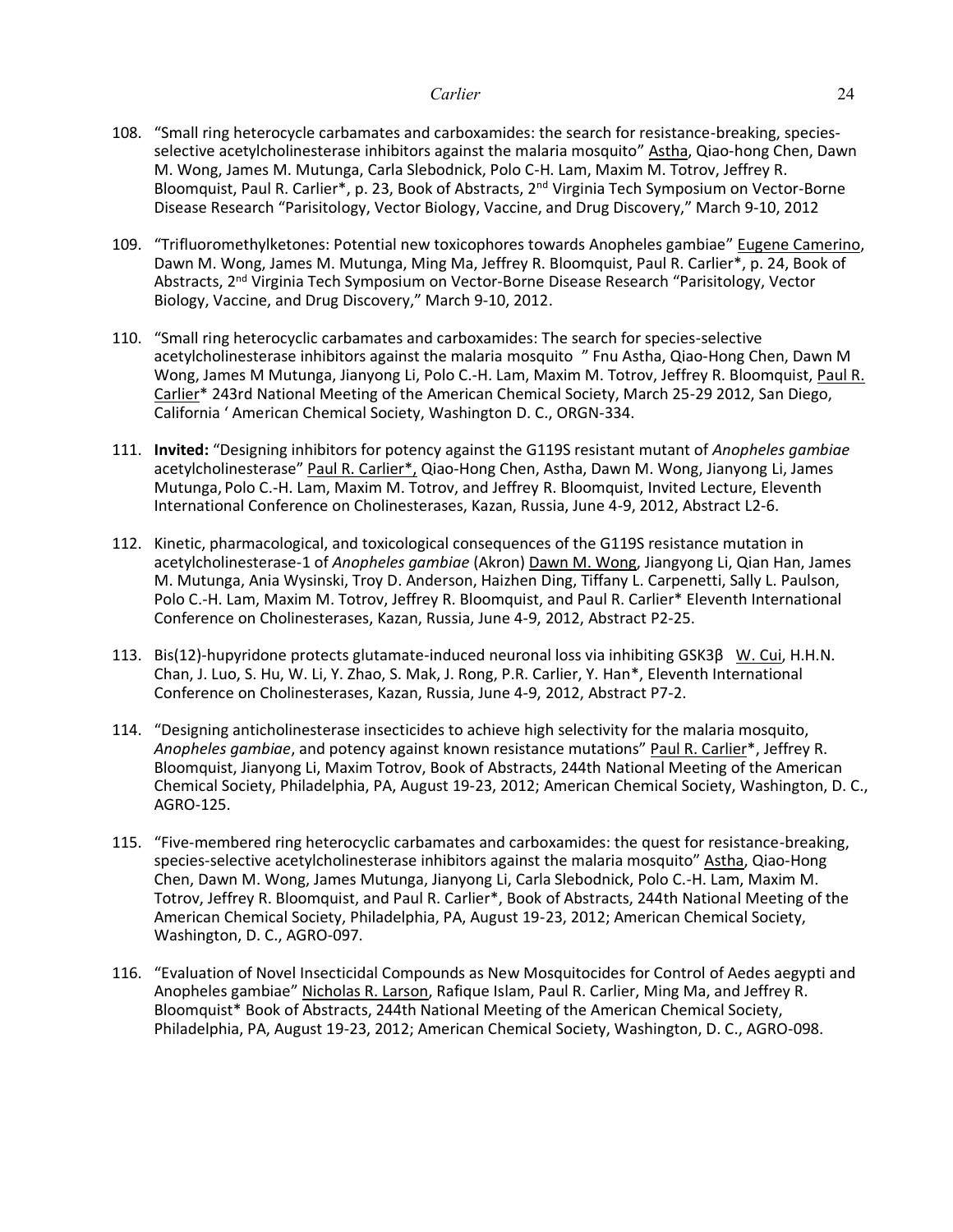- 117. "A Novel Carbamate Insecticide with Superior Selectivity for Cattle Tick (Boophilus microplus) and the Sand Fly (Phlebotomus papatasi) Control" Daniel R. Swale, Paul R. Carlier, Joshua A. Hartsel, Maxim M. Totrov, Kevin B. Temeyer, Jeffrey R. Bloomquist\* Book of Abstracts, 244th National Meeting of the American Chemical Society, Philadelphia, PA, August 19-23, 2012; American Chemical Society, Washington, D. C., AGRO-102.
- 118. "Fluorescent assay of acetylcholinesterase ligand interactions for design of insecticides targeting the mosquito vector of malaria, *Anopheles gambiae"* Fan Tong, Paul R. Carlier, Jianyong Li, Max Totrov, Jeffrey R. Bloomquist\* Book of Abstracts, 244th National Meeting of the American Chemical Society, Philadelphia, PA, August 19-23, 2012; American Chemical Society, Washington, D. C., AGRO-209.
- 119. "Structural determinants of *Anopheles gambiae*-selectivity for acetylcholinesterase inhibitor mosquitocides" Paul R. Carlier\*, Joshua A. Hartsel, Qiao-Hong Chen, Ming Ma, Dawn M. Wong, Jianyong Li, Jeffrey R. Bloomquist, Polo C.-H. Lam, Max M. Totrov, 61<sup>st</sup> Annual Meeting of the American Society of Tropical Medicine and Health, Nov. 11-15, 2012, Atlanta, GA, paper #24.
- 120. "Evaluation of Novel Synthetic Mosquitocides for Control of Aedes aegypti and Anopheles gambiae" Jeff Bloomquist\*, Nick Larson, Rafique Islam, Ming Ma, Paul Carlier, 61<sup>st</sup> Annual Meeting of the American Society of Tropical Medicine and Health, Nov. 11-15, 2012, Atlanta, GA.
- 121. "Novel mode of action of synthetic mosquitocides for control of disease vector mosquitoes, *Aedes aegypti* and *Anopheles gambiae*" N. Larson, R. Islam, P. Carlier, M. Ma, and J. R. Bloomquist. Annual Research Day, Emerging Pathogens Institute, University of Florida, Gainesville, Florida. February 14, 2013.
- 122. "Kinetic Characterization of the G119S Resistant Mutant of Anopheles gambiae Acetylcholinesterase." Dawn M.Wong, Jianyong Li, Qian Han, Haizhen Ding, Polo C.-H. Lam, Max Totrov, Jeffrey R. Bloomquist, Paul R. Carlier\*, 3rd Virginia Tech Symposium on Vector-Borne Disease Research, March 8- 9, 2013, Book of Abstracts, p. 15.
- 123. Trifluoromethylketone prodrugs: potential insecticides against Anopheles gambiae. Eugene Camerino, Dawn M. Wong, Rafique Islam, Jianyong Li, Jeffrey R. Bloomquist, Paul R. Carlier\*, 3<sup>rd</sup> Virginia Tech Symposium on Vector-Borne Disease Research, March 8-9, 2013, Book of Abstracts, p. 21.
- 124. "Kinetic Characterization of the G119S Resistant Mutant of *Anopheles gambiae* AChE," D.M. Wong, J. Li, Q. Han, H. Ding, P.C.-H. Lam, M.M. Totrov, J.R. Bloomquist, and P.R. Carlier\*, XIVth International Symposium on Cholinergic Mechanisms, Hangzhou, China, May 5-9<sup>th</sup>, 2013.
- 125. "C-chiral Grignard Reagents: How do they racemize?" Paul R. Carlier\*, Ming Gao, Neeraj J. Patwardhan, Book of Abstracts, 246th National Meeting of the American Chemical Society, Indianapolis, IN, September 8-13, 2013; American Chemical Society, Washington, D. C., ORGN-160.
- 126. "Enantioselective ring contraction of benzodiazepin-2,5-dione enolates" Paul R. Carlier\*, Stephanie A. Antolak, Zhongke Yao, Carla Slebodnick, Book of Abstracts, 246th National Meeting of the American Chemical Society, Indianapolis, IN, September 8-13, 2013; American Chemical Society, Washington, D. C., ORGN-179.
- 127. "Voltage-sensitive potassium channels as new target sites for biorational insecticide design" J. R. Bloomquist, M. M. Totrov, P. R. Carlier. Book of Abstracts, 246th National Meeting of the American Chemical Society, Indianapolis, IN, September 8-13, 2013; American Chemical Society, Washington, D. C., AGRO-133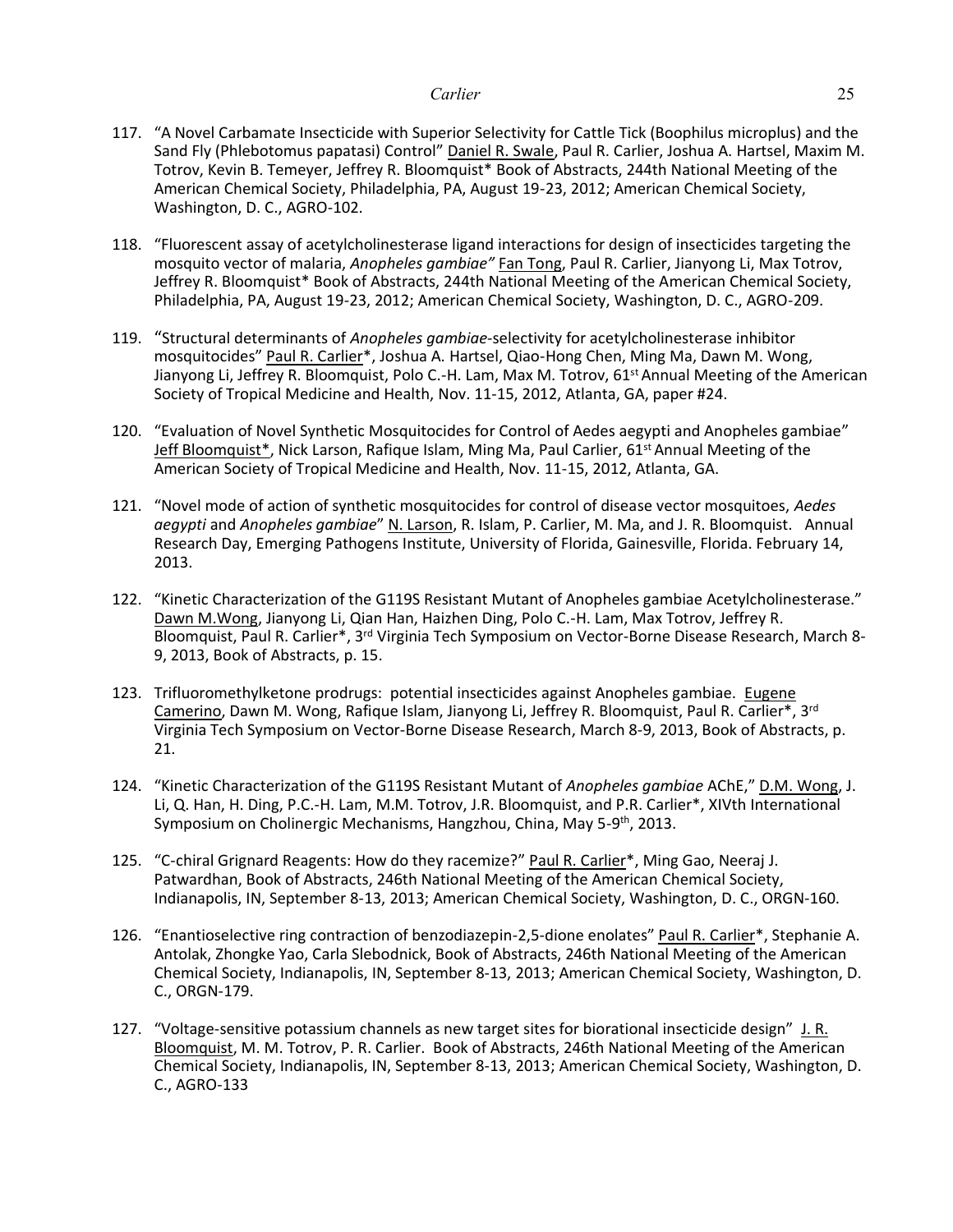- 128. "Inhibitors targeting acetylcholinesterase with high selectivity for arthropod disease vectors" J. R. Bloomquist, J. Li, M. M. Totrov, P. R. Carlier. Book of Abstracts, 246th National Meeting of the American Chemical Society, Indianapolis, IN, September 8-13, 2013; American Chemical Society, Washington, D. C., AGRO-94
- 129. "Evaluation of synthetic compounds as novel mosquitocides targeting potassium channels for control of Aedes aegypti and Anopheles gambiae" N. R. Larson, B. Sun, P. Carlier, M. Ma, and J. R. Bloomquist. 2013. Book of Abstracts, 246th National Meeting of the American Chemical Society, Indianapolis, IN, September 8-13, 2013; American Chemical Society, Washington, D. C., AGRO-131
- 130. "Nitriles as acetylcholinesterase inhibitors? Application of a serine protease strategy to develop new chemical interventions for the malaria mosquito" Maryam Ghavami, Dawn M. Wong, Fan Tong, Jeffrey R. Bloomquist, Paul R. Carlier\*, Virginia Tech Center for Drug Discovery, Drug Discovery Day 2013, Student Poster Session, Abstract A7, September 20, 2013, Blacksburg VA.
- 131. "Enantioselective Synthesis of the Potentially Useful 3-Aminoquinoline-2,4-dione Drug Scaffold" Stephanie Antolak, Zhong-Ke Yao, Gary Richoux, and Paul R. Carlier\*, Virginia Tech Center for Drug Discovery, Drug Discovery Day 2013, Student Poster Session, Abstract A8, September 20, 2013, Blacksburg VA.
- 132. "Isoxazol-3-yl carbamates and carboxamides: resistance-breaking acetylcholinesterase inhibitors against the malaria mosquito, Anopheles gambiae" Dawn M. Wong, Astha Verma, James M. Mutunga, Rafique Islam, Fan Tong, Elisabet Viayna, Carla Slebodnick, Polo C.-H. Lam, Jianyong Li, Maxim M. Totrov, Jeffrey R. Bloomquist and Paul R. Carlier\*, Virginia Tech Center for Drug Discovery, Drug Discovery Day 2013, Student Poster Session, Abstract A9, September 20, 2013, Blacksburg VA.
- 133. **Invited:** "Resistance-breaking and species-selective anticholinesterase insecticides for *Anopheles gambiae*" Paul R. Carlier\*, Jeffrey R. Bloomquist, Jianyong Li, Max M. Totrov, 62nd Annual Meeting of the American Society of Tropical Medicine and Health, Nov. 13-17, 2013, Washington DC.
- 134. "Fluorinated methylketone produgs: Potential new insecticides against *Anophele gambiae*" Eugene Camerino, Dawn M. Wong, Rafique Islam, Jianyong Li, Jeffrey R. Bloomquist, Paul R. Carlier\* 2014. Book of Abstracts, 248th National Meeting of the American Chemical Society, San Francisco, CA, August 10-14; American Chemical Society, Washington, D. C., AGRO-678
- 135. "Resistance mechanisms in the Akron strain of west African *Anopheles gambiae* and their impact on new insecticidal chemistries." JR Bloomquist\*, A Verma, Q-H Chen, R Islam, P Lam, M Ma, F Tong, M Totrov, DM Wong, and PR Carlier. 2014. Book of Abstracts, 248th National Meeting of the American Chemical Society, San Francisco, CA, August 10-14; American Chemical Society, Washington, D. C., AGRO-842
- 136. "Serendipity and rational design in the development of resistance-breaking anticholinesterase insecticides for the malaria mosquito, Anopheles gambiae Paul R. Carlier\*, Dawn M. Wong, Qiao-Hong Chen, Astha Verma, Rafique Islam, Fan Tong, Jianyong Li, Polo C.-H. Lam, Max Totrov, Jeffrey R. Bloomquist. 2014. Book of Abstracts, 248th National Meeting of the American Chemical Society, San Francisco, CA, August 10-14; American Chemical Society, Washington, D. C., AGRO-343.
- 137. "Effective difluoromethylketone inhibitors of the resistant G119S mutant of *Anopheles gambiae*  acetylcholinesterase" Eugene Camerino, Dawn M. Wong, Florian Körber, Rafique Islam, Jianyong Li, Max Totrov, Jeffrey R. Bloomquist, and Paul R. Carlier, Drug Discovery Day 2014 Student Poster Session, Virginia Tech Center for Drug Discovery, Blacksburg, VA, September 26, 2014, Poster A3.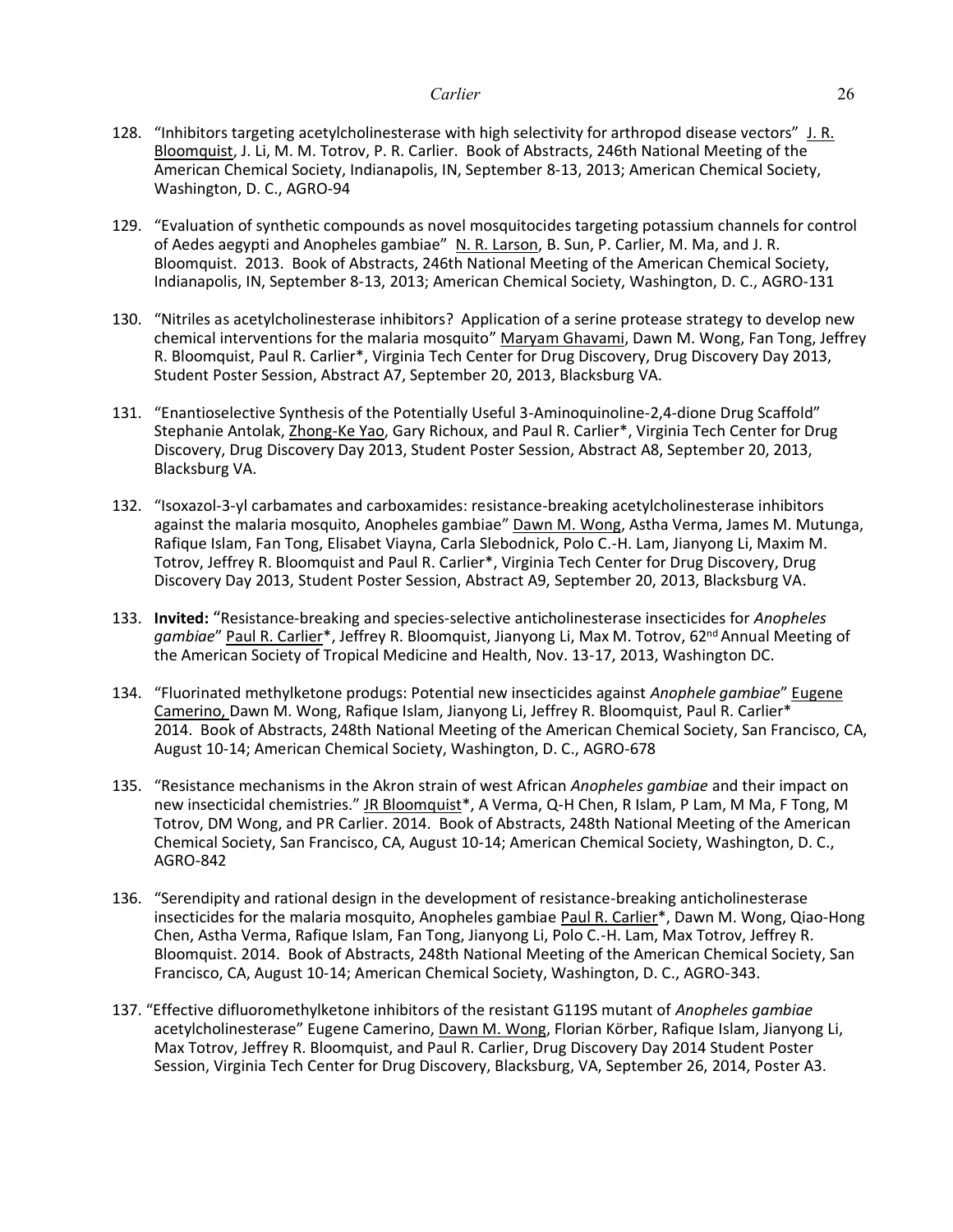- 138. "Fluorinated methylketone prodrugs: potential new insecticides against *An. gambiae*" Eugene Camerino, Dawn M. Wong, Rafique Islam, Jianyong Li, Jeffrey R. Bloomquist, Paul R. Carlier\*, Drug Discovery Day 2014 Student Poster Session, Virginia Tech Center for Drug Discovery, Blacksburg, VA, September 26, 2014, Poster A4.
- 139. "Preliminary studies to determine the molecular target of the antimalarial drug mefloquine" Maryam Ghavami, Seema Dalal, Kristina Holzschneider, Tina Keller, Priscilla Krai, Michael Klemba, Paul R. Carlier\*, Drug Discovery Day 2014 Student Poster Session, Virginia Tech Center for Drug Discovery, Blacksburg, VA, September 26, 2014, Poster A10.
- 140. "An NMR Investigation of atropisomerism in ortho-substituted 1,1-dibromo-2,2 diphenylcyclopropane" Narasimhamurthy Shanaiah, Amanda Nelson, Neeraj Patwardhan, Carla Slebodnick, Paul R. Carlier, Webster L. Santos\* 56<sup>th</sup> Experimental Nuclear Magnetic Resonance Conference, Poster 502, April 19-24, 2015, Pacific Grove, CA.
- 141. "Acetylcholinesterase mutations and organophosphate resistance in sand flies and mosquitoes" Kevin B. Temeyer\*, Fan Tong, Qiao-hong Chen, Jeffrey Bloomquist, Paul R. Carlier, Maxim Totrov, Andrew Y. Li, and Adalberto A. Pérez de León, Book of Abstracts, American Association of Veterinary Pathologists, 60<sup>th</sup> Annual Meeting, July 11-14, 2015, Boston MA. Abstract 0000
- 142. "Amino acid efflux as a surrogate measure of the inhibition of plasmodial hemoglobin endocytosis by mefloquine and related antimalarials" Maryam Ghavami, Christie Dapper, Seema Dalal, Priscilla Krai, Michael Klemba, and Paul R. Carlier\*, Book of Abstracts, 250th National Meeting of the American Chemical Society, Boston, MA, August 16-20, 2015; American Chemical Society, Washington, D. C., MEDI-407
- 143. "Potassium Channels as Under-Exploited Targets for Insecticide Design." J. R. Bloomquist\*, M. M. Totrov, and P. R. Carlier. Book of Abstracts, 250th National Meeting of the American Chemical Society, Boston, MA, August 16-20, 2015; American Chemical Society, Washington, D. C., AGRO-007
- 144. "Activity of voltage-gated potassium channel blockers and their potential as new type of insecticide to control disease vector mosquitoes." F. Tong, B. Sun, A. Gross, P. Lam, M. Totrov, P. Carlier, and J. R. Bloomquist\* Book of Abstracts, 250th National Meeting of the American Chemical Society, Boston, MA, August 16-20, 2015; American Chemical Society, Washington, D. C., AGRO-246.
- 145. "Di- (not Tri!)fluoromethylketones as potent inhibitors of resistant mutant G119S *Anopheles gambiae* AChE" Invited Lecture, 12<sup>th</sup> International Conference on Cholinesterases and 6<sup>th</sup> International Conference on Paroxonases (12ChEPON6), Elche, Alicante, Spain, September 27-October 2, 2015.
- 146. "Hit to Lead Optimization of the Apicoplast-targeting Antimalarial Agent MMV008138" Zhong-Ke Yao, Priscilla M. Krai, Emilio F. Merino, Morgan E. Simpson, Carla Slebodnick, Maria B. Cassera, Paul R. Carlier\* Book of Abstracts, American Society of Tropical Medicine and Hygiene, Philadelphia, PA, October 25-29, 2015. Abstract 245.
- 147. "Monitoring Leucine Efflux As a Measure of Inhibition of Plasmodial Hemoglobin Endocytosis by Mefloquine and Its Derivatives: A Step Towards Developing Their Mode of Action" Maryam Ghavami, Michael Klemba, Paul R. Carlier\*, Virginia Tech Center for Drug Discovery, Drug Discovery Day 2015, Student Poster Session, Abstract C6, November 6, 2015, Blacksburg VA.
- 148. "Structure-Activity Relationship and Lead Profiling Studies of IspD-targeting Antimalarial Drug Candidates" Zhong-Ke Yao, Priscilla M. Krai, Emilio F. Merino, Rubayet Elahi, Morgan E. Simpson, Maryam Ghavami, Maria B. Cassera, and Paul R. Carlier\*, Virginia Tech Center for Drug Discovery, Drug Discovery Day 2015, Student Poster Session, Abstract A17, November 6, 2015, Blacksburg VA.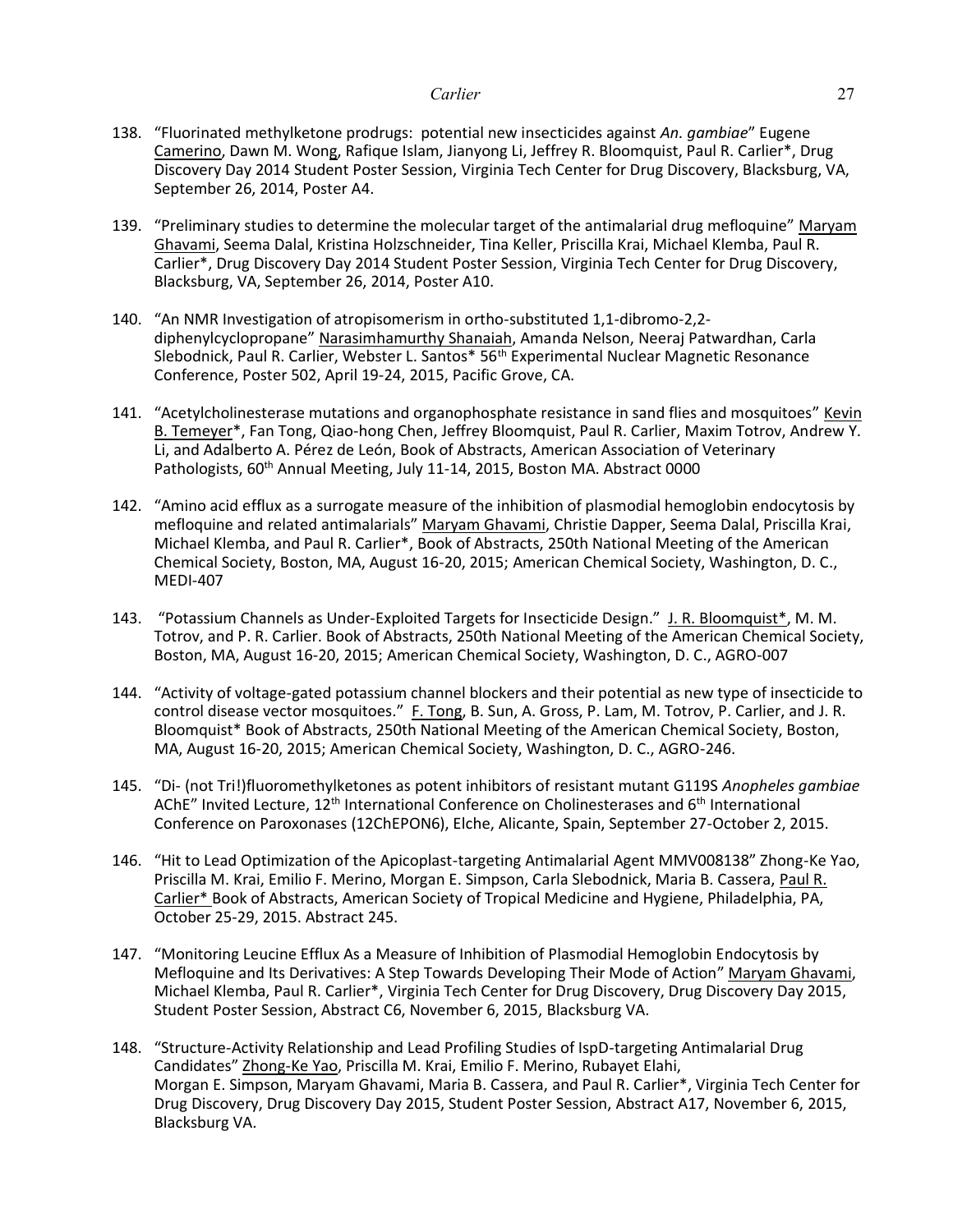- 149. "Synthesis and Conformational Analysis of Mono- and Diacylhydrazine Mosquitocides for the Malaria Vector *Anopheles gambiae*" Joseph C. Clements, Zhong-ke Yao, Fan Tong, Rafique Islam, Jeffrey R. Bloomquist, and Paul R. Carlier\* Virginia Tech Center for Drug Discovery, Drug Discovery Day 2015, Student Poster Session, Abstract A2, November 6, 2015, Blacksburg VA.
- 150. "Triple Reuptake Inhibitor Antidepressant Candidates: Variation on the PRC200 Scaffold" Christopher J. Monceaux, Abdul Fauq, Elliott Richelson, Paul R. Carlier\*, Book of Abstracts, VirginiaBrainRx, May 23-24, 2016, Richmond, VA, Abstract M22.
- 151. "Parallel inhibition of amino acid efflux and parasite growth of erythrocytic *Plasmodium falciparum* by mefloquine and open-ring analogs: implications for the mechanism of antimalarial action" Maryam Ghavami, Christine Dapper, Kristina Holzschneider, Michael Klemba, and Paul R. Carlier\*, Book of Abstracts, 252th National Meeting of the American Chemical Society, Philadelphia, PA, August 21-25, 2016; American Chemical Society, Washington, D. C., MEDI-358
- 152. "Structure-activity studies of IspD-targeting antimalarials related to MMV008138 " Zhong-Ke Yao, Maryam Ghavami, Rubayet Elahi, Morgan E. Simpson, Emilio F. Merino, Maxim M. Totrov, Maria B. Cassera, Paul R. Carlier\*, Book of Abstracts, 252th National Meeting of the American Chemical Society, Philadelphia, PA, August 21-25, 2016; American Chemical Society, Washington, D. C., MEDI-006
- 153. "Are muscarinic receptors the target of a new pyrazole oxime insecticide?" Aaron D. Gross, Paul R. Carlier, Shiyao Jiang, Baonan Sun, Fan Tong, Max Totrov, Jeffrey R. Bloomquist\*, Book of Abstracts, 252th National Meeting of the American Chemical Society, Philadelphia, PA, August 21-25, 2016; American Chemical Society, Washington, D. C., AGRO-205.
- 154. "Acetylcholinesterases of Arthropod Ectoparasites: Roles in Organophosphate Resistance and Host-Parasite Interaction" Kevin B. Temeyer\*, Fan Tong, Jeffrey Bloomquist, Paul Carlier, Maxim Totrov, Andrew Y. Li, Adalberto A. Pérez de León and Alexander P. Tuckow, Book of Abstracts, 2016 XXV International Congress of Entomology, September 25-30, 2016, Orlando FL.
- 155. "C- and D-ring SAR exploration of the IspD-targetting antimalarial agent MMV008138," Maryam Ghavami, Zhong-Ke Yao, Lixuan Liu, Emilio F. Merino, Joshua H. Butler, Michael A. Casasanta, Daniel J. Slade, Max Totrov, Maria B. Cassera, Paul R. Carlier\*, Abstract P28, VirginiaCancerRx, May 30-31, 2017, Charlottesville, VA.
- 156. **Invited:** "Lessons learned in the search for mosquitocidal AChE inhibitors having both target selectivity and resistance-breaking properties" Paul R. Carlier\*, Jeffrey R. Bloomquist, Jianyong Li, Max Totrov, Book of Abstracts, 2017, 254<sup>th</sup> National Meeting of the American Chemical Society, Washington, DC, August 20-24, 2017; American Chemical Society, Washington, D. C., AGRO-111.
- 157. "Exploration of A, C, and D-ring SAR or the IspD-targeting Antimalarial Agent MMV008138" Maryam Ghavami, Zhong-ke Yao, Lixuan Liu, Emilio F. Ferino, Joshua H. Butler, Michael A. Cassanta, Daniel J. Slade, Max Totrov, Maria B. Cassera, Paul R. Carlier\*, Book of Abstracts, 2017, 254<sup>th</sup> National Meeting of the American Chemical Society, Washington, DC, August 20-24, 2017; American Chemical Society, Washington, D. C., MEDI-275.
- 158. "Muscarinic acetylcholine receptors as a target for insecticide development." Aaron Gross, Paul R. Carlier, Jeffrey R. Bloomquist\*, Book of Abstracts, 2017, 254<sup>th</sup> National Meeting of the American Chemical Society, Washington, DC, August 20-24, 2017; American Chemical Society, Washington, D. C., AGRO-138.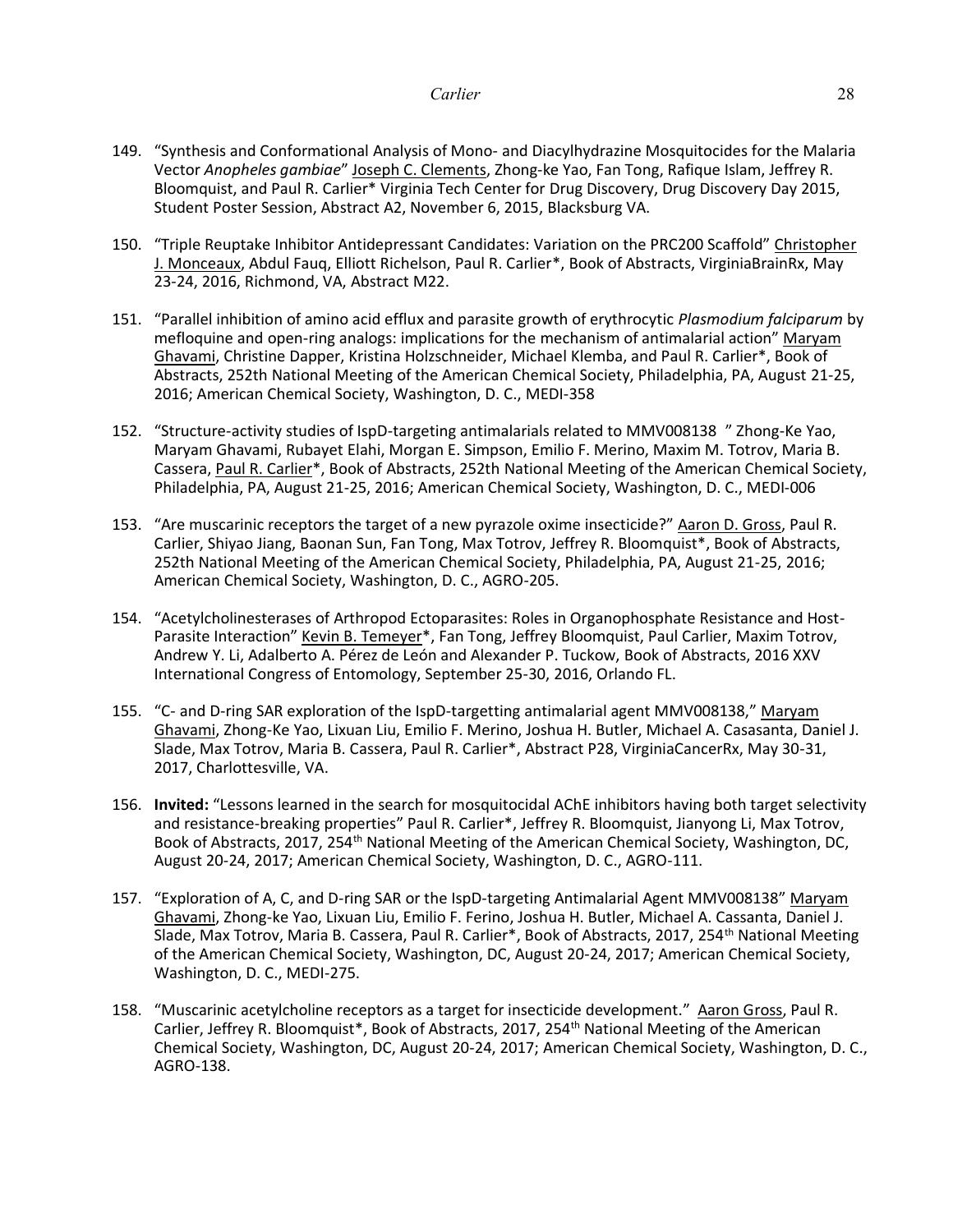- 159. "Ni-catalyzed synthesis of enantiomerically-enriched tryptophans and their use to make analogs of the antimalarial compound MMV008138" Lixuan Liu, Paul R. Carlier\*, 5<sup>th</sup> Annual Drug Discovery Day, Virginia Tech Center for Drug Discovery, Abstract A7, November 2, 2017, Blacksburg, VA.
- 160. "Synthesis of analogs of a hit from the Malaria Box," Sha Ding, Michael Klemba, Paul R. Carlier<sup>,\*</sup>, 5<sup>th</sup> Annual Drug Discovery Day, Virginia Tech Center for Drug Discovery, Abstract A3, November 2, 2017, Blacksburg, VA.
- 161. "Toxicity and mode of action of flonicamid and its metabolite against mosquitoes." A. D. Gross, J. Taylor-Wells, S. Jiang, F. Demares, J. Clements, P. R. Carlier, and J. R. Bloomquist, Eastern branch meeting of the Entomological Society of America, March 17-18, 2018, Annapolis, Maryland.
- 162. "C1-Methyl, spiro- and ring-expanded analogs of the antimalarial lead compound MMV008138," Sha Ding, Maryam Ghavami, Joshua H. Butler, Emilio F. Merino, Carla Slebodnick, Maria B. Cassera, and Paul R. Carlier\* Abstract P29, VirginiaDrugDiscoveryRx, Arlington, VA, June 25- 26, 2018.
- 163. "A new method for stereochemical assignment of 1,3-disubstituted tetrahydro-β-carbolines," Kristýna Cagasŏvá, Maryam Ghavami, Zhongke Yao and Paul R. Carlier\*, Abstract P29, VirginiaDrugDiscoveryRx, Arlington, VA, June 25-26, 2018.
- 164. **Invited:** "The search for resistance-breaking and species-selective mosquitocidal inhibitors of *Anopheles gambiae* AChE," Paul R. Carlier\*, Jeffrey R. Bloomquist, Jonah Cheung, Jianyong Li, Max Totrov, Abstract S03-5, 13<sup>th</sup> International Meeting on Cholinesterases, and  $7<sup>th</sup>$  International Meeting on Paraoxonases, University of Hradec Králové, Czech Republic, September 9-14, 2018.
- 165. **Invited:** "New method for stereochemical assignment of Pictet-Spengler reaction products," Kristýna Cagasŏvá, Maryam Ghavami, Zhongke Yao and Paul R. Carlier\* Abstract 577, Southeastern Regional Meeting of the American Chemical Society, Augusta, GA, October 31-November 3, 2018.
- 166. "A new method for stereochemical assignment of 1,3-Disubstituted tetrahydro-β-carbolines," Kristýna Cagasŏvá, Maryam Ghavami, Zhongke Yao and Paul R. Carlier\*, 6<sup>th</sup> Annual Drug Discovery Day, Virginia Tech Center for Drug Discovery, Abstract A12, November 8, 2018, Blacksburg, VA.
- 167 "C1-Methyl, spiro-, and ring-expanded analogs of the antimalarial lead compound MMV008138," Sha Ding, Maryam Ghavami, Joshua H. Butler, Emilio F. Merino, Carla Slebodnick, Maria B. Cassera, and Paul R. Carlier\*, 6<sup>th</sup> Annual Drug Discovery Day, Virginia Tech Center for Drug Discovery, Abstract A10, November 8, 2018, Blacksburg, VA.
- 168. "Heterocyclic D-Ring analogs of the antimalarial lead compound MMV008138", Haibo Li, Maryam Ghavami, Emilio F. Merino, Zhongke Yao, Daniel J. Slade, Joshua H. Butler, Maria B. Cassera, and Paul R. Carlier\* 6<sup>th</sup> Annual Drug Discovery Day, Virginia Tech Center for Drug Discovery, Abstract A11, November 8, 2018, Blacksburg, VA.
- 169. "Revisiting the gamma-gauche effect: a <sup>1</sup>H NMR method for stereochemical assignment of 1,3 disubstituted-1,2,3,4-tetrahydro-β-carbolines," Kristýna Cagasŏvá, Maryam Ghavami, Zhongke Yao and Paul R. Carlier\* 257th National Meeting of the American Chemical Society, Orlando, FL March 31 -April 4, 2019; American Chemical Society, Washington, D. C., ORGN-294.
- 170. Ketone Pictet-Spengler routes to spiro-, C1-methyl, and azepane analogs of an antimalarial tetrahydroβ-carboline, Sha Ding, Maryam Ghavami, Joshua H. Butler, Emilio F. Merino, Carla Slebodnick, Maria Cassera, Paul R. Carlier\*, 257th National Meeting of the American Chemical Society, Orlando, FL March 31 – April 4, 2019; American Chemical Society, Washington, D. C., ORGN-289.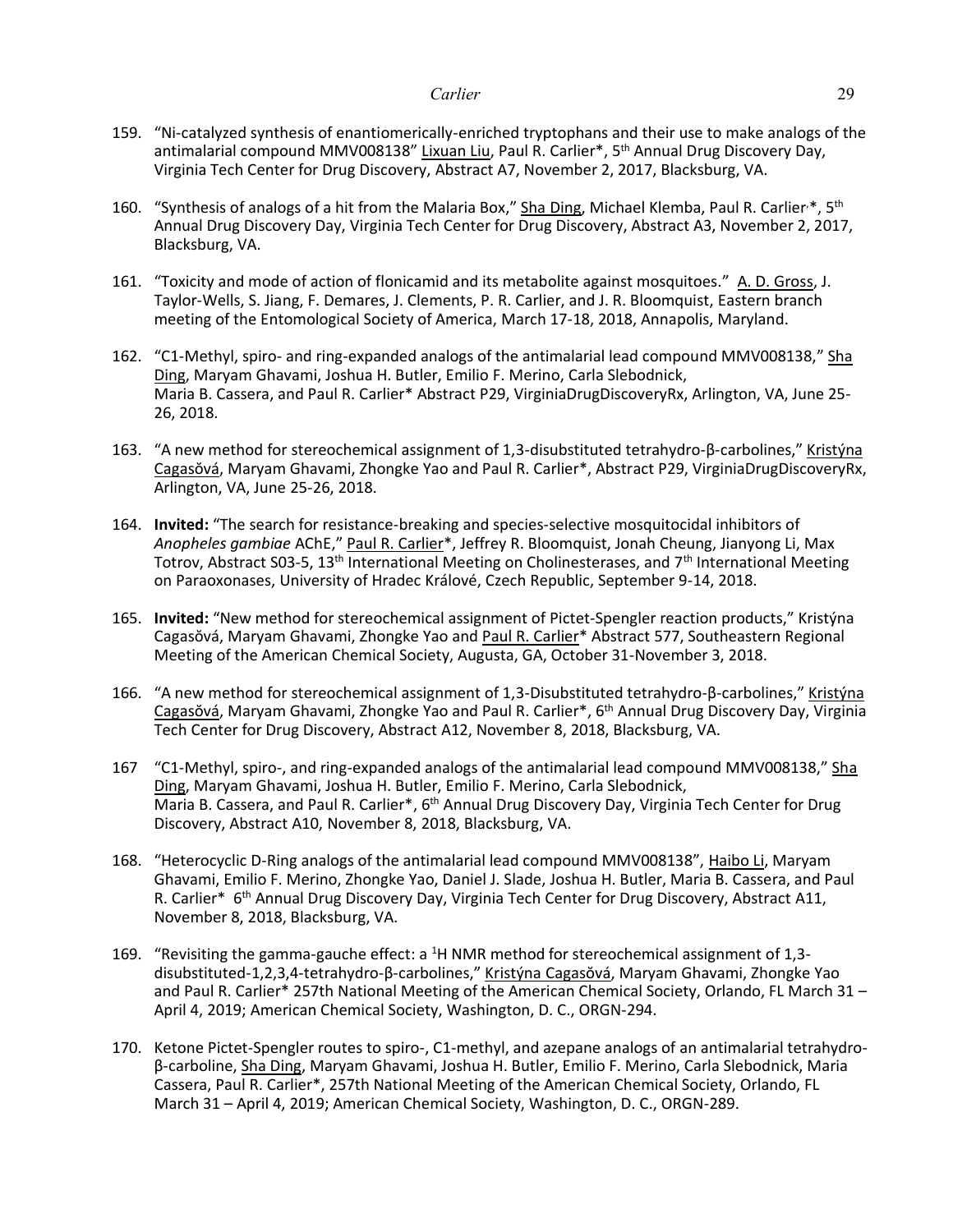- 171. "Synthesis of Azepanes from Pictet-Spengler Reaction of Arylmethyl Ketones: Scope and Mechanism" Sha Ding, Maryam Ghavami, and Paul R. Carlier\* DrugDiscoveryRx: Emerging Targets, Technologies, and Therapeutics for Cancer and Neuroscience, Virginia Drug Discovery Consortium, May 21-22, 2019, Hotel Roanoke, Roanoke Virginia, Poster P-41.
- 172. "Synthesis and Evaluation of 1-Thienyl Pictet-Spengler Adducts as Antimalarials" Haibo Li, Maryam Ghavami, Emilio F. Merino, Zhongke Yao, Rubayet Eli, Maria B. Cassera, and Paul R. Carlier\*, VirginiaDrugDiscoveryRx: Emerging Targets, Technologies, and Therapeutics for Cancer and Neuroscience, Virginia Drug Discovery Consortium, May 21-22, 2019, Hotel Roanoke, Roanoke Virginia, Poster P-44.
- 173. "Synthesis of azepinoindoles via ring expansion of 1-methyl-tetrahydro-β-carbolines" Sha Ding, Maryam Ghavami, Paul R. Carlier\*, Abstract 1136, Southeastern Regional Meeting of the American Chemical Society, Savannah, GA, October 20-23, 2019.
- 174. "Development of a Synthetic Route to the Malaria Box Compound MMV668531 and Analogs," Sha Ding, Michael Klemba, Paul R. Carlier\*, 7<sup>th</sup> Annual Drug Discovery Day, Virginia Tech Center for Drug Discovery, Abstract P1, November 7, 2019, Blacksburg, VA.
- 175. "Potent Beta-carboline Amide Antimalarials Do Not Target the MEP Pathway. Jopaul Matthew, Sha Ding, Kevin Künz, Joshua H. Butler, Emilio F. Merino, Maxim M. Totrov, Maria B. Cassera and Paul R. Carlier\*, 7<sup>th</sup> Annual Drug Discovery Day, Virginia Tech Center for Drug Discovery, Abstract P4, November 7, 2019, Blacksburg, VA.
- 176. "Synthesis of a phosphonic acid isostere of the antimalarial compound MMV008138," Kristýna Cagašová, Joshua H. Butler, Maria B. Cassera and Paul R. Carlier\*, 7<sup>th</sup> Annual Drug Discovery Day, Virginia Tech Center for Drug Discovery, Abstract P18, November 7, 2019, Blacksburg, VA.
- 177. "The Solid State and Solution Structures of the Antimalarial Compound MMV008138," Haibo Li, Kristýna Cagašová, Carla Slebodnick, Paul R. Carlier\*,7th Annual Drug Discovery Day, Virginia Tech Center for Drug Discovery, Abstract P3, November 7, 2019, Blacksburg, VA.
- 178. **Invited:** Fluorinated methyl ketone oximes: evaluation of cholinergic and non-cholinergic mechanisms of mosquitocidal action**,** Eugene Camerino, Dawn M. Wong, Jeffrey R. Bloomquist, Aaron D. Gross, and Paul R. Carlier,\* Abstract XX, 16<sup>th</sup> International Symposium on Cholinergic Mechanisms & 2<sup>nd</sup> Misrahi Symposium on Neurobiology, December 8-13, 2019, Weizmann Institute of Science, Rehovot, Israel.
- 179. Synthesis of Enantiopure Antimalarial N2-Acyl Tetrahydro-β-Carbolines, Hanan Almolhim, Joshua H. Butler, Sha Ding, Carla Slebodnick, Maxim M. Totrov, Maria B. Cassera and Paul R. Carlier\* , VirginiaDrugDiscoveryRx Annual Symposium, May 26-27, 2021 (Zoom), Virtual Reality Poster Session, Poster B08, Book of Abstracts, Abstract B08.
- 180. The Unexpected Discovery of Orally Efficacious Betacarboline Antimalarials. Jopaul Mathew, Sha Ding, Kevin Kunz, Joshua H. Butler, Emilio F. Merino, Maxim M. Totrov, Maria B. Cassera and Paul R. Carlier\*, VirginiaDrugDiscoveryRx Annual Symposium, May 26-27, 2021 (Zoom), Virtual Reality Poster Session, Poster B09, Book of Abstracts, Abstract B09.

# **OTHER ACADEMIC PUBLICATIONS:**

1. "A Specialty Database on Medicinal Plant Information," C. T. Che\*, P. R. Carlier, O. C. W. Lee, Letter to the Editor, *Asia Pacific Journal of Pharmacology*, **1993**, *8*, 171-172.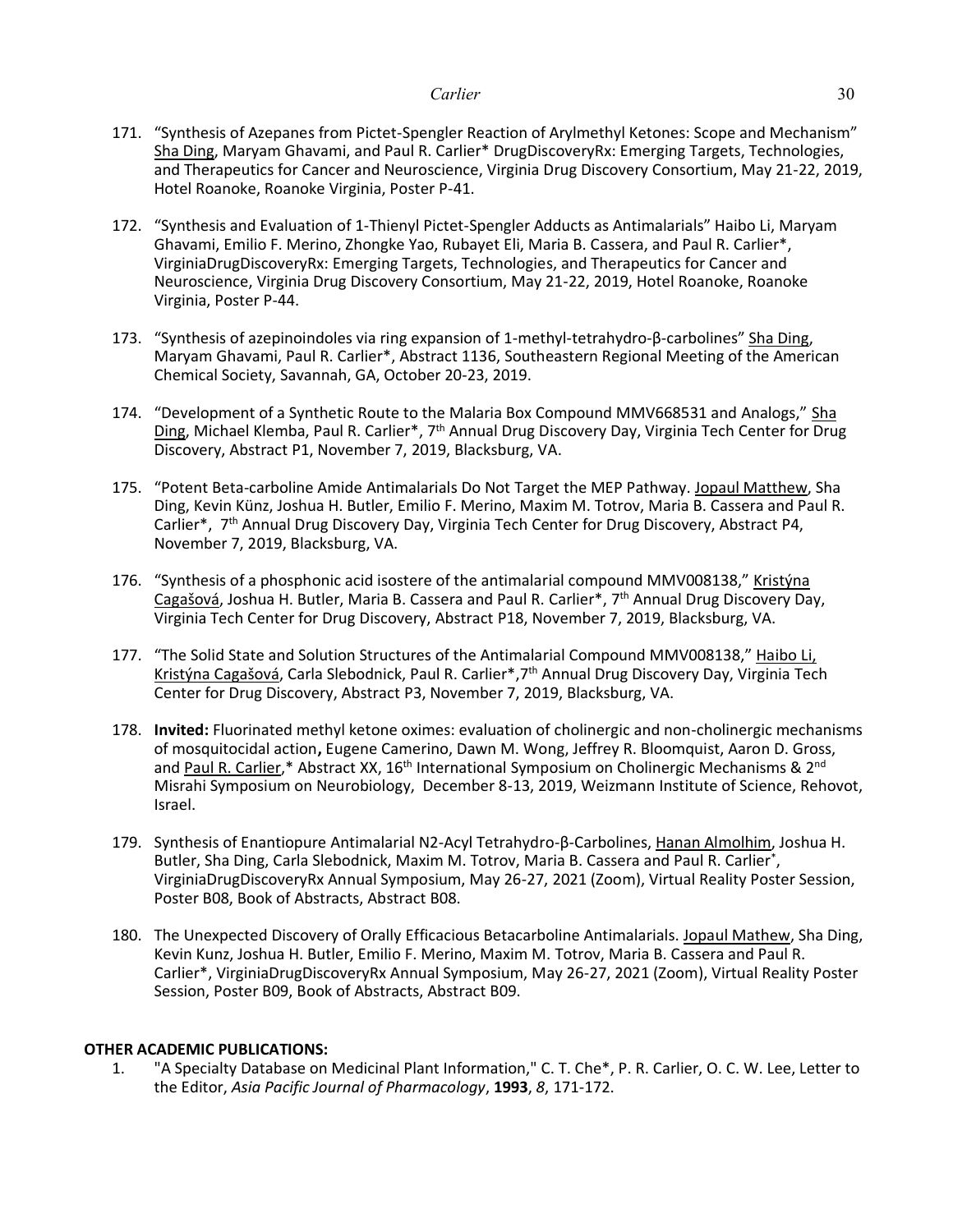# **PATENTS AND DISCLOSURES:**

- 1. "Sulfonated Xanthene Dyes, and Photographic Products and Processes Employing These Dyes" P. R. Carlier, M. P. Filosa, M. P. Lockshin *U. S. Patent 5,187,282,* February 16, 1993
- 2. "Sulfonated Xanthene Dyes, and Photographic Products and Processes Employing These Dyes" P. R. Carlier, M. P. Filosa, M. P. Lockshin *U. S. Patent 5,264,322,* November 23, 1993.
- 3. "3-Hydroxy-propanamine derived neuronal reuptake inhibitors," Paul R. Carlier, Michael M.-C. Lo, Priscilla C.-K. Lo, Elliott Richelson, U. S. Patent 6,069,177, filed July 8, 1997, issued May 30, 2000.
- 4. "Dimeric Compounds" (Dimeric 5-amino-5,6,7,8-tetrahydroquinolinones and their pharmaceutical use), Paul R. Carlier, Yi-Fan Han, Yuan-Ping Pang, Da-Ming Du, US Patent 6,472,408, issued October 29, 2002.
- 5. "Amine Compounds and Inhibiting Neurotransmitter Uptake," U. S. Patent 6,700,018. Elliott Richelson (Mayo Clinic), Paul R. Carlier, issued March 2, 2004.
- 6. "Amine compounds and inhibiting neurotransmitter reuptake," U.S. Patent 6,914,080. Elliott Richelson (Mayo Clinic), Paul R. Carlier, issued July 5, 2005. This patent is a division of 6,700,018.
- 7. "Amine compounds and inhibiting neurotransmitter reuptake," U.S. Patent 7,214,826. Elliott Richelson (Mayo Clinic), Paul R. Carlier, issued May 8, 2007. This patent is a division of 6,914,080
- 8. "Species-Selective Insecticidal Carbamates for Mosquito Control" U.S. Patent 8,129,428, Paul R. Carlier, Jeffrey R. Bloomquist, Sally L. Paulson, Eric A. Wong, issued March 6, 2012.
- 9. "Insecticidal Carbamates Exhibiting Species-Selective Inhibition of Acetylcholinesterase (AChE)" Paul R. Carlier, Jeffrey R. Bloomquist, Sally L. Paulson, Eric A. Wong, U. S. Patent 8,618,162, issued 12/31/2013.
- 10. "Inhibiting Neurotransmitter Reuptake" Elliott Richelson, Abdul Fauq, Paul R. Carlier, Christopher J. Monceau, U.S. Patent 9,944,618, Issued April 17, 2018.
- 11. "Resistance-breaking insecticides for the malaria mosquito" Paul R. Carlier, Astha Verma, Dawn M. Wong, Jeffrey R. Bloomquist VTIP 14-153, U.S. Patent Application No: 62/033,296 (Provisional), filed 8/5/14.
- 12. "Structurally novel insecticides for the malaria mosquito" Paul R. Carlier, Eugene Camerino, Dawn M. Wong, Jeffrey R. Bloomquist, VTIP 15-003, U.S. Patent Application No: 62/033,341 (Provisional), filed 8/5/14.
- 13. "Novel methylerythritol phosphate pathway inhibitors" Paul R. Carlier, Maria Belen Cassera, Emilio Fernando Merino, Zhong-Ke Yao, Maryam Ghavami, VTIP 15-044, PCT/US2015/058157, filed 10/29/15.
- 14. "Optimized MEP Pathway Inhibitors for Malaria Control" Maria Belen Cassera; Lixuan Liu; Maryam Ghavami; Paul Carlier, VTIP 18-136, filed 6/12/18.
- 15. "Antimalarial Compounds and Uses Thereof", Paul Carlier; Max Totrov; Maria Cassera; Kevin Kunz; Mathew Jopaul; Sha Ding, Disclosure, VTIP, 20-048, filed 12/5/2019. U.S. Provisional Application No. 63/000,691, filed 3/27/2020, combined with U.S. Provisional Application 63/018,430 and converted to utility application PCT/US2021/024542 on March 27, 2021.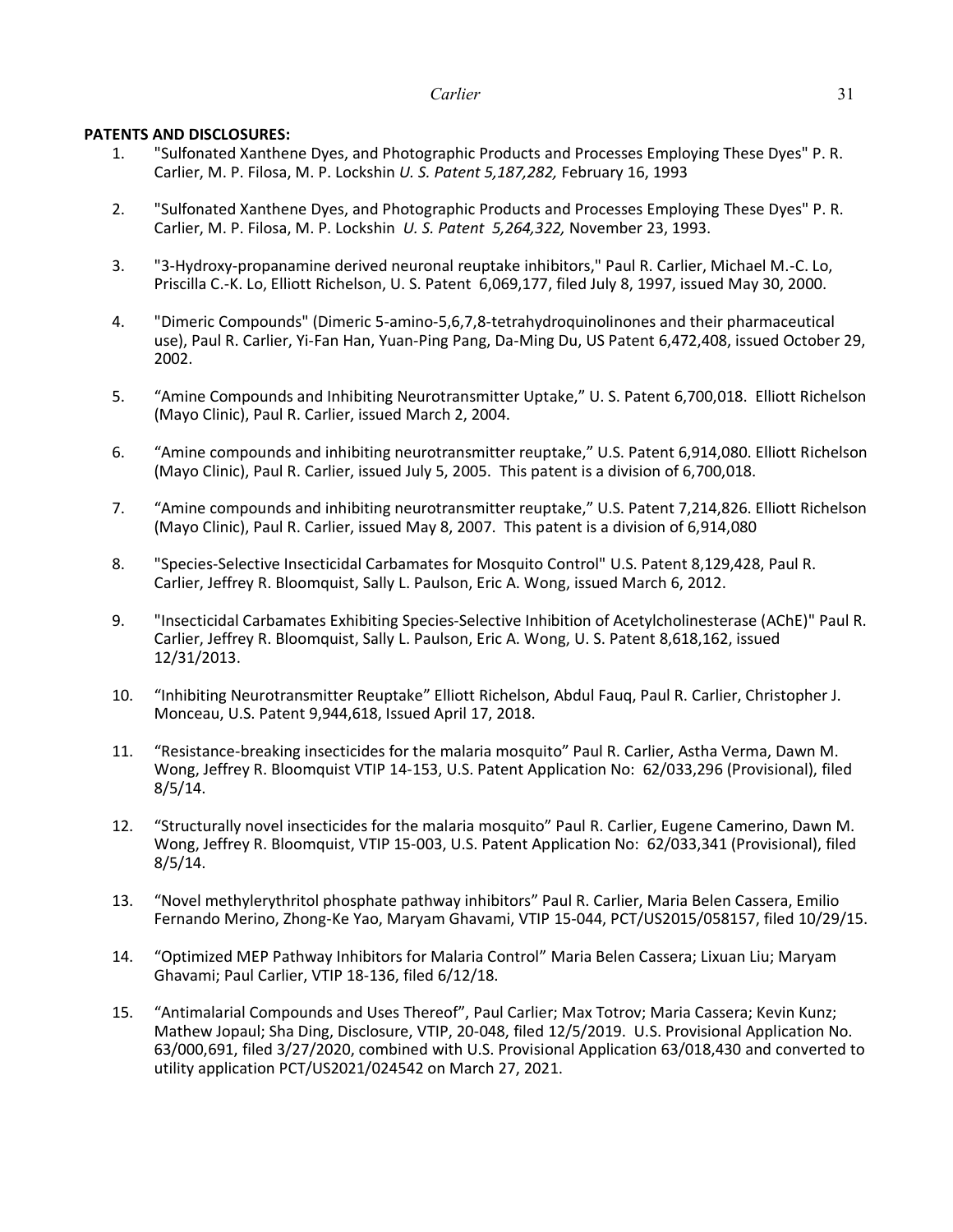16. "Antimalarial compounds and uses thereof," Paul Carlier; Maria Cassera; Max Totrov, Disclosure, VTIP 20-063, 2/19/2020. U.S. Provisional Application 63/018,430, "Antimalarial compounds and uses thereof," filed 4/30/2020, combined with U.S. Provisional Application 63/000,691 and converted to utility application PCT/US2021/024542 on March 27, 2021.

# **THESES SUPERVISED:**

Note: The MPhil (Master of Philosophy) is a research master's degree that is offered in some former Commonwealth countries.

- 1. "Novel Reactions of Metallocene and Phosphorus Isocyanates and Isothiocyanates" W. K. Leung, Hong Kong University of Science and Technology, January 31, 1994 (MPhil Thesis).
- 2. "2,3-Anti-Selective Aldol of Benzylic Nitriles" Kam Moon Lo, Hong Kong University of Science and Technology, August 1995 (Ph. D. Thesis).
- 3. "Synthesis of  $\gamma$ -Amino Alcohol Derivatives and Study of the Mechanism of Cp-Ti Protonolysis" Michael M-C. Lo, Hong Kong University of Science and Technology, July 1996 (MPhil Thesis).
- 4. "Progress Towards Asymmetric Aldol Reaction of Arylacetonitriles" Weldon W-F. Lam, Hong Kong University of Science and Technology, August 1996 (MPhil Thesis).
- 5. "Synthesis of Novel Dimeric Acetylcholinesterase Inhibitors" Crystal P.-L. Li, Hong Kong University of Science and Technology, August 1998 (MPhil Thesis).
- 6. "Synthesis and Evaluation of Dimeric and Heterodimeric Tacrine-based Acetylcholinesterase Inhibitors" Ella S.-H. Chow, June 1999 (MPhil Thesis).
- 7. "Effects of HMPA on the Structure and Aldol Stereoselectivity of Lithiated Arylacetonitriles" Cedric W. S. Lo, Hong Kong University of Science and Technology, November 2000 (MPhil Thesis).
- 8. "Experimental and Computational Studies in Bioorganic and Synthetic Organic Chemistry" Polo C.-H. Lam, Virginia Tech, October 2004 (Ph. D. Thesis).
- 9. "Design and Syntheses of Potential Drugs Based on GABA(A) Receptor Pharmacophores" Ella Clement, Virginia Tech, June 2005 (Ph. D. Thesis).
- 10. "Design and Synthesis of Novel 1,4-Benzodiazepines" Stephanie MacQuarrie-Hunter, Virginia Tech, November 2005 (Ph. D. Thesis).
- 11. "Memory of Chirality in 1,4-Benzodiazepin-2-ones" Joseph C. DeGuzman, Virginia Tech, May 2006 (Ph. D. Thesis).
- 12. "Stereochemistry of small molecules: configurational and conformational control" Yiqun Zhang, Virginia Tech, March 2007 (Ph. D. Thesis).
- 13. "Mechanistic Studies on Memory of Chirality Alkylations of 1,4-Benzodiazepin-2-ones & Structurebased Design of Insecticidal AChE Inhibitors for the Malaria Mosquito, *Anopheles gambiae"* Danny C. Hsu, Virginia Tech, September 2007 (Ph.D. Thesis).
- 14. "Computational and Spectroscopic Structural Determination of Lithiated Benzylic Nitriles in THF/HMPA Solution" H. Jason Harmon, Virginia Tech, September 2008 (Ph.D. Thesis).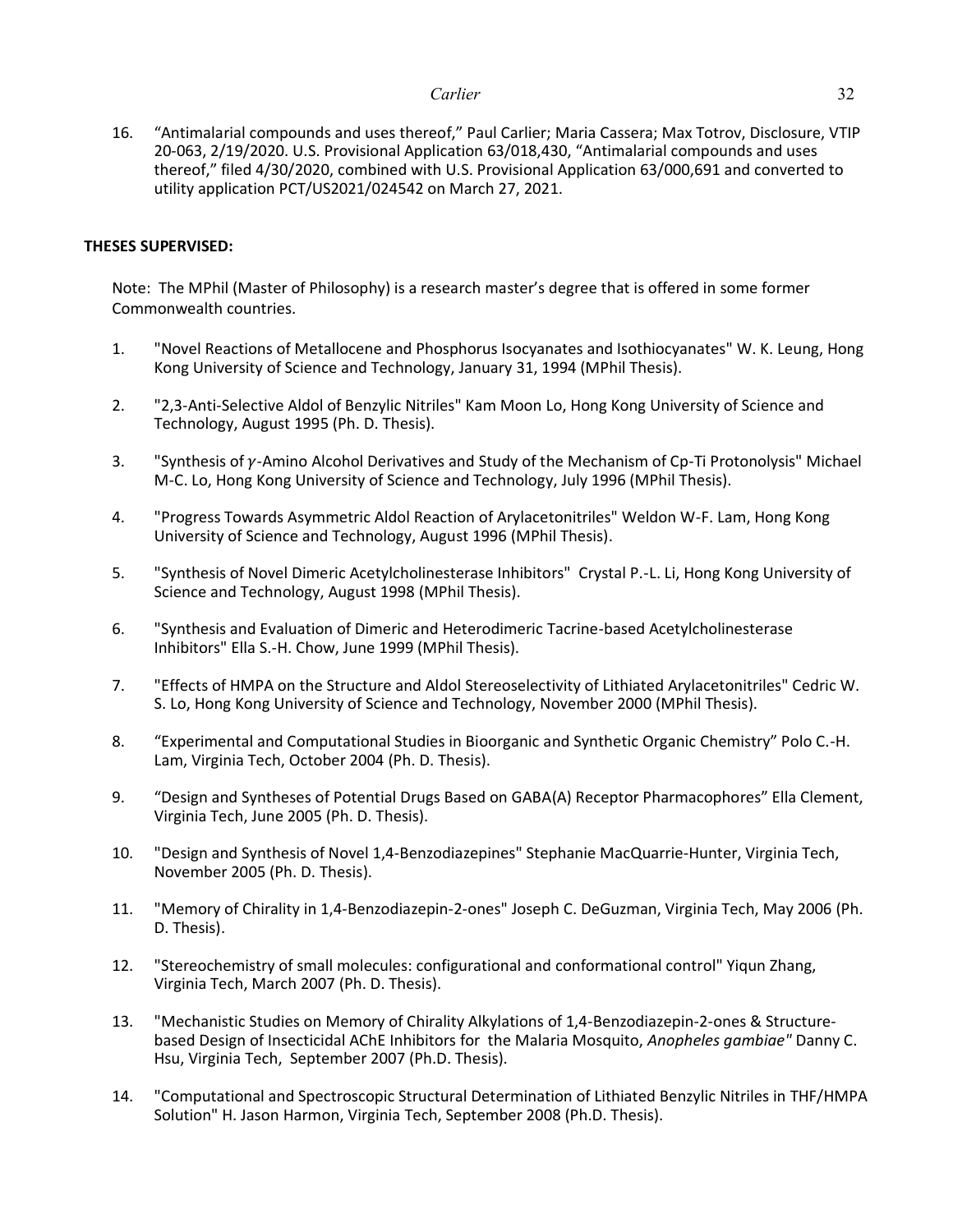- 15. "Experimental and Computational Investigation of Tacrine-based Inhibitors of Acetylcholinesterase" Larry D. Williams, Virginia Tech, October 2008 (Ph.D. Thesis).
- 16. "Mild and Convenient Methods to Prepare *N*-Alkyltacrines" Jimit Mehta, December 2009 (M.S. Thesis)
- 17. "Computational Studies of Protonated Cyclic Ethers and Organolithium Compounds" Nipa Deora, Virginia Tech, May 2010 (Ph.D. Thesis)
- 18. "Triazole-linked reduced amide isosteres: An approach for the fragment-based drug discovery of anti-Alzheimer's BACE1 inhibitors and NH-assisted Fürst-Plattner opening of cyclohexene oxides" Christopher J. Monceaux, Virginia Tech, December 2010 (Ph.D. Thesis)
- 19. "Revisiting aryl *N-*methylcarbamate acetylcholinesterase inhibitors as potential insecticides to combat the malaria-transmitting mosquito, *Anopheles gambiae*," Joshua A. Hartsel, Virginia Tech, March 2011 (Ph.D. Thesis)
- 20. "Study of synthesis, reactions and enantiomerization of  $C_{\alpha}$ -chiral Grignard reagents," Neeraj N. Patwardhan, Virginia Tech, May 2012 (Ph.D. Thesis).
- 21. "Trifluoromethylketones, potential insecticides towards *Anopheles gambiae*," Eugene Camerino, Virginia Tech, December 2012 (M.S. Thesis).
- 22. "Small Core Heterocyclic Carbamates and Carboxamides: Resistance-breaking Acetylcholinesterase Inhibitors Targeting the Malaria Mosquito, *Anopheles gambiae*" Astha Verma, Virginia Tech, April 2014 (Ph.D. Thesis)
- 23. "Fluoromethylketone prodrugs: Potential new insecticides towards Anopheles gambiae" Eugene Camerino, Virginia Tech, May 2015 (Ph.D. Thesis)
- 24. "Enantioselective Synthesis of Drug-like Molecules via Axially-Chiral Intermediates" Gary M. Richoux, Virginia Tech, June 2016 (Ph.D. Thesis).
- 25. "Synthesis of Insecticidal Mono- and Diacylhydrazines for Disruption of K+ Voltage-Gated Channels, Elucidation of Regiochemistry, and Description of Conformational Isomerism by NMR Spectroscopy and Computation" Joseph S. Clements, II, Virginia Tech, May 2017 (Ph.D. Thesis).
- 26. "MMV008138 and analogs: potential novel antimalarial agents for *P. falciparum"* Lixuan (Alexx) Liu, Virginia Tech, March 2018 (M.S. Thesis).
- 27. "Antimalarial agents: new mechanisms of action for old and new drugs" Maryam Ghavami, June 2018 (Ph.D. Thesis).
- 28. "Novel Antimalarial Compounds from the Optimization of the Malaria Box" Sha Ding, August 2020 (Ph.D. Thesis)
- 29. "1,3-disubstituted-tetrahydro-β-carbolines: A New Method for Stereochemical Assignment and Synthesis of Potential Antimalarial Agents" Kristýna Cagašová, May 2021 (Ph.D. Thesis).

# **INVITED SEMINARS (INVITED CONFERENCE LECTURES LISTED ABOVE IN ABSTRACTS)**

- 1. "*Anti*-selective Aldol and 6Li/15N NMR of Lithiated Nitriles", 8 December 1994, Hong Kong University of Science and Technology, Chemistry Department Seminar.
- 2. "*Anti*-selective Aldol and 6Li/15N NMR of Lithiated Nitriles", 26 April 1995, Hong Kong Baptist University, Chemistry Department Seminar.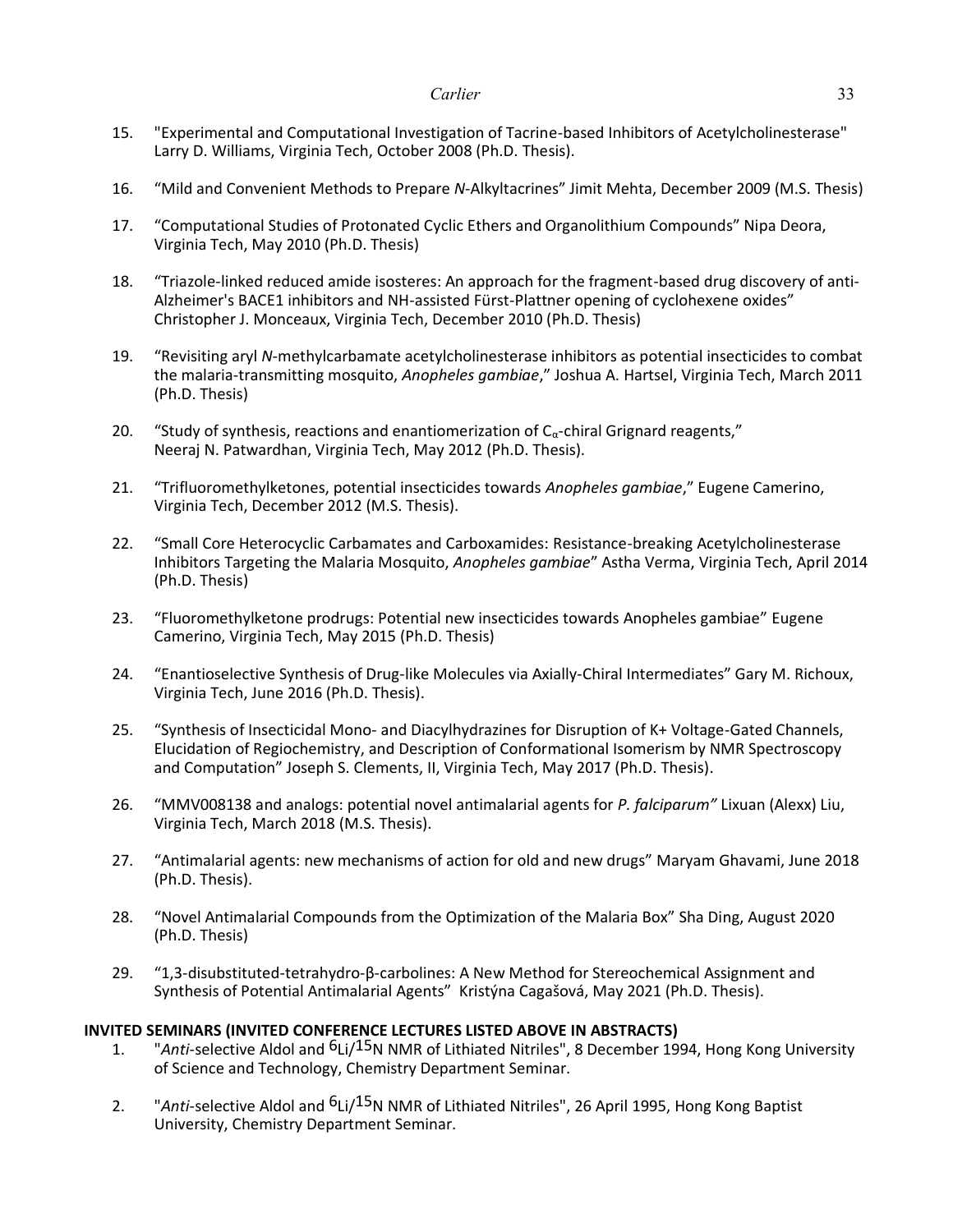- 3. "Development and Application of the Nitrile Aldol Reaction" Fourth International Symposium for Chinese Organic Chemists (ISCOC 96), The Chinese University of Hong Kong, Shatin, New Territories, Hong Kong, April 5-8, 1996.
- 4. "Lithiated Nitriles: Structure and Synthesis of Gamma-Amino Alcohol Antidepressant Candidates", Research Department, Mayo Clinic, Jacksonville, Florida, U. S. A., April 30, 1996.
- 5. "Lithiated Nitriles: Structure and Use in Synthesis of CNS Drug Candidates," HKUST-Bayer Corporation Information Interchange Day, Hong Kong University of Science and Technology, May 31, 1996.
- 6. "The Search for Safe and Effective Alzheimer's Therapeutics: From Huperzine A to Novel Dimeric AChE Inhibitors," Special Session on Traditional Chinese Medicine, Workshop on Molecular Biology & Biotechnology, Association of East Asian Research Universities, Hong Kong University of Science and Technology, April 29, 1997.
- 7. "Development of a Chiral Alkoxide-Mediated Asymmetric Nitrile Aldol Reaction" Shanghai Institute of Organic Chemistry, June 25, 1997.
- 8. "From Nitrile Aldol Reaction to the Discovery of Wide-Spectrum Antidepressant Drug Candidates" Department of Chemistry, University of Hong Kong, February 19, 1998.
- 9. "Dimeric Inhibitors: Structural Probes of Acetylcholinesterase and Potential Therapeutic Agents for Alzheimer's Disease" Department of Chemistry, State University of New York at Binghamton, December 6, 1999.
- 10. "Dimeric Inhibitors: Structural Probes of Acetylcholinesterase and Potential Therapeutic Agents for Alzheimer's Disease" Department of Chemistry, University of Houston, December 8, 1999.
- 11. "Dimeric Inhibitors: Structural Probes of Acetylcholinesterase and Potential Therapeutic Agents for Alzheimer's Disease" Department of Chemistry, San Diego State University, December 10, 1999.
- 12. "Dimeric Inhibitors: Structural Probes of Acetylcholinesterase and Potential Therapeutic Agents for Alzheimer's Disease" Department of Chemistry, Virginia Tech, January 17, 2000.
- 13. "A New Tactic in Bivalent Drug Design: Dimerization of Natural Product Fragments" Research Department, Mayo Clinic Jacksonville, January 20, 2000.
- 14. "Bivalent Ligands for Acetylcholinesterase and the GABA(A) Receptor: Structure-based Design and Serendipity," Departments of Structural Biology and Neurobiology, Weizmann Institute of Science, Rehovot Israel, July 13, 2000.
- 15. "Huperzine A Fragment Dimers: Chinese Natural Product-based Memory Enhancers for Alzheimer's Disease," Department of Chemistry, Chinese University of Hong Kong, Shatin, Hong Kong, November 15, 2000
- 16. "Huperzine A Fragment Dimers: Chinese Natural Product-based Memory Enhancers for Alzheimer's Disease," Department of Chemistry, Duquesne University, Pittsburgh, PA, February 9, 2001.
- 17. "Potent & Selective Acetylcholinesterase Inhibition Through the Use of Dimeric Ligands, FMC Corporation, Princeton, N. J., March 15, 2001.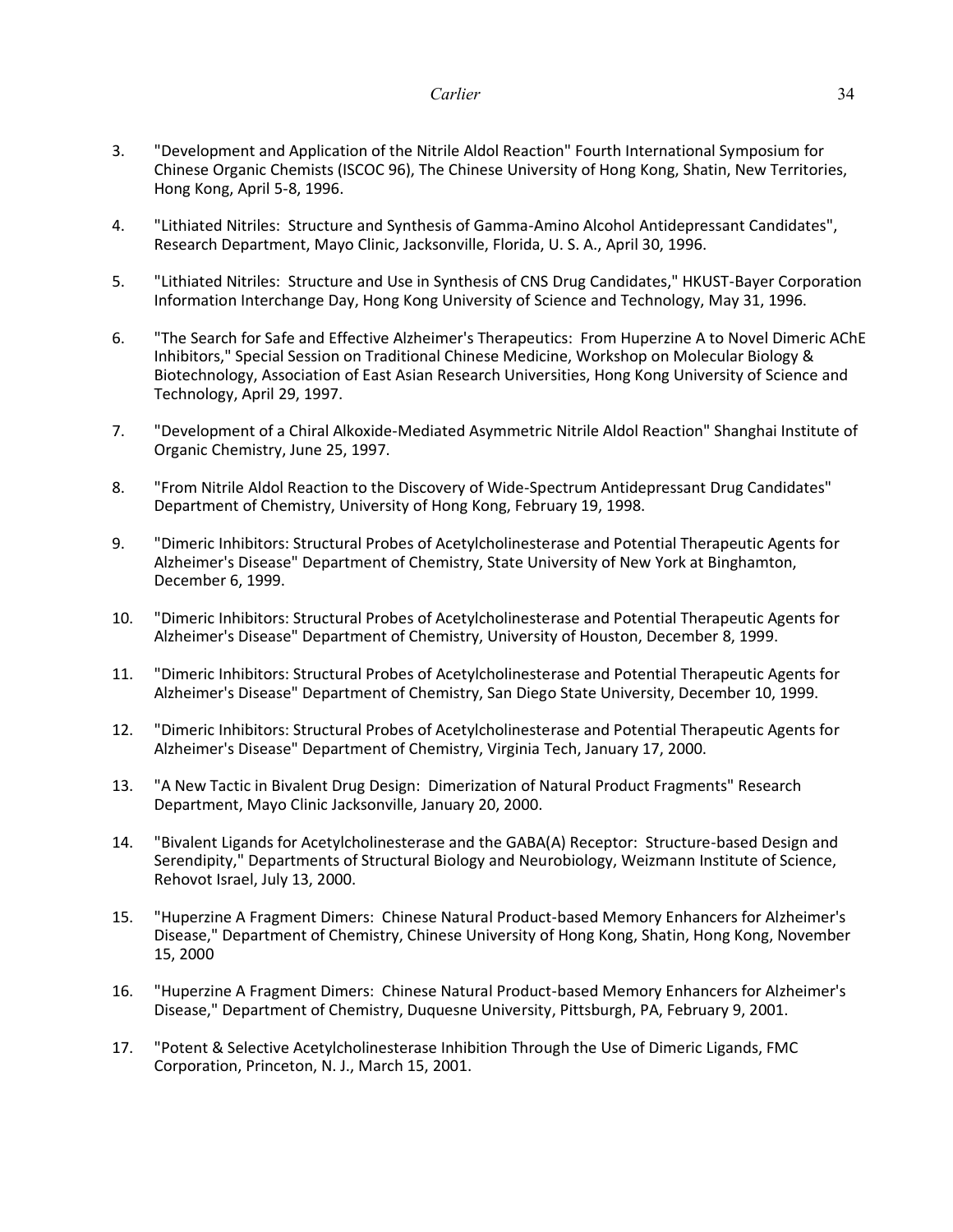- 18. "Natural Product Fragment Dimers: A Strategy to Attain High Selectivity for Ligand-Receptor Binding" Invited lecture in the "Selectivity in Organic Chemistry and Catalysis" Symposium at the 221<sup>st</sup> National Meeting of the American Chemical Society, San Diego, CA, April 1 - 5, 2001.
- 19. "Buy One, Get One Free! The Chelate Effect in Drug Design," Keynote Speaker, Organic Division Summer Postdoctoral Lecture Series, August 22, 2001, Department of Chemistry, Virginia Tech.
- 20. "Huperzine Fragment Dimers: A Strategy to Obtain Potent and Selective Memory Enhancers for Alzheimer's Disease," Department of Chemistry, Wake Forest University, January 30, 2002.
- 21. "Buy One, Get One Free! The Chelate Effect in Drug Design," Department of Chemistry, Washington & Lee University, February 7, 2002.
- 22. "Planar Chiral Enolates for the Asymmetric Synthesis of D.D-Dialkylamino Acids" Department of Chemistry, Hong Kong University of Science and Technology, December 23, 2002.
- 22. "Planar Chiral Enolates for the Asymmetric Synthesis of **D.** Dialkylamino Acids" Department of Chemistry, North Carolina State University, January 13, 2003.
- 23. "Dimeric Drugs and Quaternary Benzodiazepines" Laboratory of Bioorganic Chemistry, NIDDK, National Institutes of Health, Bethesda, MD, October 10, 2003.
- 24. "Dimerization of Natural Product Fragments: A Strategy for Generating Drug Leads" Eleventh Asian Symposium on Medicinal Plants, Spices, and Other Natural Products (ASOMPS-XI), Kunming Institute of Botany, Kunming, China, October 26-30, 2003.
- 25. "Enantioselective Synthesis of Quaternary Benzodiazepine Scaffolds via Memory of Chirality," Department of Chemistry, Chinese University of Hong Kong, Shatin, New Territories, Hong Kong, October 31, 2003.
- 26. "Enantioselective Synthesis of Quaternary Benzodiazepine Scaffolds via Memory of Chirality," Department of Chemistry, Duquesne University, November 14, 2003.
- 27. "Dimeric Drugs and Quaternary Benzodiazepines: New Opportunities in Medicinal Chemistry." Department of Medicinal Chemistry, Research Triangle Institute, March 8, 2004.
- 28. "Memory of Chirality in the Synthesis of Quaternary Benzodiazepine Scaffolds," Department of Chemistry, University College Cork, June 28, 2004.
- 29. "Memory of Chirality in the Enantioselective Construction of Quaternary Centers" Department of Applied Biology and Chemical Technology, Hong Kong Polytechnic University, Hong Kong, October 5, 2004.
- 30. "Enantioselective Synthesis of Quaternary Benzodiazepine Scaffolds via Memory of Chirality," Department of Chemistry, University of Hong Kong, October 6, 2004.
- 31. "Enantioselective Synthesis of Quaternary Benzodiazepine Scaffolds via Memory of Chirality," Department of Chemistry, University of Maryland, October 21, 2004.
- 32. "Enantioselective Synthesis of Quaternary Benzodiazepines via Memory of Chirality" Department of Chemistry, Virginia Tech, November 5, 2004.
- 33. "Drug Discovery Research in the Carlier Group at Virginia Tech," Georgetown University/Virginia Tech Drug Discovery Meeting, Organized by the Dean of Science, Virginia Tech, November 15, 2004.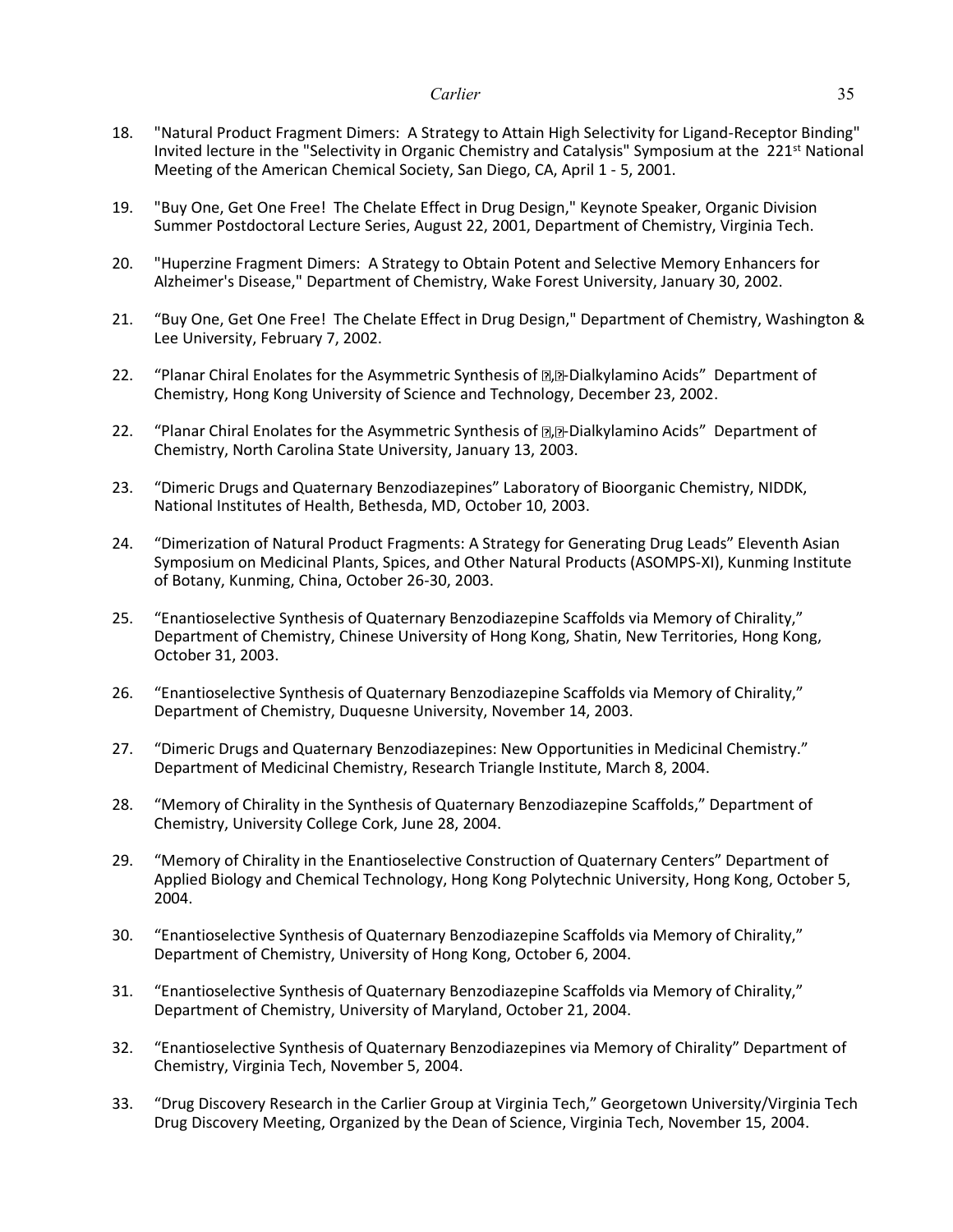- 34. "Dimeric Huperzine A-Derived AChE Inhibitors, Dimeric GABAAR Agonists, and Novel Benzodiazepines" Department of Biochemistry & Molecular Biology, Georgetown University Medical School, January 4, 2005.
- 35. "Memory, Mosquitoes, and Malaria" Symposium of Alumni Achievement Medal Award Winners, Hamilton College, Clinton, NY, September 29 – October 1, 2005.
- 36. "Dimeric Inhibitors of Mammalian and Mosquito Acetylcholinesterase" Department of Chemistry, Hong Kong University of Science and Technology, December 20, 2005.
- 37. "Asymmetric Synthesis of Quaternary Benzodiazepines" Department of Chemistry, Hong Kong University of Science and Technology, January 4, 2006.
- 38. "X-ray crystallography of acetylcholinesterase/inhibitor complexes: a critical tool for the development of effective memory enhancers for early-stage Alzheimer's disease" invited lecture for Virginia Tech Structural Biology Symposium, March 31, 2006.
- 39. "Transiently non-racemic enolates: synthesis of enantiopure 'quaternary' benzodiazepines" Gordon Conference on Organic Reactions & Processes, Bryant College, Smithfield, RI, July 16-21 2006.
- 40. "Transiently non-racemic enolates: synthesis of enantiopure 'quaternary' benzodiazepines" Bio21 Institute and the Department of Chemistry, University of Melbourne, July 26, 2006
- 41. "Transiently non-racemic enolates: synthesis of enantiopure 'quaternary' benzodiazepines" Department of Chemistry, University of North Carolina, Chapel Hill, September 14, 2006
- 42. "Memory of chirality for the asymmetric synthesis of benzodiazepines," Department of Chemistry, East Carolina University, Greenville, NC, September 15, 2006.
- 43. "Memory of chirality for the asymmetric synthesis of benzodiazepines" Symposium on Advances in Organic Synthesis, SERMACS Augusta, GA, November 1-4, 2006.
- 44. "Transiently non-racemic enolates: synthesis of enantiopure 'quaternary' benzodiazepines" Department of Chemistry, University of Alabama, Birmingham. AL March 1, 2007.
- 45. "Towards an Insect-selective Acetylcholinesterase Inhibitor" IXth International Meeting on Cholinesterases, Suzhou, China, May 6-10, 2007
- 46. "Memory of chirality for the asymmetric synthesis of benzodiazepines," Shanghai ChemExplorer, Shanghai, China, May 11, 2007.
- 47. "Transiently non-racemic enolates: synthesis of enantiopure 'quaternary' benzodiazepines" Institute of Chemistry, Peking University, Beijing, China, May 14, 2007.
- 48. "Transiently non-racemic enolates: synthesis of enantiopure 'quaternary' benzodiazepines" Shanghai Institute of Organic Chemistry, Shanghai, China, May 16, 2007.
- 49. "Freeze frame observation of stereochemical information transfer to and from a transiently nonracemic enolate" Eighth International Conference on Carbanion Chemistry, Madison Wisconsin, 6 -10 June 2007.
- 50. "Molecular design of AChE inhibitors to target Anopheles Gambiae, the mosquito vector of Malaria, " Faculty of Pharmacy, University of Barcelona, Barcelona, Spain, September 13, 2007.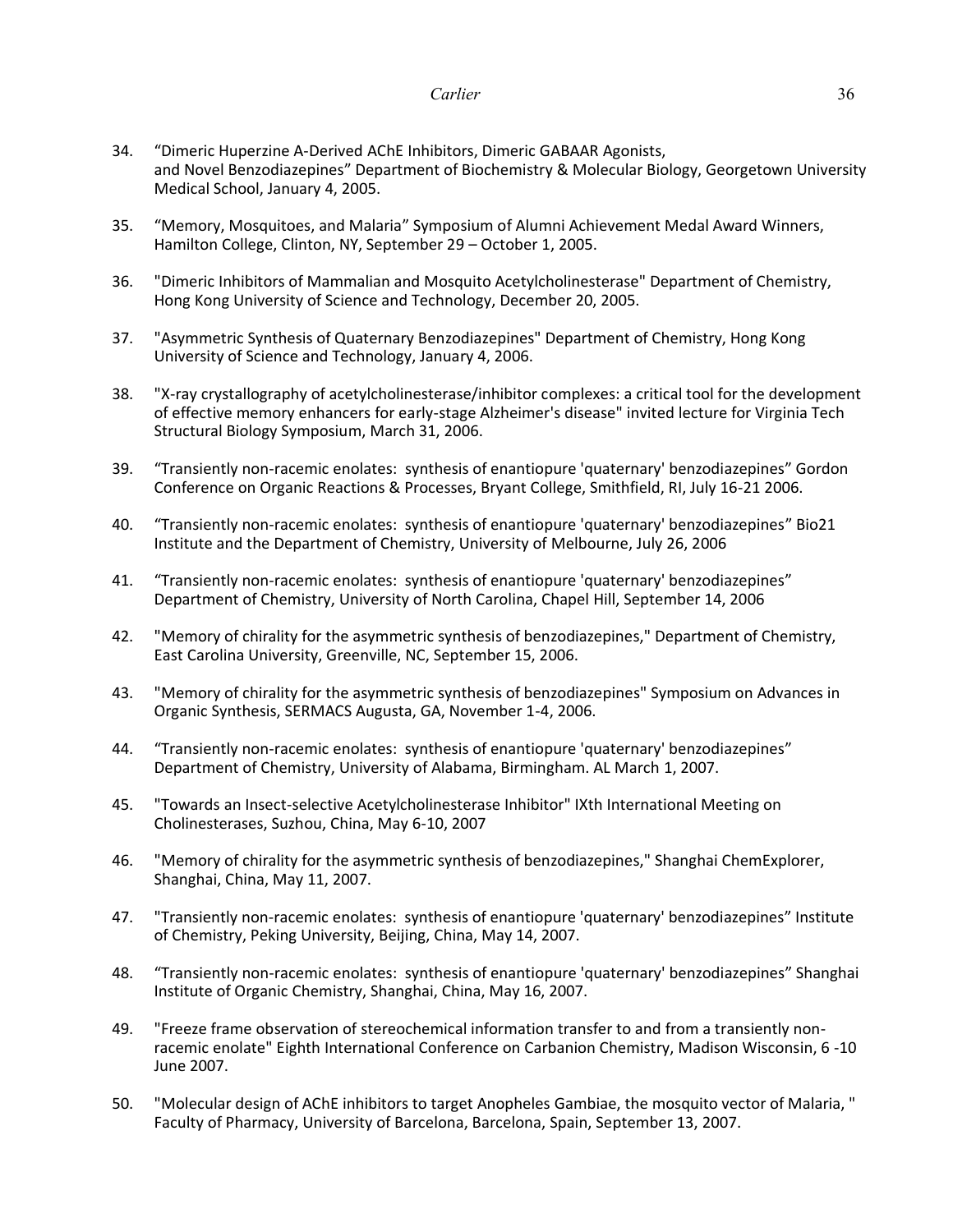- 51. "Molecular design of selective anticholinesterases for mosquito control" Grand Challenges in Global Health Principal Investigator Meeting, Cape Town, South Africa, October 7, 2007.
- 52. "Enantioselective synthesis of quaternary benzodiazepines via memory of chirality" Department of Chemistry, University of North Carolina, Charlotte, October 29, 2007.
- 53. "Transiently non-racemic enolates: synthesis of enantiopure 'quaternary' benzodiazepines" Department of Chemistry, University of California, Los Angeles, January 17, 2008.
- 54. "Enantioselective synthesis of quaternary benzodiazepines via memory of chirality" Department of Chemistry, University of South Florida, February 21, 2008.
- 55. "Molecular design of selective anticholinesterases for mosquito control" Grand Challenge 8 PI Meeting, Wageningen University, Wageningen, Netherlands, March 9-10, 2008.
- 56. "Discovery of Acetylcholinesterase Inhibitors with High Selectivity for Anopheles Gambiae, the Mosquito Vector of Malaria" Department of Pharmacology, University of California, San Diego, April 29, 2008.
- 57. "Development of Anopheles gambiae-selective Acetylcholinesterase Inhibitors for Deployment on Insecticide Treated Nets" Deans' Forum on Infectious Disease, Virginia Tech, Blacksburg, VA, September 29, 2008.
- 58. "Development of Species-Selective Acetylcholinesterase Inhibitors to Control the Mosquito Vector of Malaria" Department of Chemistry, Hong Kong University of Science and Technology, Hong Kong SAR, China, October 16, 2008.
- 59. "Development of Species-Selective Acetylcholinesterase Inhibitors to Control the Mosquito Vector of Malaria" Department of Chemistry, East Tennesee State University, Johnson City, TN, November 7, 2008.
- 60. "Development of Species-Selective Acetylcholinesterase Inhibitors to Control the Mosquito Vector of Malaria" Department of Chemistry, Michigan State University, East Lansing, MI, January 28, 2009
- 61. "Stopping the Clock; Capturing a Dynamically Chiral Potassium Enolate," Department of Chemistry, Georgetown University, Washington D.C., February 19, 2009.
- 62. "Synthesis of Enantiomerically Pure Quaternary Benzodiazepines and Mosquito-specific Acetylcholinesterase Inhibitors, Chemistry Department, AstraZeneca, Wilmington, DE, May 5, 2009.
- 63. "Development of Species-Selective Acetylcholinesterase Inhibitors to Control the Mosquito Vector of Malaria" Emerging Pathogens Institute, University of Florida, Gainesville, July 15, 2009.
- 64. "Asymmetric synthesis via dynamically chiral enolates and metalated nitriles" Department of Chemistry, University of Florida, Gainesville, July 16, 2009.
- 65. "Redesign of tacrine to achieve potent and selective inhibition of *Anopheles gambiae* acetylcholinesterase" 10<sup>th</sup> International Meeting on Cholinesterases, 20-25 September 2009, Šibenik, Croatia.
- 66. "Vector-specific acetylcholinesterase inhibitors for deployment on insecticide treated nets" Grand Challenges in Global Health Principal Investigator Meeting, Arusha, Tanzania, October 19-21, 2009.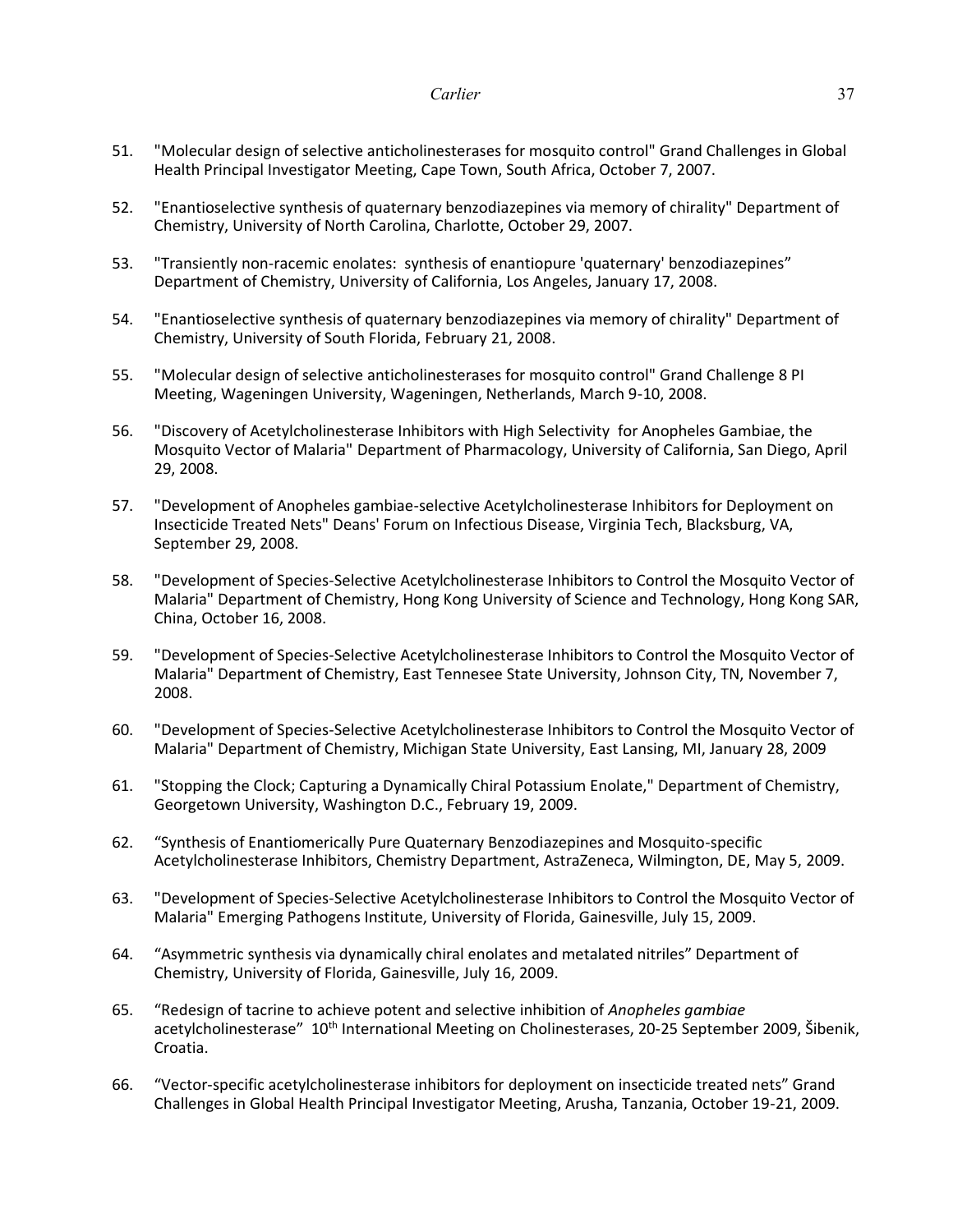- 67. "Development of new chemical agents to control the malaria mosquito" Department of Chemistry, Appalachian State University, October 30, 2009.
- 68. "Chemistry & Biology: Partners in Reducing Malaria Transmission in SubSaharan Africa" Café Scientifique, Blacksburg, VA, April 20, 2010.
- 69. "Development of species-selective insecticides to reduce malaria transmission" Department of Chemistry and Biochemistry, Hampden-Sydney College, Septermber 17, 2010.
- 70. "Chemistry and Biology: Inseparable Partners for Meeting Challenges in Medicine and Public Health", Plenary Lecture, ACC Forum, October 5, 2010
- 71. "Resistance-breaking and species-selective acetylcholinesterase inhibitors as potential human-safe insecticides against the malaria mosquito" Grand Challenges in Global Health, Principal Investigator Meeting, Seattle, WA, October 25-27, 2010.
- 72. "New approaches towards human-safe insecticides to reduce malaria transmission" Department of Chemistry, Roanoke College, November 19, 2010.
- 73. "New approaches towards human-safe insecticides to reduce malaria transmission" Department of Chemistry, St. John's University, Queens, NY, February 16, 2011.
- 74. "Dynamic stereochemistry of conformationally chiral enolates and enantioenriched grignard reagents" Department of Chemistry, Texas Tech University, April 13, 2011.
- 75. "Designing human-safe insecticides against the malaria mosquito" Department of Chemistry, Winthrop University, November 17, 2011.
- 76. "Chemistry for Global Health: designing new interventions against *Anopheles gambiae*, the malaria mosquito" Department of Chemistry, West Virginia University, September 12, 2012.
- 77. "Resistance-breaking and species-selective acetylcholinesterase inhibitors as potential human-safe insecticides against the malaria mosquito" Department of Entomology, Virginia Tech, October 25, 2012.
- 78. Development of species-selective and resistance-breaking insecticides against *Anopheles gambiae*, Department of Entomology, University of California, Riverside, CA, November 2, 2012.
- 79. "Chemistry for Global Health: designing new interventions against *Anopheles gambiae*, the malaria mosquito" Department of Chemistry, University of Virginia, Charlottesville, VA, September 27, 2013.
- 80. "Design of selective and resistance-breaking acetylcholinesterase inhibitors for *Anopheles gambiae*, the malaria mosquito" Department of Medicinal Chemistry and Pharmacognosy, University of Illinois at Chicago, Chicago, IL, September 5, 2014.
- 81. "Chemistry in Service of Global Health: New Small Molecule Interventions for Malaria," Department of Chemistry, Université Laval, Quebec City, Québec, Canada, April 8, 2015.
- 82. "Chemistry in Service of Global Health: New Small Molecule Interventions for Malaria," Department of Chemistry, Brock University, St. Catherine's, Ontario, Canada, September 11, 2015.
- 83. "Chemistry in Service of Global Health: New Small Molecule Interventions for Malaria," Department of Medicinal Chemistry, Virginia Commonwealth University, Richmond, VA, November 20, 2015.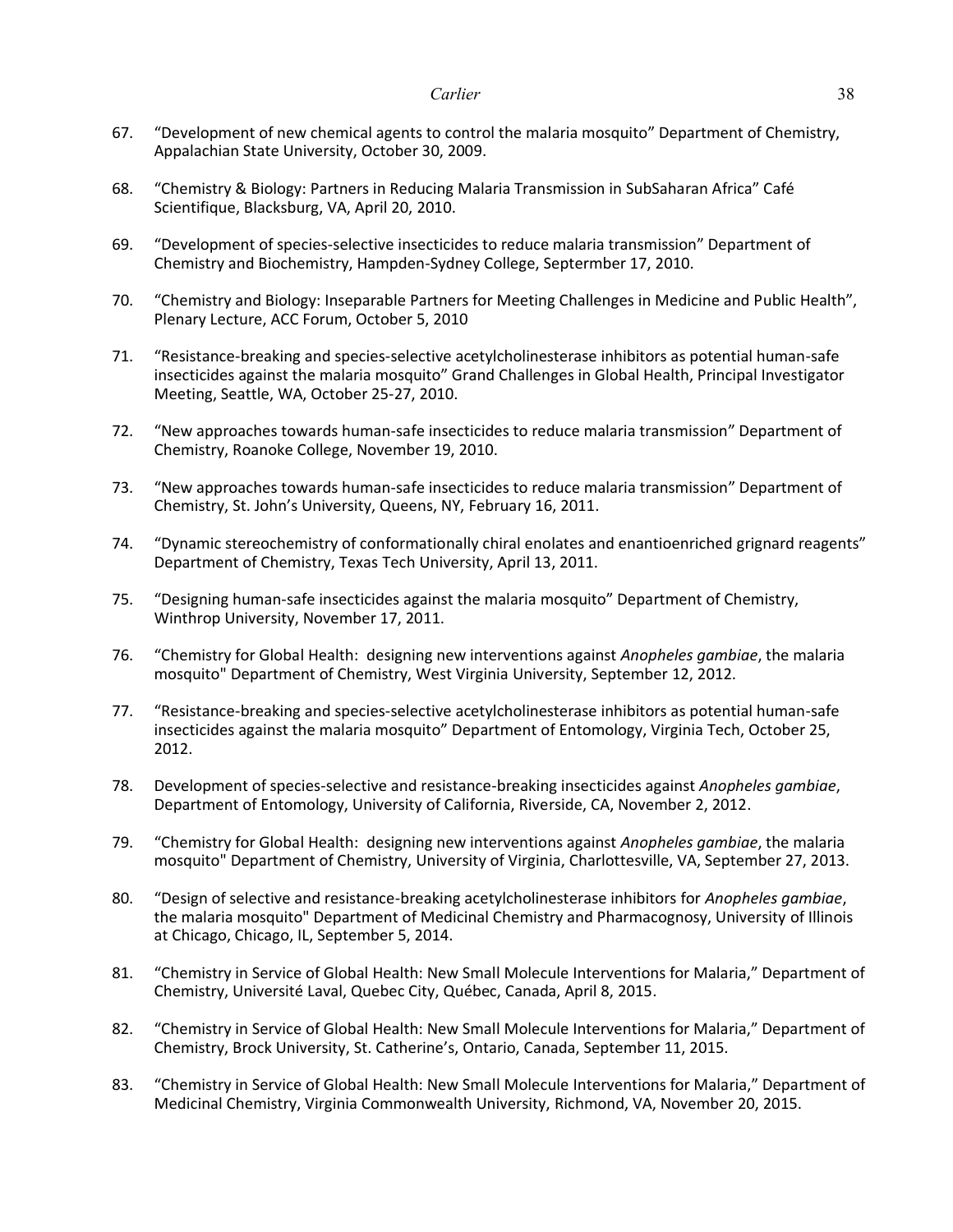- 84. "Chemistry in Service of Global Health: New Small Molecule Interventions for Malaria," Department of Medicinal Chemistry, University of North Carolina, Asheville, NC, November 4, 2016.
- 85. "How Organic Chemists Can Contribute to Global Health and the Fight Against Malaria," Department of Chemistry, West Virginia State University, Institute, WV, November 15, 2016.
- 86. "Discovery and optimization of IspD-targeting antimalarial agents" Lecture for the German Pharmaceutical Society, Department of Chemistry, Martin Luther University Halle-Wittenberg, Halle Germany, June 14, 2017.
- 87. "New Strategies to Develop Small Molecule Interventions for Malaria" Medicines For All Global Summit, Virginia Commonwealth University, Richmond, Virginia, November 8-9, 2017.
- 88. "Target Validation for Malaria" Department of Pharmacology, University of Virginia, Charlottesville, VA, March 14, 2019.
- 89. "Serendipity and persistence: discovery of an orally-active antimalarial by optimization of the tetrahydro-beta-carboline scaffold" Department of Chemistry, George Washington University, September 11, 2020 (via Zoom).
- 90. "Scaffold hopping from a Malaria Box lead: discovery of a new orally-active antimalarial" Department of Biochemistry, Virginia Tech, January 24, 2022.
- 91. "Scaffold hopping from a Malaria Box lead: discovery of a new orally-active antimalarial" Department of Pharmaceutical Science, University of Illinois, Chicago, IL, February 17, 2022.
- 92. "Serendipitous discovery of a new class of orally active antimalarials" 2022 Faculty Workshop, Virginia Tech Center for Drug Discovery, Blacksburg, Virginia, March 7, 2022.
- 93. "Resources for Cancer Therapeutic Research at the Virginia Tech Center for Drug Discovery", Kick-off meeting for the Virginia Tech Cancer Alliance, Fralin Biomedical Research Institute, Virginia Tech, Roanoke, Virginia, March 18, 2022.

# **COMPLETED GRANT SUPPORT (U.S. Only, 2000-present; Hong Kong Grant Support 1991-2000 available upon request).**

- 1. "Laboratory for the Asymmetric Synthesis of Drug Precursors and Drug Candidates" Paul R. Carlier, (P. I.) Virginia Tech ASPIRES Grant, US\$40,000, 7/1/01-12/31/01.
- 2. "Enantioselective Alkylation of Nonracemic α-Chiral Nitriles Without Using External Chiral Control Elements" Paul R. Carlier, (P.I.), Jeffress Memorial Trust, Total direct funds \$39,600, 7/1/01 - 11/30/03.
- 3. "Structure-based Design of Dimeric Memory-Enhancing Drugs," Paul R. Carlier (P.I.), Commonwealth of Virginia Alzheimer's and Related Diseases Research Award Fund, \$25,000, 7/01/02 - 6/30/03.
- 4. "Lithiated Nitriles: Solution Structures and Reaction Stereochemistry," Paul R. Carlier (P.I.), National Science Foundation Grant 0213525. Total funds \$240,000, 8/1/02 - 7/31/05.
- 5. "Multinuclear NMR Investigations of Lithiated Nitrile Structure," Paul R. Carlier (P.I.), Type AC Grant from Petroleum Research Fund (ACS). 38914-AC4, Total direct funds \$80,000, 7/1/2003 to 8/31/2005.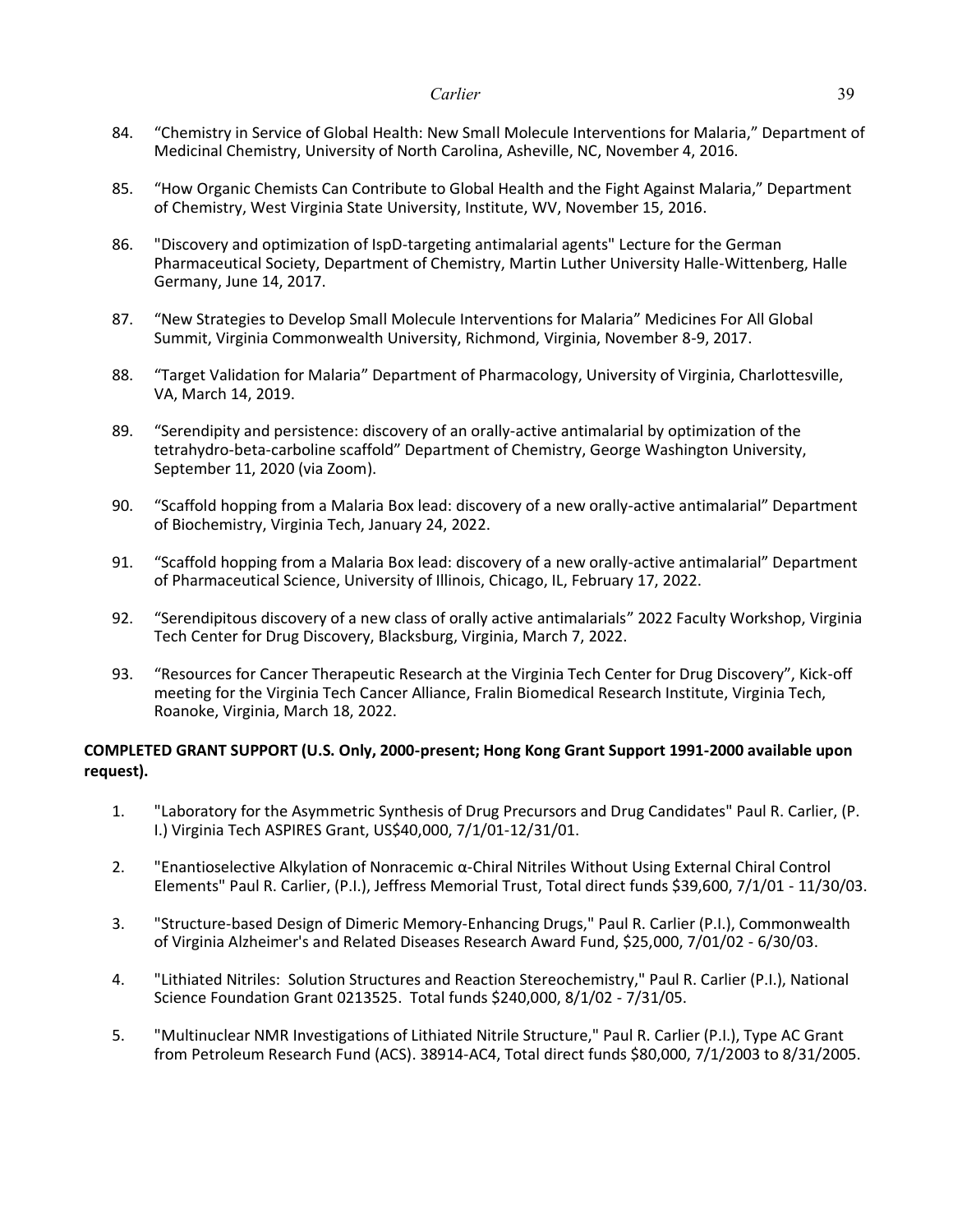- 6. "Novel Triple Reuptake Inhibitors" \$50,000, Paul Carlier, P.I. Fund Code MCJPRC. 2005. Internal Funds from Virginia Tech Research Division for collaborative research with the Mayo Clinic to get additional safety and efficacy data for antidepressant candidates covered by U.S. Patent 6,700,018 (VTIP and the Mayo Foundation, Assignees).
- 7. "Molecular Design of Selective Anticholinesterases for Mosquito Control," Jeffrey R. Bloomquist (Lead PI), Paul R. Carlier (Co-PI), Sally L. Paulson (Co-PI), Eric Wong (Co-PI), John Githure (ICIPE, Kenya, Co-PI) Grand Challenge in Global Health Initiative, Foundation for the National Institutes of Health (FNIH)/Bill & Melinda Gates Foundation, GCGH-1497, Total funds \$2,689,726, 9/1/05-8/31/08, Carlier portion \$1,350,000.
- 8. "Development of BACE1 inhibitors for Alzheimer's disease" Yasuji Matsuoka, Paul Aisen, Paul R. Carlier, Georgetown University – Virginia Tech Joint Center for Drug Discovery and Development. \$100,000 total direct costs, 5/15/07 – 5/14/08. Carlier portion \$50,000.
- 9. "Configurationally stable carbanionic reagents for enantioselective synthesis," Paul R. Carlier (PI), Unsolicited NSF Proposal CHE-0750006, total costs \$365,000, 2/15/08 – 2/14/12.
- 10. "Hydroxyethylamine isostere triazole-linked BACE1 Inhibitors for Alzheimer's disease" Paul R. Carlier (PI), Alzheimer's and Related Diseases Research Award Fund (Commonwealth of Virginia), Grant 09-1, total costs \$40,000, 7/1/08-6/30/09.
- 11. Funded supplement for "Molecular Design of Selective Anticholinesterases for Mosquito Control," Jeffrey R. Bloomquist (Lead PI), Paul R. Carlier (Co-PI), Sally L. Paulson (Co-PI), Eric Wong (Co-PI), Grand Challenge in Global Health Initiative, Foundation for the National Institutes of Health (FNIH), Total costs \$580,933, 9/1/08-6/30/09, Carlier portion \$290,000.
- 12. "Synthesis of structural analogues of PRC200" Paul R. Carlier (PI), Sponsored research agreement from AstraZeneca, Virginia Tech Proposal No. 09-1128-11, Total Costs \$122,000, 12/19/08 – 4/30/10.
- 13. "Development of vector-specific, resistance-breaking insecticides to reduce malaria transmission," Paul R. Carlier (PD/PI), Jeffrey R. Bloomquist (Co-I, Univ. Florida), Jianyong Li (Co-I), Max Totrov (Co-I, Molsoft LLC), 1R01 AI082581-01, funded by NIH/NIAID, Total award \$3,577,000. 4/1/09-9/30/15, Carlier portion \$2,146,000.
- 14. "Identification of contact-toxic bivalent carbamates" Paul R. Carlier (Co-PI), Jeffrey R. Bloomquist (Co-PI). proposal submitted to the Innovative Vector Control Consortium (IVCC), Liverpool, England, UK, 6/8/09. Total award \$99,500. 3/1/10-1/31/11. Carlier portion \$49,750.
- 15. "Voltage-Sensitive Potassium Channel as a New Target for Mosquitocides" Jeffrey Bloomquist (PI, Univ. Florida), Paul R. Carlier (Co-I), Max Totrov (Co-I, Molsoft), FNIH BLOO11VCTR, Foundation for the NIH New Insecticides for Discovery Research Solicitation, 9/1/11 – 10/31/15, Total award \$1,469,594; Carlier portion \$468,655.
- 16. "Positioning a class of potent, benzothiophene-core anti-malarial compounds for pre-clinical development" Paul R. Carlier, Mike Klemba, Virginia Tech Center for Drug Discovery, 12/1/15-5/30/16, Total award \$5,000.
- 17. "Synthesis of Potential Mosquito Deterrents," Paul R. Carlier (PI), University of North Texas Health Science Center (UNTHSC), 6/1/16-12/15/17, Total award \$25,680.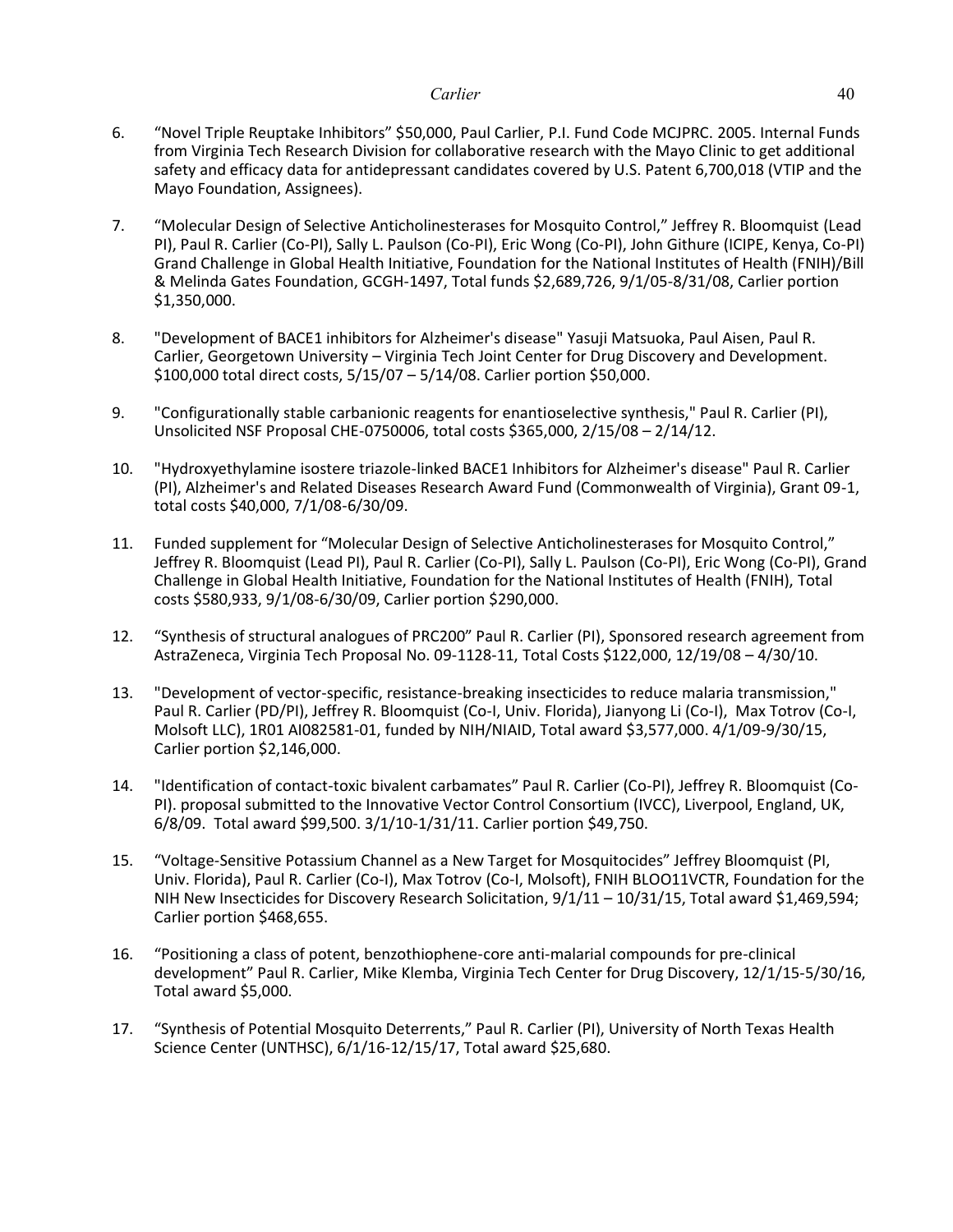- 18. "Structure- and ligand-based optimization of new IspD-targeting antimalarials" Paul R. Carlier (PD/PI), Maria Belen Cassera (Co-I, BICH), Daniel J. Slade (Co-I, BICH), Maxim Totrov (Molsoft LLC consortium PI), 1R21 AI128362-01, National Institutes of Health, 12/16/16-11/30/19, total funds requested \$431,126, Virginia Tech portion \$295,552.
- 19. MRR: A major new chiral analysis technique for new drug discovery, development, and process control B. Frank Gupton (Virginia Commonwealth University, PI), Paul Carlier (Co-I), Robert Lloyd, (BrightSpec LLC), Brooks Pate (University of Virginia, Co-I) Project dates 6/1/18-5/30/19, total funds \$400,000, Carlier portion \$67,000.
- 20. Rapid Drug Development Using Molecular Rotational Resonance (MRR) for Structure Analysis B. Frank Gupton (Virginia Commonwealth University, PI), Paul Carlier (Co-I), Robert Lloyd, (BrightSpec LLC), Brooks Pate (University of Virginia, Co-I) VBHRC Catalyst Award PFHYPGTM, Project dates 6/1/19-11/30/20, total funds \$400,000, Carlier portion \$100,000.
- 21. "Optimization of salicylamide analogs for combating multidrug-resistant Neisseria Gonorrhoeae" Mohamed Seleem, PI (VT VetMed), Paul R. Carlier (Co-I). CeZAP 2020 Interdisciplinary Team-building Pilot Grant Program, Fralin Life Sciences Institute, Virginia Tech. 11/2/20-6/30/21, Total award \$20,000; Chemistry portion \$10,000.
- 22. "Prevention of Zika transmission with novel *Aedes* personal protective measures" Seongchool Kim (Loyola Chicago, Contact PD/PI), Paul R. Carlier (MPI), John Grieco (Notre Dame, MPI), 1R21 AI130521- 01, National Institutes of Health, Project dates 9/10/17-8/31/21, total funds \$427,720, VT Chemistry portion \$147,096.
- 23. "Toxicity Screening of Novel Compounds," Aaron D. Gross (PI, Entomology), Paul R. Carlier (Co-I), USDA, PN2WXO4U, 3/1/19-9/30/21, \$25,000.

# **CURRENT GRANT SUPPORT**

- 1. "Optimization of antimalarials targeting multiple life stages of the parasite" Paul R. Carlier (PD/PI), Maria B. Cassera (MPI, Univ. of Georgia), Max Totrov (Co-I, Molsoft LLC), 1 R01 AI157445-A1, National Institutes of Health, Project Dates 8/4/21-6/30/26, total funds \$3,721,434, VT portion \$1,825,778
- 2. "Interrogating plasmodial endocytosis with mefloquine-based affinity probes" Michael Klemba (PD/PI), Paul R. Carlier (MPI), Richard Helm (Co-I), Total costs \$428,541, NIH/NIAID R21 AI149190-01 VT Chemistry portion \$298,077. Project dates 2/1/20- 1/31/23.
- 3. "New Therapeutics to Prevent Malaria Resurgence" VTIP Proof of Concept Proposal, Paul R. Carlier (PI), Jopaul Mathew, Maria B. Cassera, \$50,000, Project dates 3/1/21-9/30/22. Carlier portion \$45,000.

# **TEACHING EXPERIENCE (Virginia Tech)**

CHEM 2535: Organic Chemistry I

1<sup>st</sup> semester course in Organic Chemistry for non-majors, using Vollhardt & Schore "Organic Chemistry."

# CHEM 2536: Organic Chemistry II

2<sup>nd</sup> semester course in Organic Chemistry for non-majors, using Bruice "Organic Chemistry" 7th Ed.

# CHEM 2565: Principles of Organic Chemistry

1<sup>st</sup> semester course in Organic Chemistry for majors, using Bruice "Organic Chemistry" 7th Ed.

CHEM 2566: Principles of Organic Chemistry